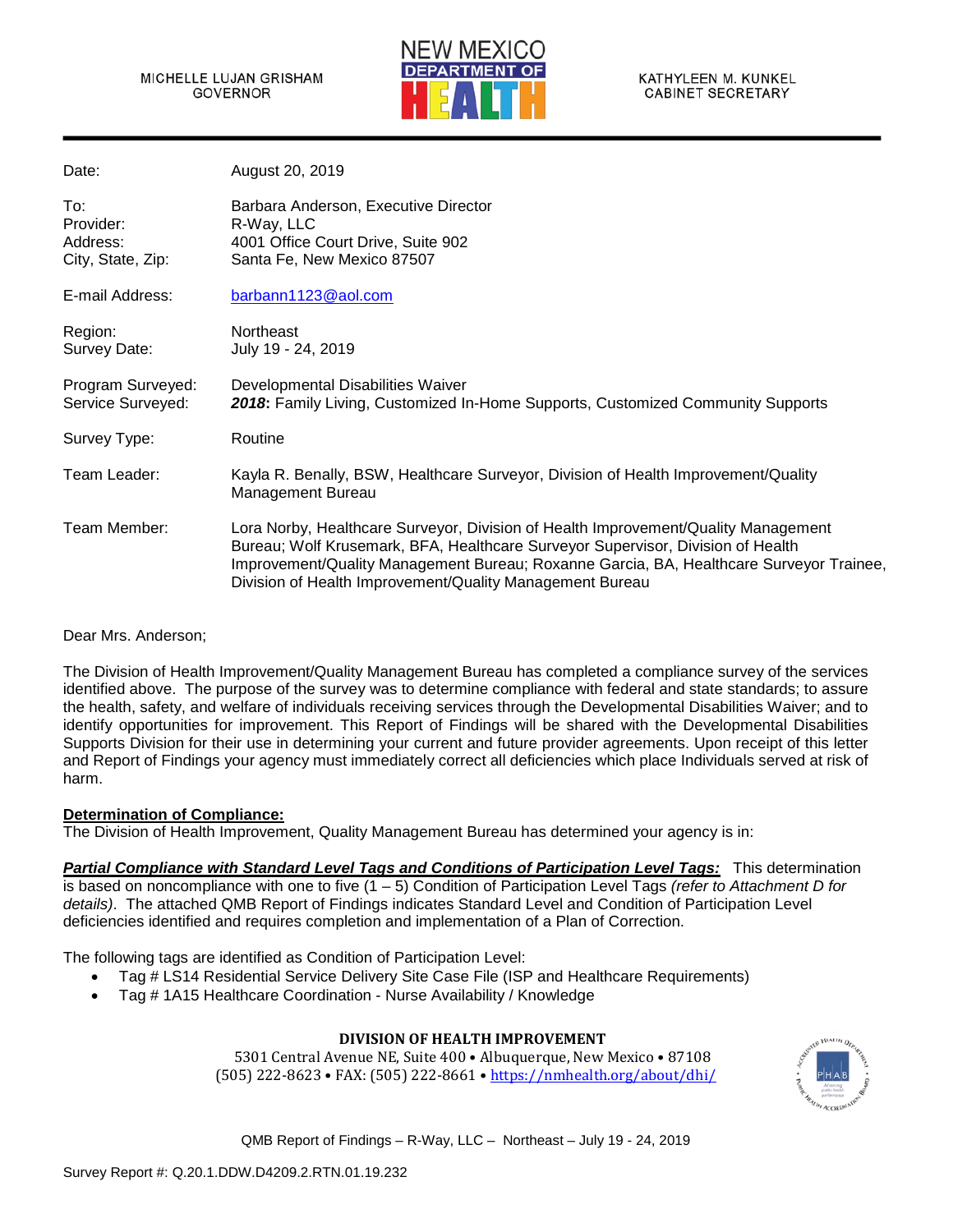• Tag # 1A15.2 Administrative Case File: Healthcare Documentation (Therap and Required Plans)

The following tags are identified as Standard Level:

- Tag # 1A32.1 Administrative Case File: Individual Service Plan Implementation (Not Completed at Frequency)
- Tag # 1A38 LCA / CI Reporting Requirements
- Tag # 1A22 Agency Personnel Competency
- Tag # 1A43.1 General Events Reporting: Individual Reporting
- Tag # LS06 Family Living Requirements
- Tag # LS25 Residential Health & Safety

## **Plan of Correction:**

The attached Report of Findings identifies the deficiencies found during your agency's on-site compliance review. You are required to complete and implement a Plan of Correction. Your agency has a total of 45 business days (10 business days to submit your POC for approval and 35 days to implement your *approved* Plan of Correction) from the receipt of this letter.

You were provided information during the exit meeting portion of your on-site survey. Please refer to this information (Attachment A) for specific instruction on completing your Plan of Correction. At a minimum your Plan of Correction should address the following for each Tag cited:

## **Corrective Action for Current Citation**:

• How is the deficiency going to be corrected? (i.e. obtained documents, retrain staff, individuals and/or staff no longer in service, void/adjusts completed, etc.) This can be specific to each deficiency cited or if possible an overall correction, i.e. all documents will be requested and filed as appropriate.

## **On-going Quality Assurance/Quality Improvement Processes:**

- What is going to be done on an ongoing basis? (i.e. file reviews, etc.)
- How many individuals is this going to effect? (i.e. percentage of individuals reviewed, number of files reviewed, etc.)
- How often will this be completed? (i.e. weekly, monthly, quarterly, etc.)
- Who is responsible? (responsible position within your agency)
- What steps will be taken if issues are found? (i.e. retraining, requesting documents, filing RORA, etc.)
- How is this integrated in your agency's QIS, QI Committee reviews and annual report?

### **Submission of your Plan of Correction:**

Please submit your agency's Plan of Correction in the available space on the two right-hand columns of the Report of Findings. *(See attachment "A" for additional guidance in completing the Plan of Correction)*.

Within 10 business days of receipt of this letter your agency Plan of Correction must be submitted to the parties below:

### **1. Quality Management Bureau, Attention: Monica Valdez, Plan of Correction Coordinator 5301 Central Ave NE, Suite 400 Albuquerque, NM 87108**

## **2. Developmental Disabilities Supports Division Regional Office for region of service surveyed**

Upon notification from QMB that your *Plan of Correction has been approved*, you must implement all remedies and corrective actions to come into compliance. If your Plan of Correction is denied, you must resubmit a revised plan as soon as possible for approval, as your POC approval and all remedies must be completed within 45 business days of the receipt of this letter.

Failure to submit your POC within the allotted 10 business days or complete and implement your Plan of Correction within the total 45 business days allowed may result in the imposition of a \$200 per day Civil Monetary Penalty until it is received, completed and/or implemented.

## **Billing Deficiencies:**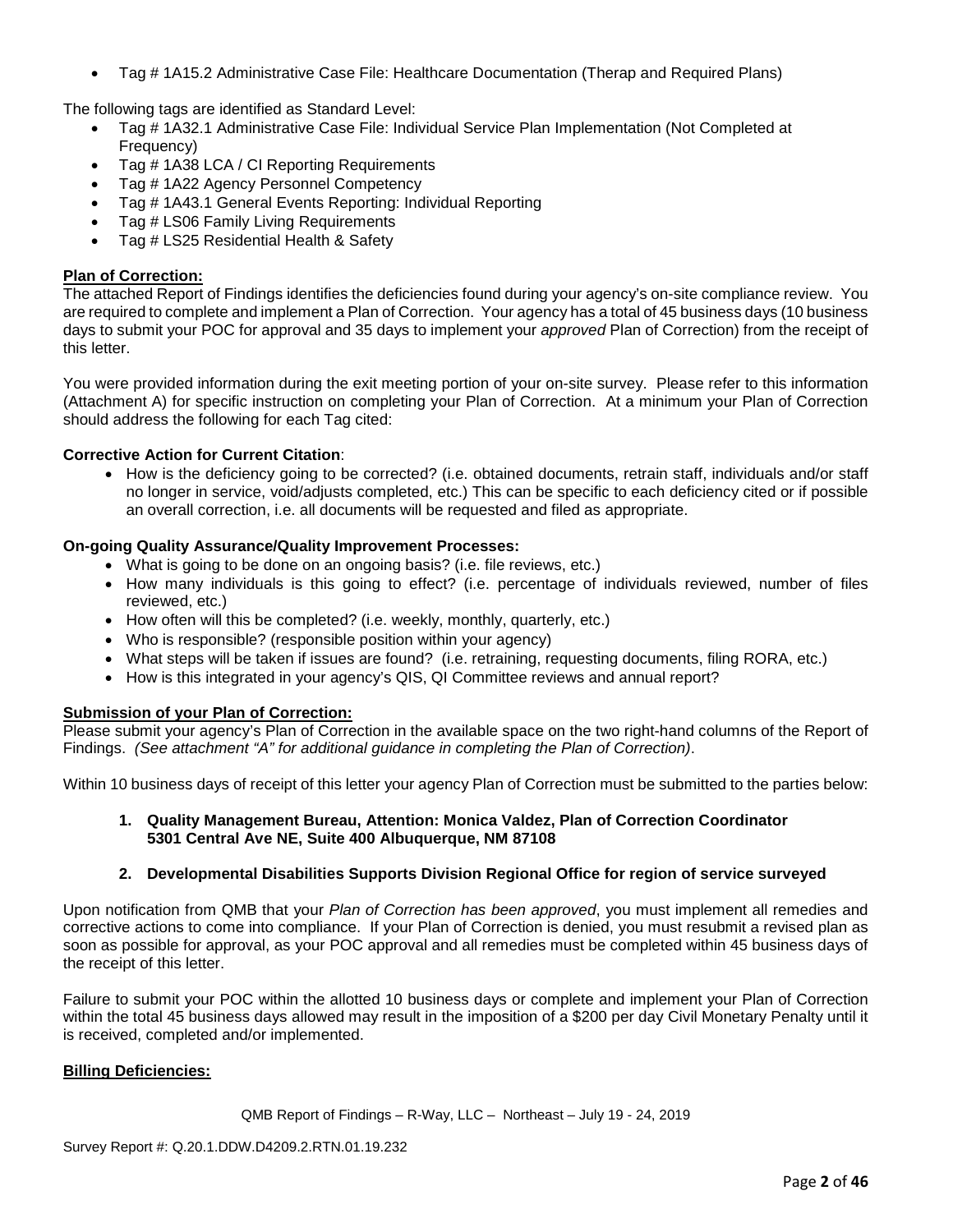If you have deficiencies noted in this report of findings under the *Service Domain: Medicaid Billing/Reimbursement*, you must complete a "Void/Adjust" claim or remit the identified overpayment via a check within 30 calendar days of the date of this letter to HSD/OIG/PIU, *though this is not the preferred method of payment*. If you choose to pay via check, please include a copy of this letter with the payment. Make the check payable to the New Mexico Human Services Department and mail to:

> Attention: *Lisa Medina-Lujan* HSD/OIG/Program Integrity Unit 1474 Rodeo Road Santa Fe, New Mexico 87505

If you have questions and would like to speak with someone at HSD/OIG/PIU, please contact:

*Lisa Medina-Lujan [\(Lisa.medina-lujan@state.nm.us\)](mailto:Lisa.medina-lujan@state.nm.us) OR Jennifer Goble [\(Jennifer.goble2@state.nm.us\)](mailto:Jennifer.goble2@state.nm.us)*

Please be advised that there is a one-week lag period for applying payments received by check to Void/Adjust claims. During this lag period, your other claim payments may be applied to the amount you owe even though you have sent a refund, reducing your payment amount. For this reason, we recommend that you allow the system to recover the overpayment instead of sending in a check.

## **Request for Informal Reconsideration of Findings (IRF):**

If you disagree with a finding of deficient practice, you have 10 business days upon receipt of this notice to request an IRF. Submit your request for an IRF in writing to:

> Request for Informal Reconsideration of Findings 5301 Central Ave NE Suite #400 Albuquerque, NM 87108 Attention: IRF request

See Attachment "C" for additional guidance in completing the request for Informal Reconsideration of Findings. The request for an IRF will not delay the implementation of your Plan of Correction which must be completed within 45 total business days (10 business days to submit your POC for approval and 35 days to implement your *approved* Plan of Correction). Providers may not appeal the nature or interpretation of the standard or regulation, the team composition or sampling methodology. If the IRF approves the modification or removal of a finding, you will be advised of any changes.

Please call the Plan of Correction Coordinator Monica Valdez at 505-231-7931 if you have questions about the Report of Findings or Plan of Correction. Thank you for your cooperation and for the work you perform.

Sincerely,

Kayla R. Benally, BSW

Kayla R. Benally, BSW Team Lead/Healthcare Surveyor Division of Health Improvement Quality Management Bureau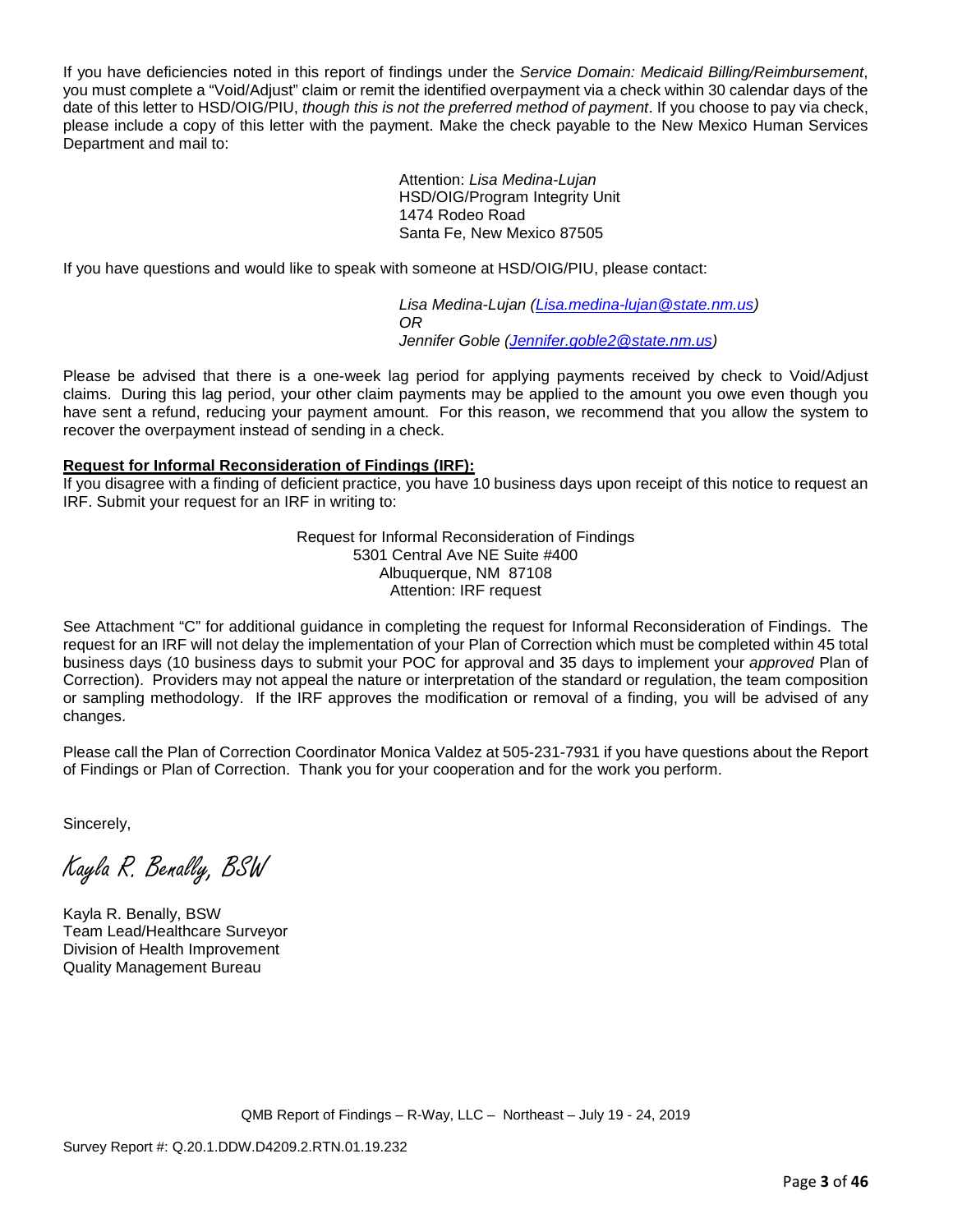# **Survey Process Employed:**

Administrative Review Start Date: July 19, 2019

Contact: **R-Way, LLC** Lenny Quintana, Financial Director

**DOH/DHI/QMB**

Kayla R. Benally, BSW, Team Lead / Healthcare Surveyor

On-site Entrance Conference Date: July 22, 2019

| Present:                                                              | R-Way, LLC<br>Barbara Anderson, Executive Director<br>Lenny Quintana, Financial Director<br>Brenda Solorzano, Service Coordinator                                                                                         |  |  |
|-----------------------------------------------------------------------|---------------------------------------------------------------------------------------------------------------------------------------------------------------------------------------------------------------------------|--|--|
|                                                                       | <b>DOH/DHI/QMB</b><br>Kayla R. Benally, BSW, Team Lead / Healthcare Surveyor<br>Lora Norby, Healthcare Surveyor<br>Wolf Krusemark, BFA, Healthcare Surveyor Supervisor<br>Roxanne Garcia, BA, Healthcare Surveyor Trainee |  |  |
| Exit Conference Date:                                                 | July 24, 2019                                                                                                                                                                                                             |  |  |
| Present:                                                              | R-Way, LLC<br>Barbara Anderson, Executive Director<br>Lenny Quintana, Financial Director<br>Brenda Solorzano, Service Coordinator                                                                                         |  |  |
|                                                                       | <b>DOH/DHI/QMB</b><br>Kayla R. Benally, BSW, Team Lead / Healthcare Surveyor<br>Wolf Krusemark, BFA, Healthcare Surveyor Supervisor<br>Roxanne Garcia, BA, Healthcare Surveyor Trainee                                    |  |  |
|                                                                       | DDSD - NE Regional Office<br>Kelly Wright, Community Inclusion Coordinator                                                                                                                                                |  |  |
| <b>Administrative Locations Visited</b>                               | $\overline{2}$                                                                                                                                                                                                            |  |  |
| <b>Total Sample Size</b>                                              | 6                                                                                                                                                                                                                         |  |  |
|                                                                       | 1 - Jackson Class Members<br>5 - Non- <i>Jackson</i> Class Members                                                                                                                                                        |  |  |
|                                                                       | 3 - Family Living<br>3 - Customized In-Home Supports<br>1 - Customized Community Supports                                                                                                                                 |  |  |
| <b>Total Homes Visited</b><br><b>Family Living Homes Visited</b><br>❖ | 3<br>3                                                                                                                                                                                                                    |  |  |
| Persons Served Records Reviewed                                       | 6                                                                                                                                                                                                                         |  |  |
| <b>Persons Served Interviewed</b>                                     | 3                                                                                                                                                                                                                         |  |  |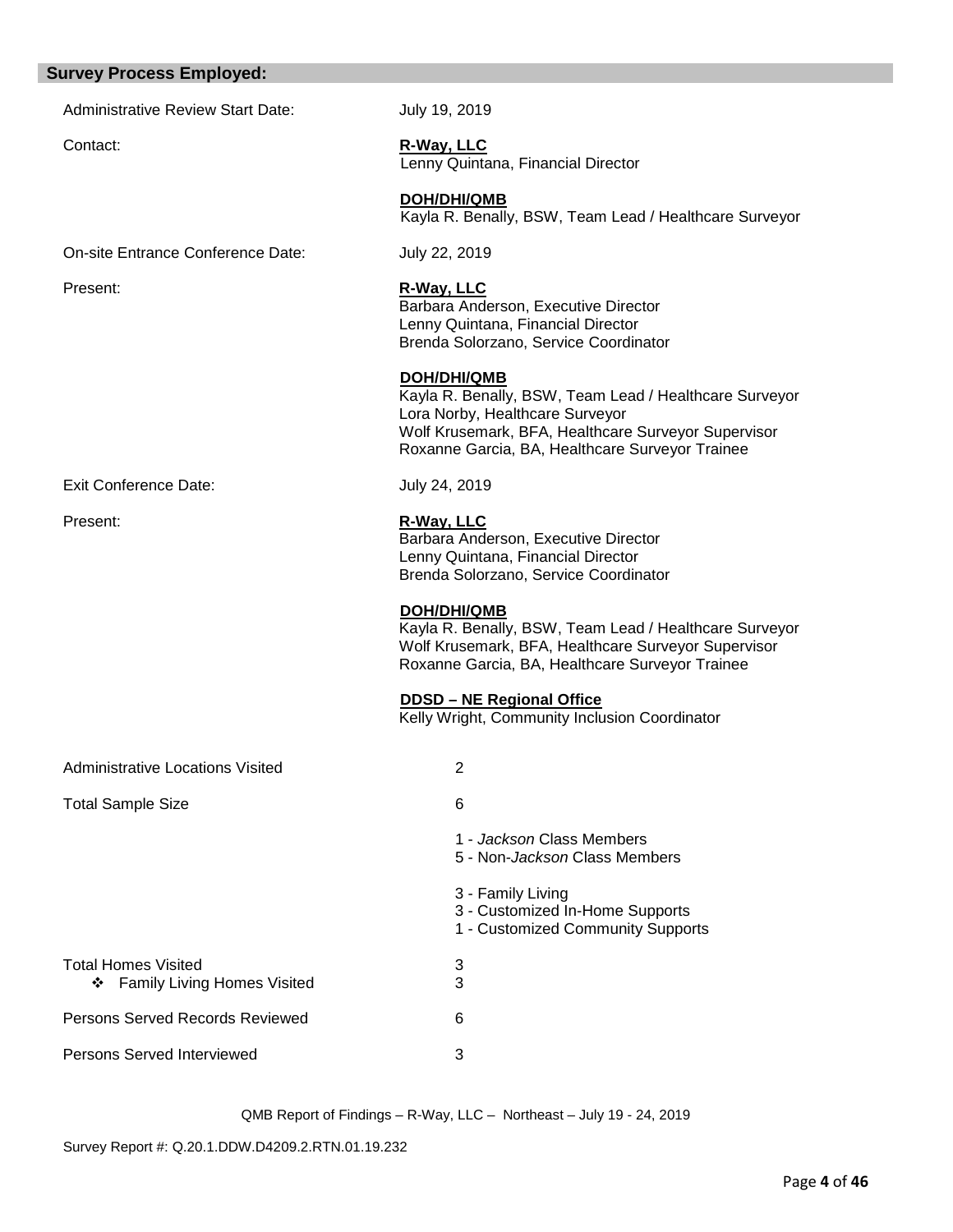| Persons Served Not Seen and/or Not Available | 3                                                          |
|----------------------------------------------|------------------------------------------------------------|
| Direct Support Personnel Records Reviewed    | 8 (3 DSP also perform dual duties as Service Coordinators) |
| Direct Support Personnel Interviewed         |                                                            |
| Service Coordinator Records Reviewed         | 3 (3 SC also perform dual duties as DSP)                   |
| <b>Nursing Interviews</b>                    |                                                            |

Administrative Processes and Records Reviewed:

- Medicaid Billing/Reimbursement Records for all Services Provided
- Accreditation Records
- Individual Medical and Program Case Files, including, but not limited to:
	- o Individual Service Plans
		- o Progress on Identified Outcomes
		- o Healthcare Plans
		- o Medication Administration Records
		- o Medical Emergency Response Plans
		- o Therapy Evaluations and Plans
		- o Healthcare Documentation Regarding Appointments and Required Follow-Up o Other Required Health Information
- Internal Incident Management Reports and System Process / General Events Reports
- Personnel Files, including nursing and subcontracted staff
- Staff Training Records, Including Competency Interviews with Staff
- Agency Policy and Procedure Manual
- Caregiver Criminal History Screening Records
- Consolidated Online Registry/Employee Abuse Registry
- Human Rights Committee Notes and Meeting Minutes
- Evacuation Drills of Residences and Service Locations
- Quality Assurance / Improvement Plan
- CC: Distribution List: DOH Division of Health Improvement
	- DOH Developmental Disabilities Supports Division
		- DOH Office of Internal Audit

HSD - Medical Assistance Division

NM Attorney General's Office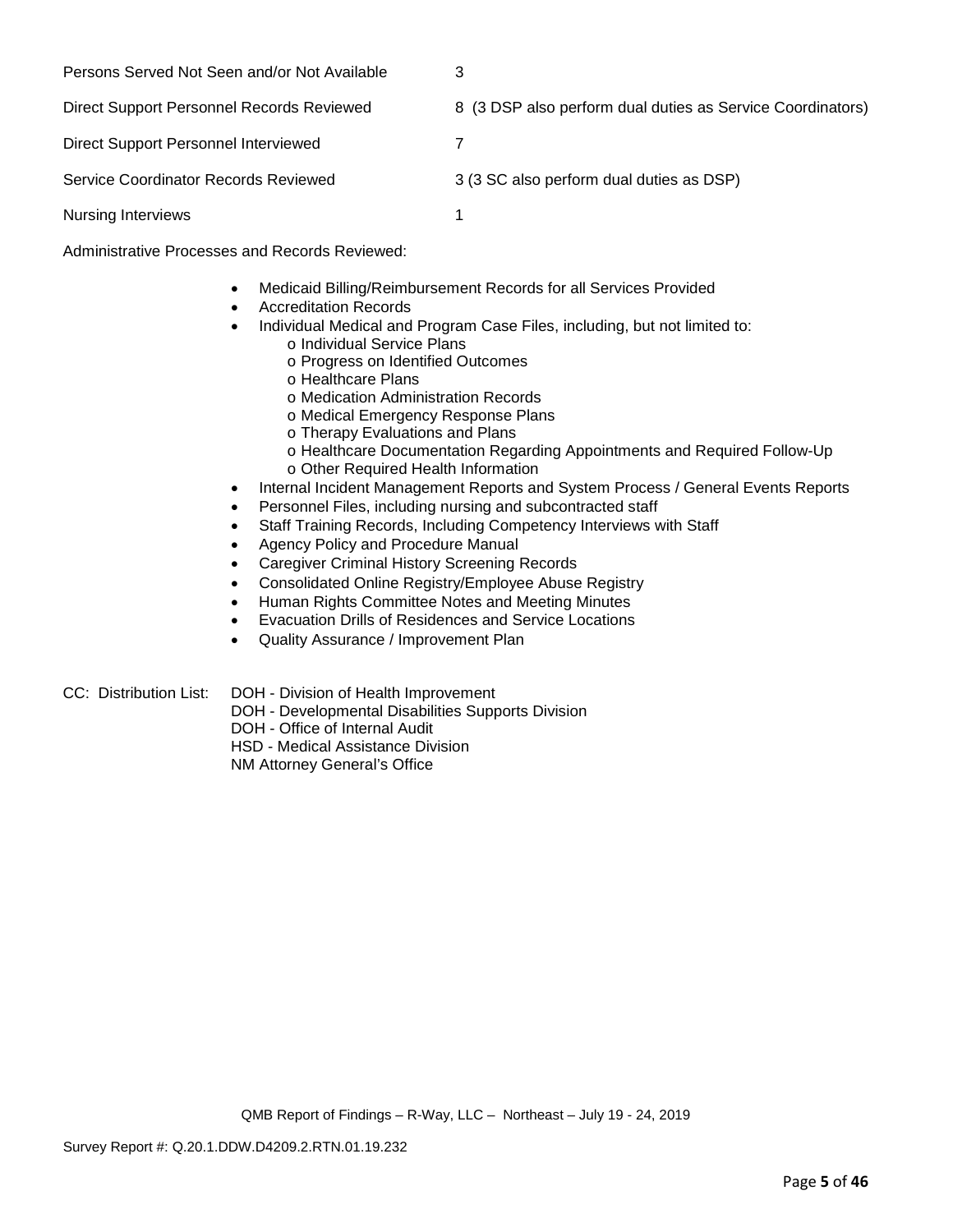## **Attachment A**

## **Provider Instructions for Completing the QMB Plan of Correction (POC) Process**

#### *Introduction:*

After a QMB Compliance Survey, your QMB Report of Findings will be sent to you via e-mail.

Each provider must develop and implement a Plan of Correction (POC) that identifies specific quality assurance and quality improvement activities the agency will implement to correct deficiencies and prevent continued deficiencies and non-compliance.

Agencies must submit their Plan of Correction within ten (10) business days from the date you receive the QMB Report of Findings. (Providers who do not submit a POC within 10 business days may be referred to the DDSD Regional Office for purposes of contract management or the Internal Review Committee [IRC] for possible actions or sanctions).

Agencies must fully implement their approved Plan of Correction within 45 business days (10 business days to submit your POC for approval and 35 days to implement your approved Plan of Correction) from the date they receive the QMB Report of Findings. Providers who fail to complete a POC within the 45-business days allowed will be referred to the IRC for possible actions or sanctions.

If you have questions about the Plan of Correction process, call the Plan of Correction Coordinator at 505-231-7931 or email at MonicaE.Valdez@state.nm.us. Requests for technical assistance must be requested through your Regional DDSD Office.

The POC process cannot resolve disputes regarding findings. If you wish to dispute a finding on the official Report of Findings, you must file an Informal Reconsideration of Findings (IRF) request within ten (10) business days of receiving your report. Please note that you must still submit a POC for findings that are in question (see Attachment C). *Instructions for Completing Agency POC:*

### *Required Content*

Your Plan of Correction should provide a step-by-step description of the methods to correct each deficient practice cited to prevent recurrence and information that ensures the regulation cited comes into and remains in compliance. The remedies noted in your POC are expected to be added to your Agency's required, annual Quality Assurance (QA) Plan.

If a deficiency has already been corrected since the on-site survey, the plan should state how it was corrected, the completion date (date the correction was accomplished), and how possible recurrence of the deficiency will be prevented.

*The following details should be considered when developing your Plan of Correction:*

#### *The Plan of Correction must address each deficiency cited in the Report of Findings unless otherwise noted with a "No Plan of Correction Required statement." The Plan of Correction must address the five (5) areas listed below:*

- 1. How the specific and realistic corrective action will be accomplished for individuals found to have been affected by the deficient practice.
- 2. How the agency will identify other individuals who have the potential to be affected by the same deficient practice, and how the agency will act to protect those individuals in similar situations.
- 3. What Quality Assurance measures will be put into place and what systemic changes made to ensure the deficient practice will not recur.
- 4. Indicate how the agency plans to monitor its performance to make certain solutions are sustained. The agency must develop a QA plan for ensuring correction is achieved and sustained. This QA plan must be implemented and the corrective action is evaluated for its effectiveness. The plan of correction is integrated into the agency quality assurance system; and
- 5. Include dates when corrective actions will be completed. The corrective action completion dates must be acceptable to the State.

QMB Report of Findings – R-Way, LLC – Northeast – July 19 - 24, 2019

Survey Report #: Q.20.1.DDW.D4209.2.RTN.01.19.232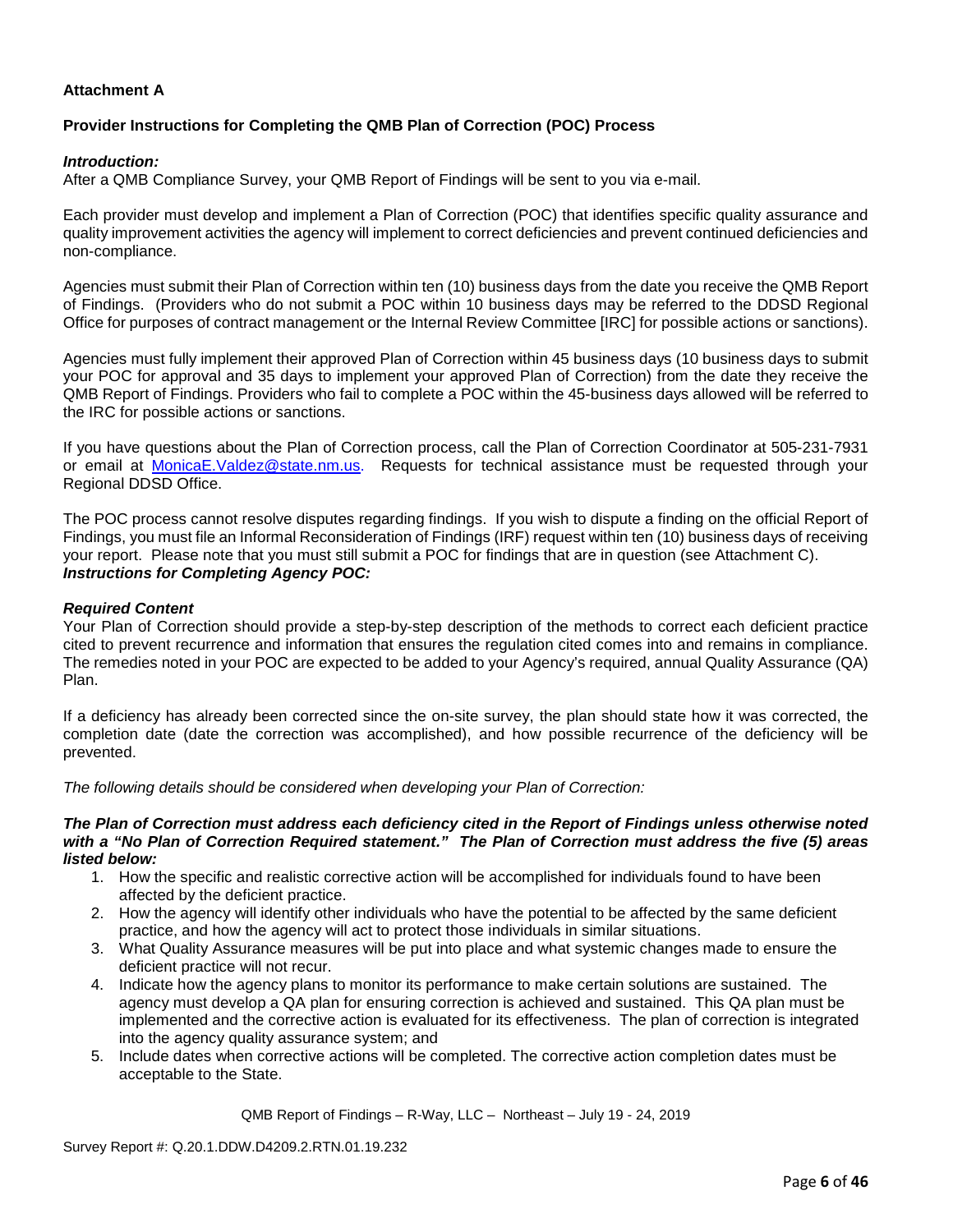*The following details should be considered when developing your Plan of Correction:*

- Details about how and when Individual Served, agency personnel and administrative and service delivery site files are audited by agency personnel to ensure they contain required documents;
- Information about how medication administration records are reviewed to verify they contain all required information before they are distributed to service sites, as they are being used, and after they are completed;
- Your processes for ensuring that all required agency personnel are trained on required DDSD required trainings;
- How accuracy in billing/reimbursement documentation is assured;
- How health, safety is assured;
- For Case Management providers, how Individual Service Plans are reviewed to verify they meet requirements, how the timeliness of level of care (LOC) packet submissions and consumer visits are tracked;
- Your process for gathering, analyzing and responding to quality data indicators; and,
- Details about Quality Targets in various areas, current status, analyses about why targets were not met, and remedies implemented.

*Note:* **Instruction or in-service of staff alone may not be a sufficient plan of correction.** This is a good first step toward correction, but additional steps must be taken to ensure the deficiency is corrected and will not recur.

### *Completion Dates*

- The plan of correction must include a **completion date** (entered in the far right-hand column) for each finding. Be sure the date is **realistic** in the amount of time your Agency will need to correct the deficiency; not to exceed 45 total business days.
- Direct care issues should be corrected immediately and monitored appropriately.
- Some deficiencies may require a staged plan to accomplish total correction.
- Deficiencies requiring replacement of equipment, etc., may require more time to accomplish correction but should show reasonable time frames.

### *Initial Submission of the Plan of Correction Requirements*

- 1. The Plan of Correction must be completed on the official QMB Survey Report of Findings/Plan of Correction Form and received by QMB within ten (10) business days from the date you received the report of findings.
- 2. For questions about the POC process, call the POC Coordinator, Monica Valdez at 505-231-7931 or email at MonicaE.Valdez@state.nm.us for assistance.
- 3. For Technical Assistance (TA) in developing or implementing your POC, contact your Regional DDSD Office.
- 4. Submit your POC to Monica Valdez, POC Coordinator in any of the following ways:
	- a. Electronically at MonicaE.Valdez@state.nm.us *(preferred method)*
	- b. Fax to 505-222-8661, or
	- c. Mail to POC Coordinator, 5301 Central Ave NE, Suite 400 Albuquerque, NM 87108
- 5. *Do not submit supporting documentation* (evidence of compliance) to QMB *until after* your POC has been approved by the QMB.
- 6. QMB will notify you when your POC has been "approved" or "denied."
	- a. During this time, whether your POC is "approved," or "denied," you will have a maximum of 45-business days from the date of receipt of your Report of Findings to correct all survey deficiencies.
	- b. If your POC is denied, it must be revised and resubmitted as soon as possible, as the 45-business day limit is in effect.
	- c. If your POC is denied a second time your agency may be referred to the Internal Review Committee.
	- d. You will receive written confirmation when your POC has been approved by QMB and a final deadline for completion of your POC.
	- e. Please note that all POC correspondence will be sent electronically unless otherwise requested.
- 7. Failure to submit your POC within 10 business days without prior approval of an extension by QMB will result in a referral to the Internal Review Committee and the possible implementation of monetary penalties and/or sanctions.

## *POC Document Submission Requirements*

QMB Report of Findings – R-Way, LLC – Northeast – July 19 - 24, 2019

Survey Report #: Q.20.1.DDW.D4209.2.RTN.01.19.232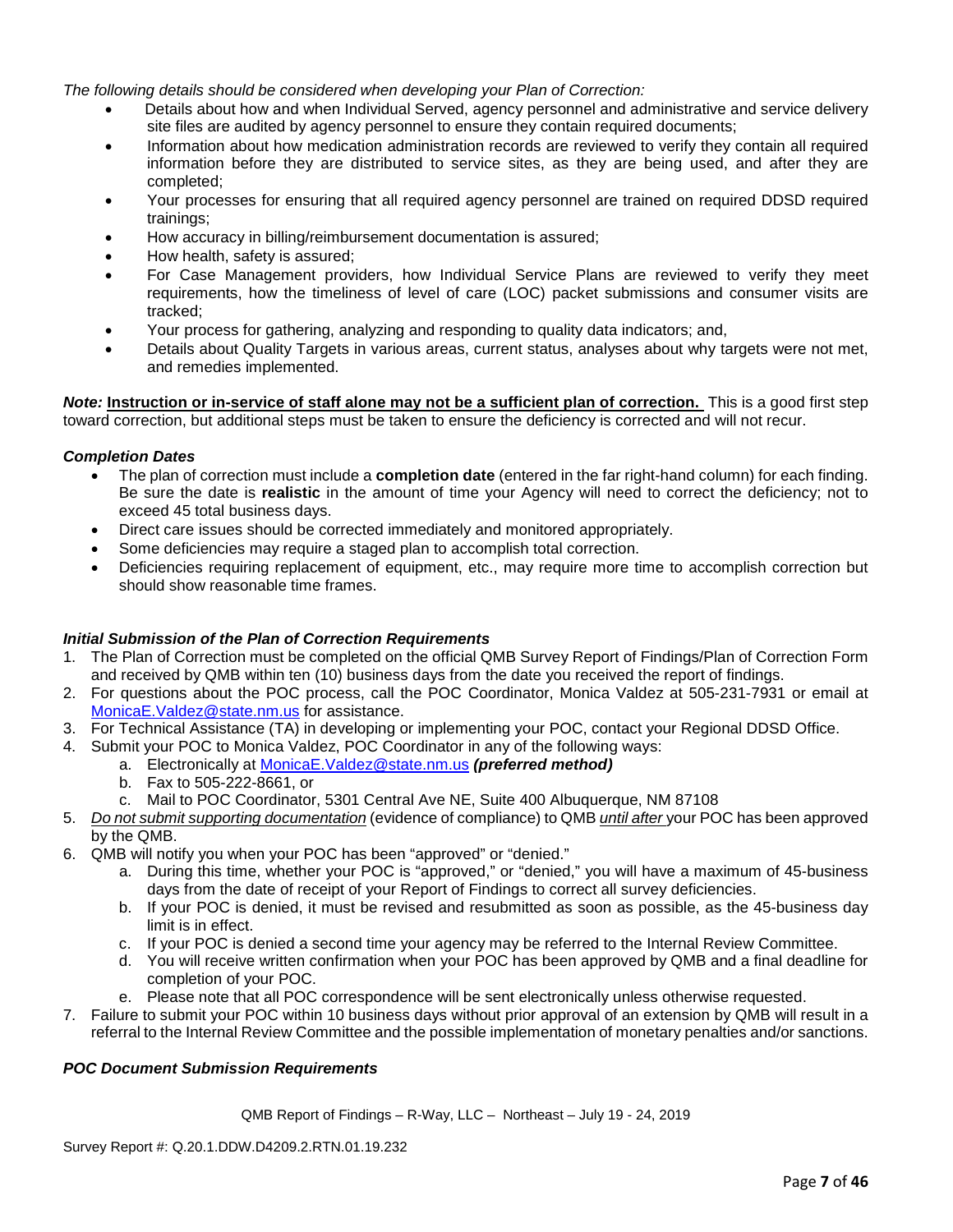Once your POC has been approved by the QMB Plan of Correction Coordinator you must submit copies of documents as evidence that all deficiencies have been corrected, as follows.

- 1. Your internal documents are due within a *maximum* of 45-business days of receipt of your Report of Findings.
- 2. It is preferred that you submit your documents via USPS or other carrier (scanned and saved to CD/DVD disc, flash drive, etc.). If documents containing HIPAA Protected Health Information (PHI) documents must be submitted through S-Comm (Therap), Fax or Postal System, do not send PHI directly to NMDOH email accounts. If the documents do not contain protected Health information (PHI) then you may submit your documents electronically scanned and attached to e-mails.
- 3. All submitted documents *must be annotated*; please be sure the tag numbers and Identification numbers are indicated on each document submitted. Documents which are not annotated with the Tag number and Identification number may not be accepted.
- 4. Do not submit original documents; Please provide copies or scanned electronic files for evidence. Originals must be maintained in the agency file(s) per DDSD Standards.
- 5. In lieu of some documents, you may submit copies of file or home audit forms that clearly indicate cited deficiencies have been corrected, other attestations of correction must be approved by the Plan of Correction Coordinator prior to their submission.
- 6. When billing deficiencies are cited, you must provide documentation to justify billing and/or void and adjust forms submitted to Xerox State Healthcare, LLC for the deficiencies cited in the Report of Findings.

**Revisions, Modifications or Extensions to your Plan of Correction (post QMB approval) must be made in writing and submitted to the Plan of Correction Coordinator, prior to the due date and are approved on a case-by-case basis. No changes may be made to your POC or the timeframes for implementation without written approval of the POC Coordinator.**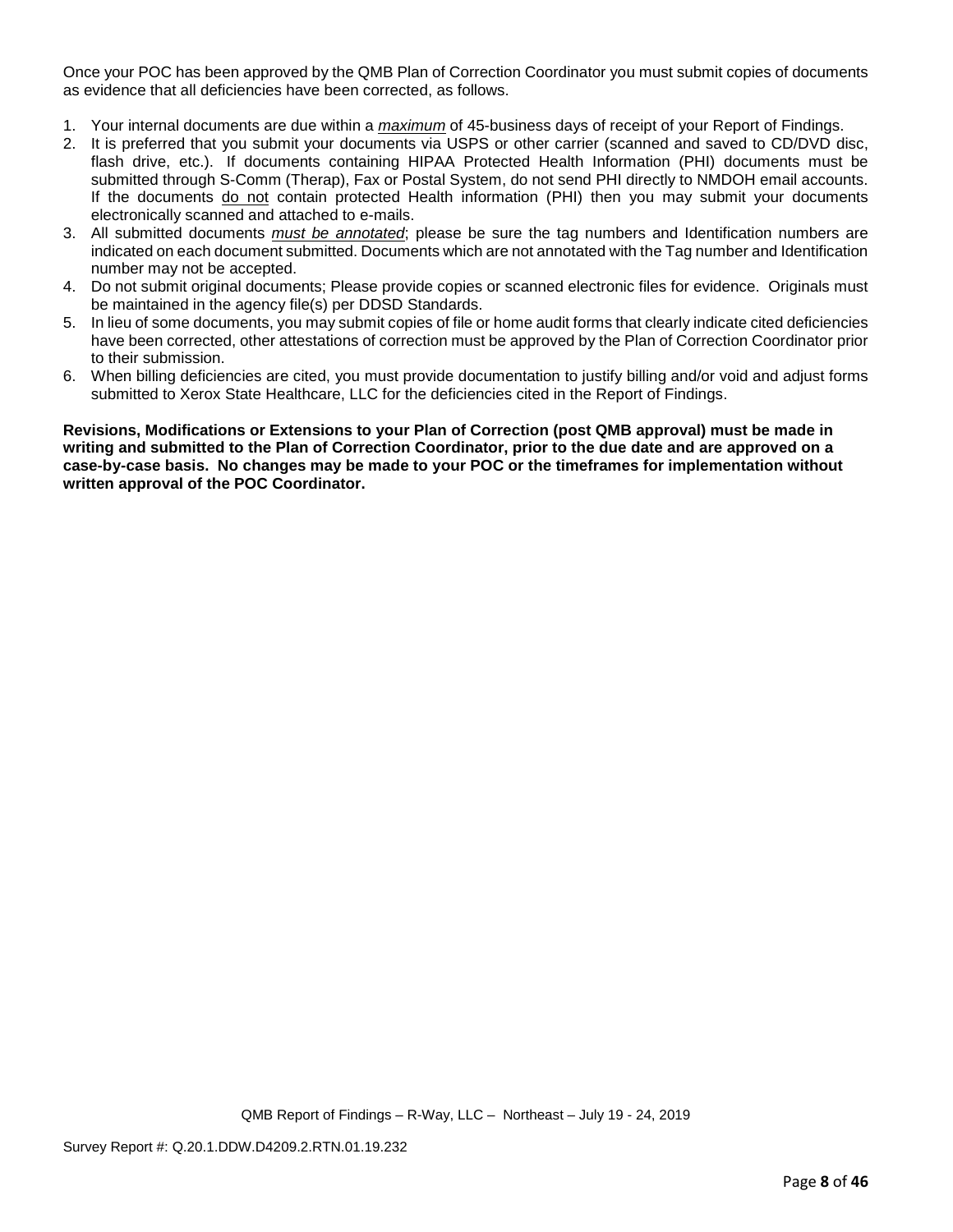## **Department of Health, Division of Health Improvement QMB Determination of Compliance Process**

The Division of Health Improvement, Quality Management Bureau (QMB) surveys compliance of the Developmental Disabilities Waiver (DDW) standards and other state and federal regulations. For the purpose of the LCA / CI survey the CMS waiver assurances have been grouped into four (4) Service Domains: Plan of Care (ISP Implementation); Qualified Providers; Health, Welfare and Safety; and Administrative Oversight (note that Administrative Oversight listed in this document is not the same as the CMS assurance of Administrative Authority. Used in this context it is related to the agency's operational policies and procedures, Quality Assurance system and Medicaid billing and reimbursement processes.)

The QMB Determination of Compliance process is based on provider compliance or non-compliance with standards and regulations identified during the on-site survey process and as reported in the QMB Report of Findings. All areas reviewed by QMB have been agreed to by DDSD and DHI/QMB and are reflective of CMS requirements. All deficiencies (non-compliance with standards and regulations) are identified and cited as either a Standard level deficiency or a Condition of Participation level deficiency in the QMB Reports of Findings. All deficiencies require corrective action when non-compliance is identified.

Each deficiency in your Report of Findings has been predetermined to be a Standard Level Deficiency, a Condition of Participation Level Deficiency, if below 85% compliance or a non-negotiable Condition of Participation Level Deficiency. Your Agency's overall Compliance Determination is based on a Scope and Severity Scale which takes into account the number of Standard and Condition Level Tags cited as well as the percentage of Individuals affected in the sample.

## **Conditions of Participation (CoPs)**

CoPs are based on the Centers for Medicare and Medicaid Services, Home and Community-Based Waiver required assurances, in addition to the New Mexico Developmental Disability Waiver (DDW) Service Standards. The Division of Health Improvement (DHI), in conjunction with the Developmental Disability Support Division (DDSD), has identified certain deficiencies that have the potential to be a Condition of Participation Level, if the tag falls below 85% compliance based on the number of people affected. Additionally, there are what are called nonnegotiable Conditions of Participation, regardless if one person or multiple people are affected. In this context, a CoP is defined as an essential / fundamental regulation or standard, which when out of compliance directly affects the health and welfare of the Individuals served. If no deficiencies within a Tag are at the level of a CoP, it is cited as a Standard Level Deficiency.

## *Service Domains and CoPs for Living Care Arrangements and Community Inclusion are as follows:*

**Service Domain: Service Plan: ISP Implementation -** *Services are delivered in accordance with the service plan, including type, scope, amount, duration and frequency specified in the service plan.*

### **Potential Condition of Participation Level Tags, if compliance is below 85%:**

- **1A08.3 –** Administrative Case File: Individual Service Plan / ISP Components
- **1A32 –** Administrative Case File: Individual Service Plan Implementation
- **LS14 –** Residential Service Delivery Site Case File (ISP and Healthcare Requirements)
- **IS14 –** CCS / CIES Service Delivery Site Case File (ISP and Healthcare Requirements)

**Service Domain: Qualified Providers -** *The State monitors non-licensed/non-certified providers to assure adherence to waiver requirements. The State implements its policies and procedures for verifying that provider training is conducted in accordance with State requirements and the approved waiver.*

## **Potential Condition of Participation Level Tags, if compliance is below 85%:**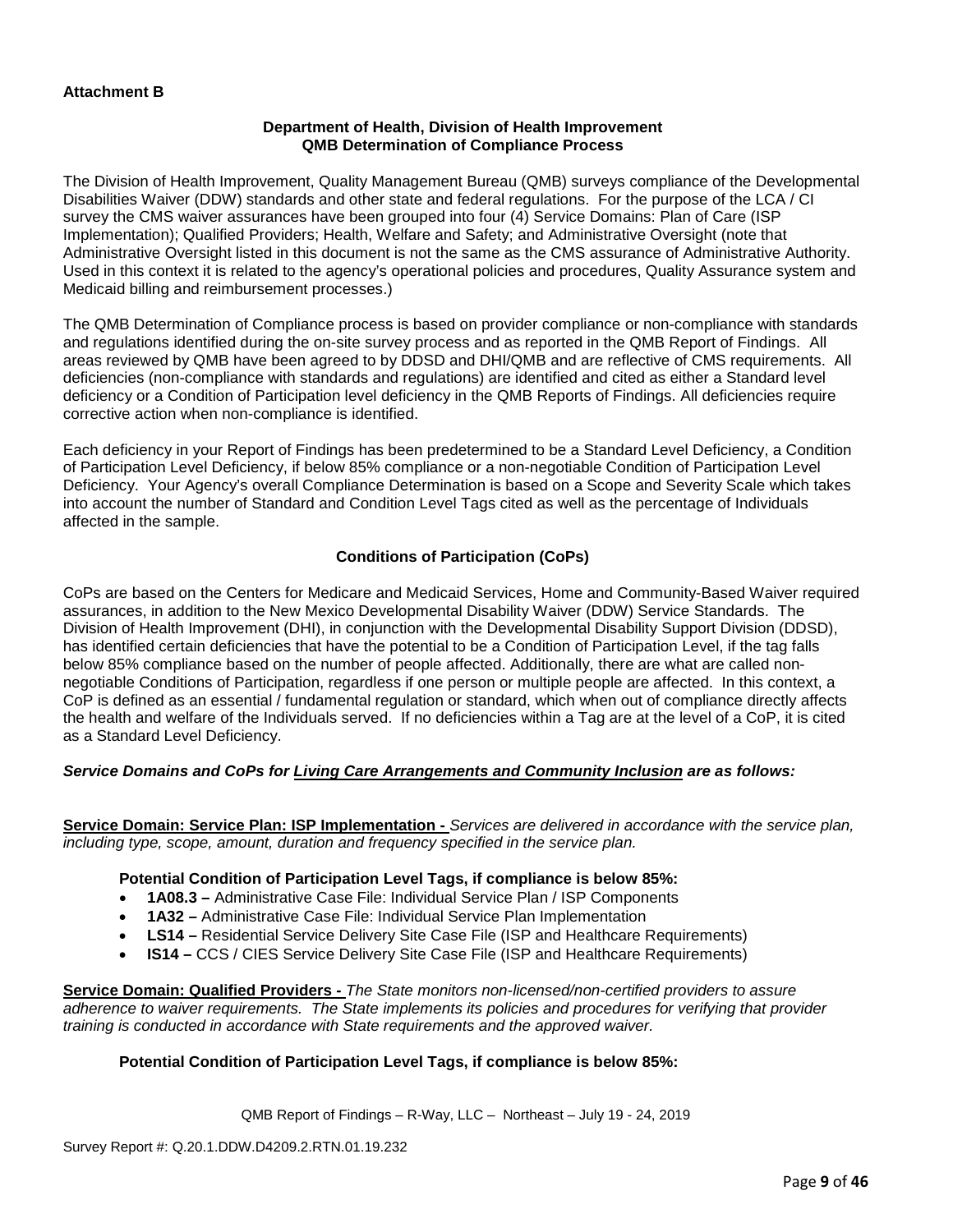- **1A20 -** Direct Support Personnel Training
- **1A22 -** Agency Personnel Competency
- **1A37 –** Individual Specific Training

## **Non-Negotiable Condition of Participation Level Tags (one or more Individuals are cited):**

- **1A25.1 –** Caregiver Criminal History Screening
- **1A26.1 –** Consolidated On-line Registry Employee Abuse Registry

**Service Domain: Health, Welfare and Safety -** *The State, on an ongoing basis, identifies, addresses and seeks to prevent occurrences of abuse, neglect and exploitation. Individuals shall be afforded their basic human rights. The provider supports individuals to access needed healthcare services in a timely manner.*

## **Potential Condition of Participation Level Tags, if compliance is below 85%:**

- **1A08.2 –** Administrative Case File: Healthcare Requirements & Follow-up
- **1A09 –** Medication Delivery Routine Medication Administration
- **1A09.1 –** Medication Delivery PRN Medication Administration
- **1A15.2 –** Administrative Case File: Healthcare Documentation (Therap and Required Plans)

## **Non-Negotiable Condition of Participation Level Tags (one or more Individuals are cited):**

- **1A05 –** General Requirements / Agency Policy and Procedure Requirements
- **1A07 –** Social Security Income (SSI) Payments
- **1A09.2 –** Medication Delivery Nurse Approval for PRN Medication
- **1A15 –** Healthcare Coordination Nurse Availability / Knowledge
- **1A31 –** Client Rights/Human Rights
- **LS25.1 –** Residential Regts. (Physical Environment Supported Living / Family Living / Intensive Medical Living)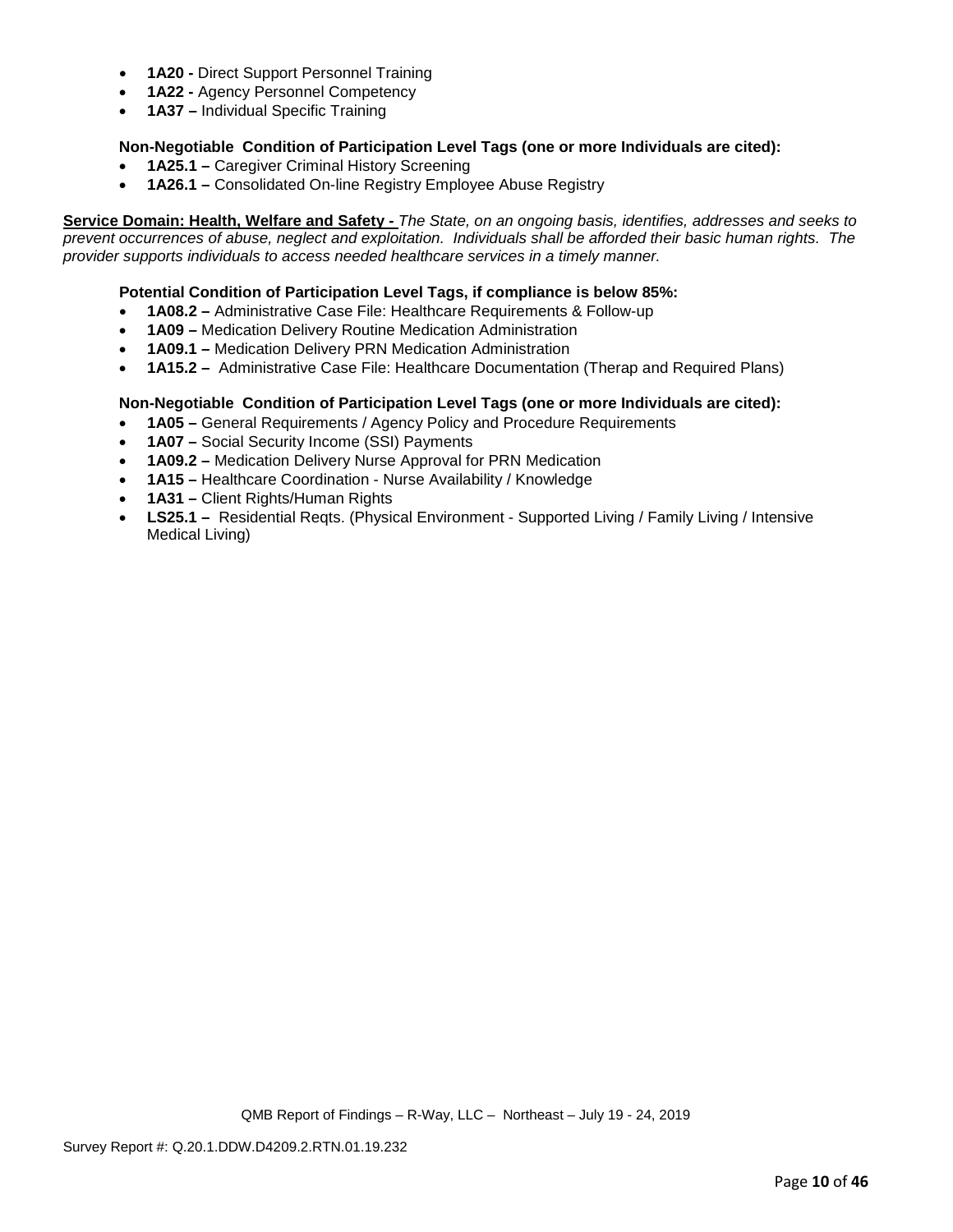## **Attachment C**

#### **Guidelines for the Provider Informal Reconsideration of Finding (IRF) Process**

### **Introduction:**

Throughout the QMB Survey process, surveyors are openly communicating with providers. Open communication means surveyors have clarified issues and/or requested missing information before completing the review through the use of the signed/dated "Document Request," or "Administrative Needs," etc. forms. Regardless, there may still be instances where the provider disagrees with a specific finding. Providers may use the following process to informally dispute a finding.

### **Instructions:**

- 1. The Informal Reconsideration of the Finding (IRF) request must be received in writing to the QMB Deputy Bureau Chief **within 10 business days** of receipt of the final Report of Findings.
- 2. The written request for an IRF *must* be completed on the QMB Request for Informal Reconsideration of Finding form available on the QMB website: <https://nmhealth.org/about/dhi/cbp/irf/>
- 3. The written request for an IRF must specify in detail the request for reconsideration and why the finding is inaccurate.
- 4. The IRF request must include all supporting documentation or evidence.
- 5. If you have questions about the IRF process, email the IRF Chairperson, Crystal Lopez-Beck a[t Crystal.Lopez-](mailto:Crystal.Lopez-Beck@state.nm.us)[Beck@state.nm.us](mailto:Crystal.Lopez-Beck@state.nm.us) for assistance.

## **The following limitations apply to the IRF process:**

- The written request for an IRF and all supporting evidence must be received within 10 business days.
- Findings based on evidence requested during the survey and not provided may not be subject to reconsideration.
- The supporting documentation must be new evidence not previously reviewed or requested by the survey team.
- Providers must continue to complete their Plan of Correction during the IRF process
- Providers may not request an IRF to challenge the sampling methodology.
- Providers may not request an IRF based on disagreement with the nature of the standard or regulation.
- Providers may not request an IRF to challenge the team composition.
- Providers may not request an IRF to challenge the DHI/QMB determination of compliance or the length of their DDSD provider contract.

A Provider forfeits the right to an IRF if the request is not received within 10 business days of receiving the report and/or does not include all supporting documentation or evidence to show compliance with the standards and regulations.

The IRF Committee will review the request; the Provider will be notified in writing of the ruling; no face-to-face meeting will be conducted.

When a Provider requests that a finding be reconsidered, it does not stop or delay the Plan of Correction process. **Providers must continue to complete the Plan of Correction, including the finding in dispute regardless of the IRF status.** If a finding is removed or modified, it will be noted and removed or modified from the Report of Findings. It should be noted that in some cases a Plan of Correction may be completed prior to the IRF process being completed. The provider will be notified in writing on the decisions of the IRF committee.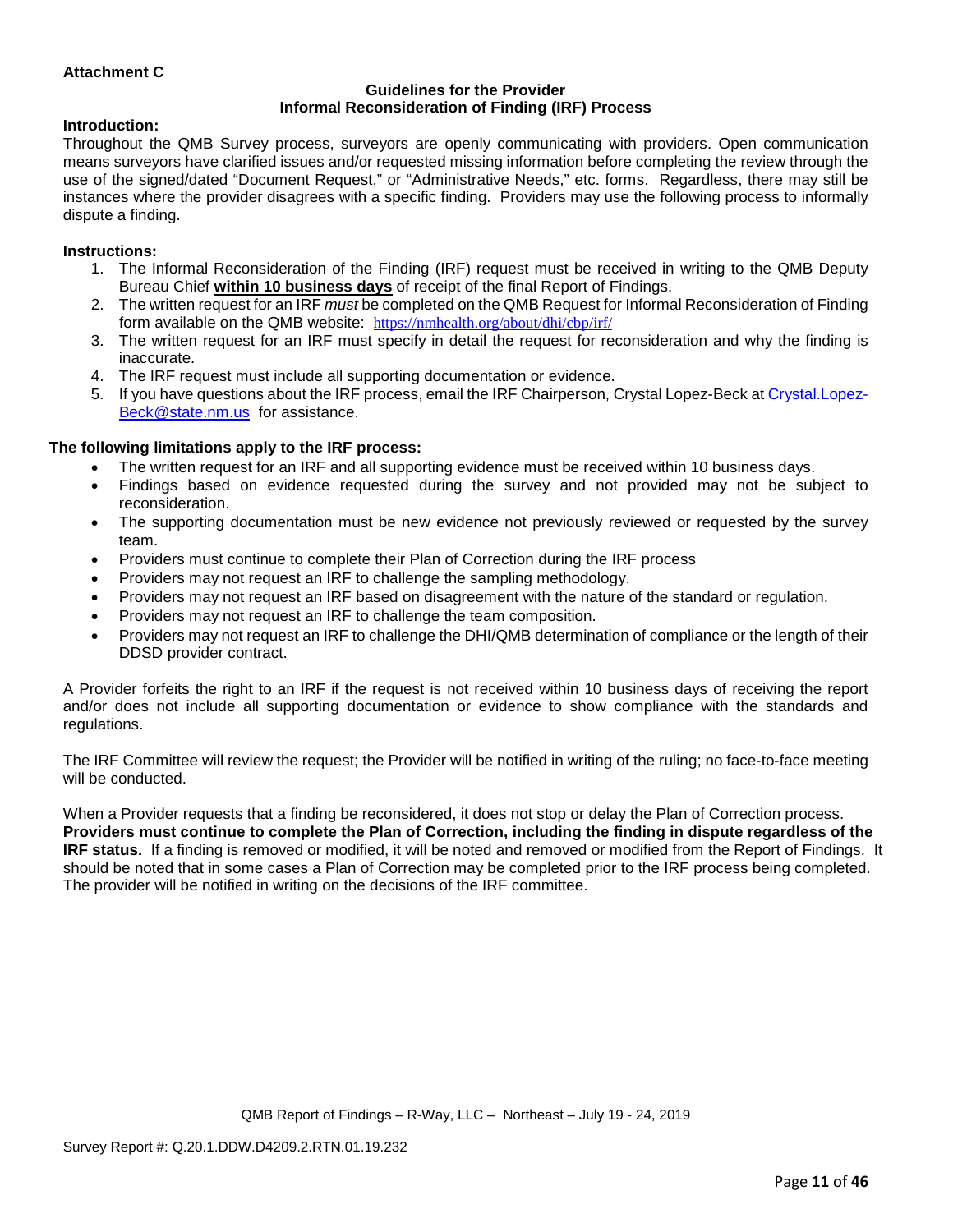## **QMB Determinations of Compliance**

## **Compliance:**

The QMB determination of *Compliance* indicates that a provider has either no deficiencies found during a survey or that no deficiencies at the Condition of Participation Level were found. The agency has obtained a level of compliance such that there is a minimal potential for harm to individuals' health and safety. To qualify for a determination of *Compliance*, the provider must have received no Conditions of Participation Level Deficiencies and have a minimal number of Individuals on the sample affected by the findings indicated in the Standards Level Tags.

## **Partial-Compliance with Standard Level Tags:**

The QMB determination of *Partial-Compliance with Standard Level Tags* indicates that a provider is in compliance with all Condition of Participation Level deficiencies but is out of compliance with a certain percentage of Standard Level deficiencies. This partial-compliance, if not corrected, may result in a negative outcome or the potential for more than minimal harm to individuals' health and safety. There are two ways to receive a determination of Partial Compliance with Standard Level Tags:

- 1. Your Report of Findings includes 16 or fewer Standards Level Tags with between 75% and 100% of the survey sample affected in any tag.
- 2. Your Report of Findings includes 17 or more Standard Level Tags with between 50% to 74% of the survey sample affected in any tag.

### **Partial-Compliance with Standard Level Tags and Condition of Participation Level Tags:**

The QMB determination of *Partial-Compliance with Standard Level Tags and Condition of Participation Level Tags*  indicates that a provider is out of compliance with one to five (1 – 5) Condition of Participation Level Tags. This partial-compliance, if not corrected, may result in a serious negative outcome or the potential for more than minimal harm to individuals' health and safety.

### **Non-Compliance:**

The QMB determination of *Non-Compliance* indicates a provider is significantly out of compliance with both Standard Level deficiencies and Conditions of Participation level deficiencies. This non-compliance, if not corrected, may result in a serious negative outcome or the potential for more than minimal harm to individuals' health and safety. There are three ways an agency can receive a determination of Non-Compliance:

- 1. Your Report of Findings includes 17 or more Standard Level Tags with 0 to 5 Condition of Participation Level Tags with 75% to 100% of the survey sample affected in any tag.
- 2. Your Report of Findings includes any amount of Standard Level Tags with 6 or more Condition of Participation Level Tags.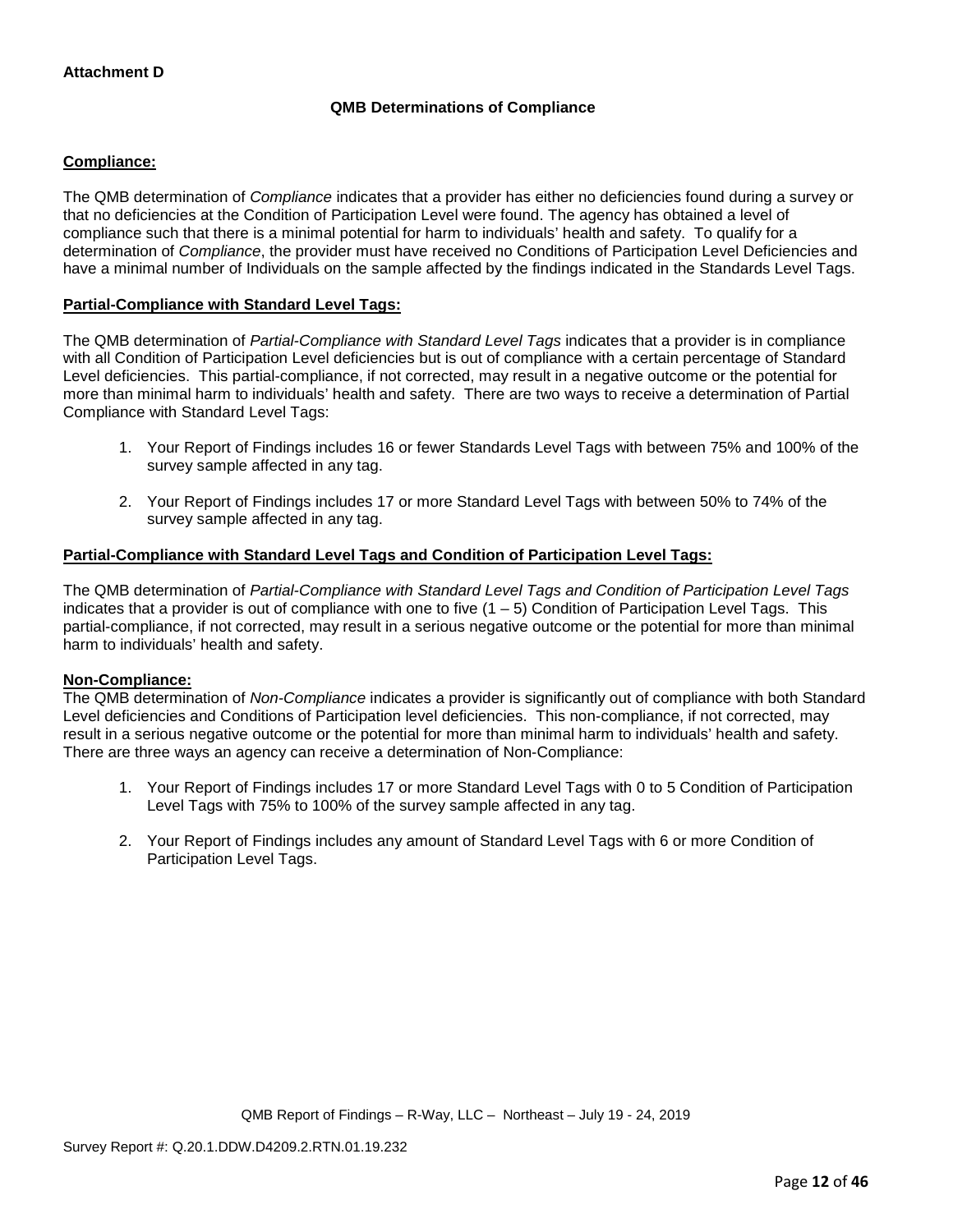| Compliance                                                                                                                     | Weighting                                                                                                                     |                                                                                                                                 |                                                                                                                          |                                                                                                                        |                                                                                                                            |                                                                                                                            |                                                                                                                  |
|--------------------------------------------------------------------------------------------------------------------------------|-------------------------------------------------------------------------------------------------------------------------------|---------------------------------------------------------------------------------------------------------------------------------|--------------------------------------------------------------------------------------------------------------------------|------------------------------------------------------------------------------------------------------------------------|----------------------------------------------------------------------------------------------------------------------------|----------------------------------------------------------------------------------------------------------------------------|------------------------------------------------------------------------------------------------------------------|
| <b>Determination</b>                                                                                                           |                                                                                                                               | <b>LOW</b>                                                                                                                      |                                                                                                                          | <b>MEDIUM</b>                                                                                                          |                                                                                                                            |                                                                                                                            | <b>HIGH</b>                                                                                                      |
|                                                                                                                                |                                                                                                                               |                                                                                                                                 |                                                                                                                          |                                                                                                                        |                                                                                                                            |                                                                                                                            |                                                                                                                  |
| Standard Level<br>Tags:                                                                                                        | up to 16                                                                                                                      | 17 or more                                                                                                                      | up to 16                                                                                                                 | 17 or more                                                                                                             | <b>Any Amount</b>                                                                                                          | 17 or more                                                                                                                 | <b>Any Amount</b>                                                                                                |
|                                                                                                                                | and                                                                                                                           | and                                                                                                                             | and                                                                                                                      | and                                                                                                                    | And/or                                                                                                                     | and                                                                                                                        | And/or                                                                                                           |
| CoP Level Tags:                                                                                                                | 0 CoP                                                                                                                         | 0 CoP                                                                                                                           | 0 CoP                                                                                                                    | 0 CoP                                                                                                                  | 1 to 5 CoPs                                                                                                                | 0 to 5 CoPs                                                                                                                | 6 or more<br><b>CoPs</b>                                                                                         |
|                                                                                                                                | and                                                                                                                           | and                                                                                                                             | and                                                                                                                      | and                                                                                                                    |                                                                                                                            | and                                                                                                                        |                                                                                                                  |
| Sample Affected:                                                                                                               | 0 to 74%                                                                                                                      | 0 to 49%                                                                                                                        | 75 to 100%                                                                                                               | 50 to 74%                                                                                                              |                                                                                                                            | 75 to 100%                                                                                                                 |                                                                                                                  |
| "Non-<br>Compliance"                                                                                                           |                                                                                                                               |                                                                                                                                 |                                                                                                                          |                                                                                                                        |                                                                                                                            | 17 or more<br><b>Standard Level</b><br>Tags with 75 to<br>100% of the<br>Individuals in<br>the sample<br>cited in any tag. | Any Amount of<br><b>Standard Level</b><br>Tags and 6 or<br>more<br>Conditions of<br>Participation<br>Level Tags. |
| "Partial<br><b>Compliance with</b><br><b>Standard Level</b><br>tags and<br><b>Condition of</b><br>Participation<br>Level Tags" |                                                                                                                               |                                                                                                                                 |                                                                                                                          |                                                                                                                        | <b>Any Amount of</b><br><b>Standard Level</b><br>Tags, plus 1 to<br><b>5</b> Conditions of<br>Participation<br>Level tags. |                                                                                                                            |                                                                                                                  |
| "Partial<br><b>Compliance with</b><br><b>Standard Level</b><br>tags"                                                           |                                                                                                                               |                                                                                                                                 | up to 16<br><b>Standard Level</b><br>Tags with 75 to<br>100% of the<br>individuals in<br>the sample<br>cited in any tag. | 17 or more<br>Standard Level<br>Tags with 50 to<br><b>74%</b> of the<br>individuals in<br>the sample<br>cited any tag. |                                                                                                                            |                                                                                                                            |                                                                                                                  |
| "Compliance"                                                                                                                   | Up to 16<br><b>Standard Level</b><br>Tags with 0 to<br><b>74% of the</b><br>individuals in<br>the sample<br>cited in any tag. | 17 or more<br><b>Standard Level</b><br>Tags with 0 to<br><b>49% of the</b><br>individuals in<br>the sample<br>cited in any tag. |                                                                                                                          |                                                                                                                        |                                                                                                                            |                                                                                                                            |                                                                                                                  |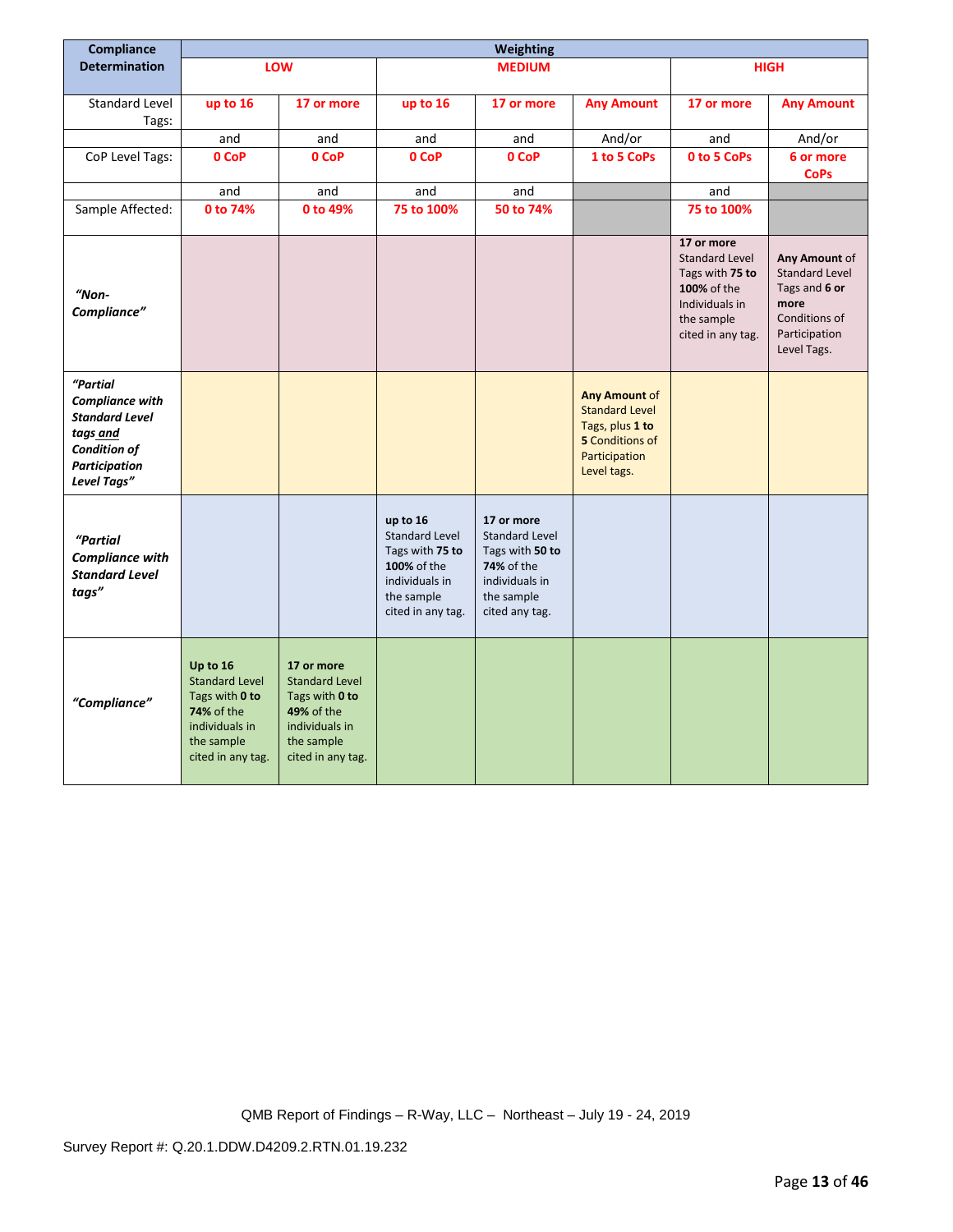| Agency:             | R-Way, LLC – Northeast Region                                                   |
|---------------------|---------------------------------------------------------------------------------|
| Program:            | Developmental Disabilities Waiver                                               |
| Service:            | 2018: Family Living, Customized In-Home Supports, Customized Community Supports |
| <b>Survey Type:</b> | Routine                                                                         |
| <b>Survey Date:</b> | July 19 - 24, 2019                                                              |

| <b>Standard of Care</b>                                                                                                                                     | <b>Deficiencies</b>                                | Agency Plan of Correction, On-going QA/QI<br>& Responsible Party                           | <b>Date</b><br><b>Due</b> |  |  |  |
|-------------------------------------------------------------------------------------------------------------------------------------------------------------|----------------------------------------------------|--------------------------------------------------------------------------------------------|---------------------------|--|--|--|
| Service Domain: Service Plans: ISP Implementation - Services are delivered in accordance with the service plan, including type, scope, amount, duration and |                                                    |                                                                                            |                           |  |  |  |
| frequency specified in the service plan.                                                                                                                    |                                                    |                                                                                            |                           |  |  |  |
| Tag #1A32.1 Administrative Case File:                                                                                                                       | <b>Standard Level Deficiency</b>                   |                                                                                            |                           |  |  |  |
| <b>Individual Service Plan Implementation (Not</b>                                                                                                          |                                                    |                                                                                            |                           |  |  |  |
| <b>Completed at Frequency)</b>                                                                                                                              |                                                    |                                                                                            |                           |  |  |  |
| NMAC 7.26.5.16.C and D Development of the                                                                                                                   | Based on administrative record review, the         | Provider:                                                                                  |                           |  |  |  |
| ISP. Implementation of the ISP. The ISP shall be                                                                                                            | Agency did not implement the ISP according to      | <b>State your Plan of Correction for the</b>                                               |                           |  |  |  |
| implemented according to the timelines determined                                                                                                           | the timelines determined by the IDT and as         | deficiencies cited in this tag here (How is the                                            |                           |  |  |  |
| by the IDT and as specified in the ISP for each                                                                                                             | specified in the ISP for each stated desired       | deficiency going to be corrected? This can be                                              |                           |  |  |  |
| stated desired outcomes and action plan.                                                                                                                    | outcomes and action plan for 2 of 6 individuals.   | specific to each deficiency cited or if possible an<br>overall correction?): $\rightarrow$ |                           |  |  |  |
| C. The IDT shall review and discuss information                                                                                                             | As indicated by Individuals ISP the following was  |                                                                                            |                           |  |  |  |
| and recommendations with the individual, with the                                                                                                           | found with regards to the implementation of ISP    |                                                                                            |                           |  |  |  |
| goal of supporting the individual in attaining                                                                                                              | Outcomes:                                          |                                                                                            |                           |  |  |  |
| desired outcomes. The IDT develops an ISP based                                                                                                             |                                                    |                                                                                            |                           |  |  |  |
| upon the individual's personal vision statement,                                                                                                            | <b>Family Living Data Collection/Data</b>          |                                                                                            |                           |  |  |  |
| strengths, needs, interests and preferences. The                                                                                                            | Tracking/Progress with regards to ISP              |                                                                                            |                           |  |  |  |
| ISP is a dynamic document, revised periodically,                                                                                                            | Outcomes:                                          |                                                                                            |                           |  |  |  |
| as needed, and amended to reflect progress<br>towards personal goals and achievements                                                                       | Individual #1                                      | <b>Provider:</b>                                                                           |                           |  |  |  |
| consistent with the individual's future vision. This                                                                                                        | • According to the Live Outcome; Action Step       | <b>Enter your ongoing Quality</b>                                                          |                           |  |  |  |
| regulation is consistent with standards established                                                                                                         | for " will write activities on the calendar" is to | <b>Assurance/Quality Improvement processes</b>                                             |                           |  |  |  |
| for individual plan development as set forth by the                                                                                                         | be completed 1 time per week. Evidence             | as it related to this tag number here (What is                                             |                           |  |  |  |
| commission on the accreditation of rehabilitation                                                                                                           | found indicated it was not being completed at      | going to be done? How many individuals is this                                             |                           |  |  |  |
| facilities (CARF) and/or other program                                                                                                                      | the required frequency as indicated in the ISP     | going to affect? How often will this be completed?                                         |                           |  |  |  |
| accreditation approved and adopted by the                                                                                                                   | for 4/2019.                                        | Who is responsible? What steps will be taken if                                            |                           |  |  |  |
| developmental disabilities division and the                                                                                                                 |                                                    | issues are found?): $\rightarrow$                                                          |                           |  |  |  |
| department of health. It is the policy of the                                                                                                               | • According to the Live Outcome; Action Step       |                                                                                            |                           |  |  |  |
| developmental disabilities division (DDD), that to                                                                                                          | for " will attend my planned activities" is to     |                                                                                            |                           |  |  |  |
| the extent permitted by funding, each individual                                                                                                            | be completed 1 time per week. Evidence             |                                                                                            |                           |  |  |  |
| receive supports and services that will assist and                                                                                                          | found indicated it was not being completed at      |                                                                                            |                           |  |  |  |
| encourage independence and productivity in the                                                                                                              | the required frequency as indicated in the ISP     |                                                                                            |                           |  |  |  |
| community and attempt to prevent regression or                                                                                                              | for 4/2019.                                        |                                                                                            |                           |  |  |  |
| loss of current capabilities. Services and supports                                                                                                         |                                                    |                                                                                            |                           |  |  |  |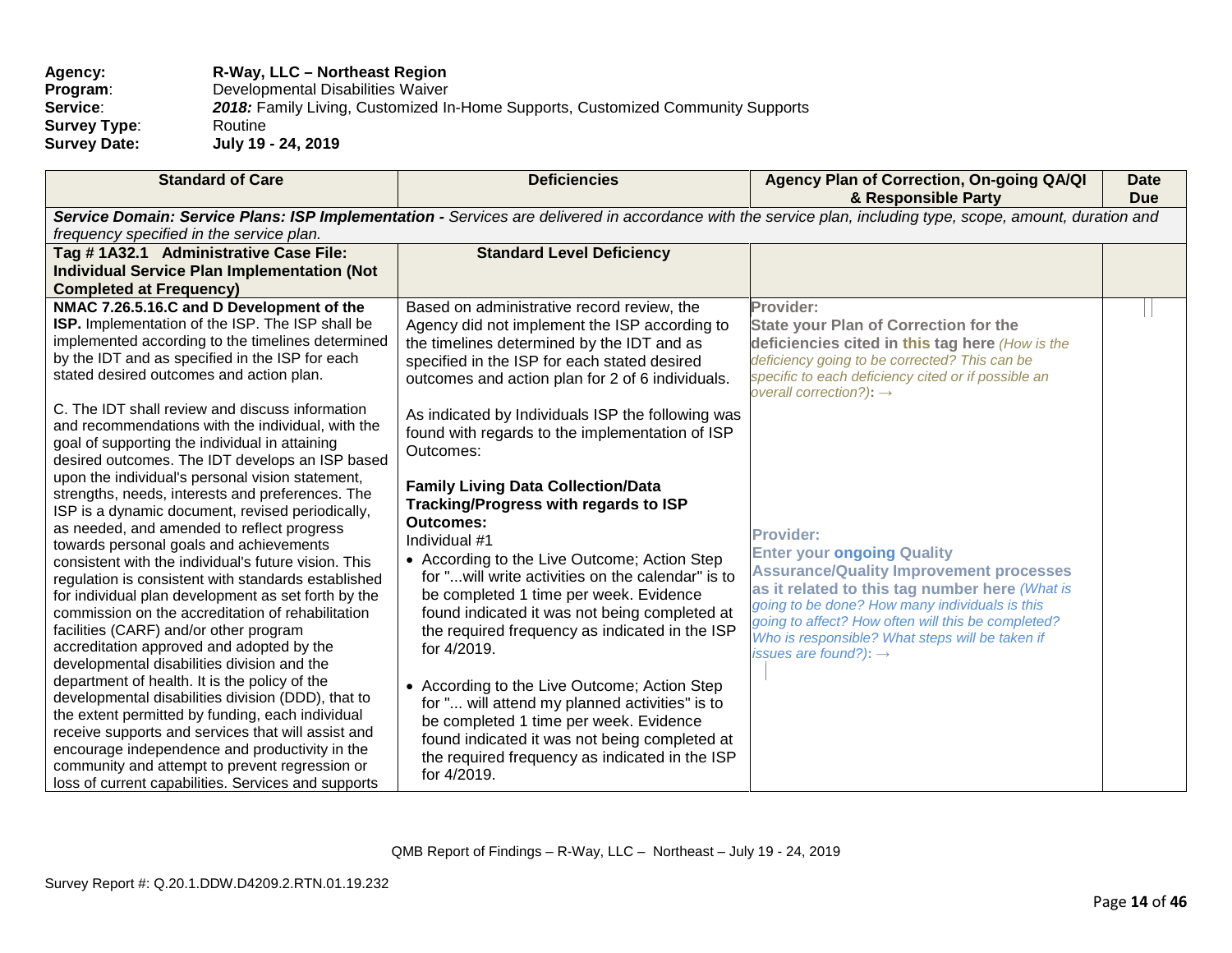| include specialized and/or generic services,<br>training, education and/or treatment as determined<br>by the IDT and documented in the ISP.<br>D. The intent is to provide choice and obtain<br>opportunities for individuals to live, work and play<br>with full participation in their communities. The<br>following principles provide direction and purpose<br>in planning for individuals with developmental<br>disabilities. [05/03/94; 01/15/97; Recompiled<br>10/31/01]<br>Developmental Disabilities (DD) Waiver Service<br>Standards 2/26/2018; Re-Issue: 12/28/2018; Eff<br>1/1/2019<br><b>Chapter 6: Individual Service Plan (ISP)</b><br>6.8 ISP Implementation and Monitoring: All DD<br>Waiver Provider Agencies with a signed SFOC are<br>required to provide services as detailed in the ISP.<br>The ISP must be readily accessible to Provider<br>Agencies on the approved budget. (See Chapter<br>20: Provider Documentation and Client Records.)<br>CMs facilitate and maintain communication with<br>the person, his/her representative, other IDT<br>members, Provider Agencies, and relevant parties<br>to ensure that the person receives the maximum<br>benefit of his/her services and that revisions to the<br>ISP are made as needed. All DD Waiver Provider<br>Agencies are required to cooperate with monitoring<br>activities conducted by the CM and the DOH.<br>Provider Agencies are required to respond to<br>issues at the individual level and agency level as<br>described in Chapter 16: Qualified Provider<br>Agencies. | Individual #4<br>• According to the Live Outcome; Action Step<br>for "Choose smoothie recipe from one of her<br>cookbooks" is to be completed 2 times per<br>month. Evidence found indicated it was not<br>being completed at the required frequency as<br>indicated in the ISP for 4/2019 - 6/2019.<br>• According to the Live Outcome; Action Step<br>for "Assemble ingredients" is to be completed<br>2 times per month. Evidence found indicated it<br>was not being completed at the required<br>frequency as indicated in the ISP for 4/2019 -<br>6/2019.<br>• According to the Live Outcome; Action Step<br>for "Make the smoothie with assistance" is to<br>be completed 2 times per month. Evidence<br>found indicated it was not being completed at<br>the required frequency as indicated in the ISP<br>for 4/2019 - 6/2019.<br>• According to the Live Outcome; Action Step<br>for "Make the smoothie independently" is to<br>be completed 2 times per month. Evidence<br>found indicated it was not being completed at<br>the required frequency as indicated in the ISP<br>for 4/2019 - 6/2019. |  |
|-----------------------------------------------------------------------------------------------------------------------------------------------------------------------------------------------------------------------------------------------------------------------------------------------------------------------------------------------------------------------------------------------------------------------------------------------------------------------------------------------------------------------------------------------------------------------------------------------------------------------------------------------------------------------------------------------------------------------------------------------------------------------------------------------------------------------------------------------------------------------------------------------------------------------------------------------------------------------------------------------------------------------------------------------------------------------------------------------------------------------------------------------------------------------------------------------------------------------------------------------------------------------------------------------------------------------------------------------------------------------------------------------------------------------------------------------------------------------------------------------------------------------------------------------------------------|---------------------------------------------------------------------------------------------------------------------------------------------------------------------------------------------------------------------------------------------------------------------------------------------------------------------------------------------------------------------------------------------------------------------------------------------------------------------------------------------------------------------------------------------------------------------------------------------------------------------------------------------------------------------------------------------------------------------------------------------------------------------------------------------------------------------------------------------------------------------------------------------------------------------------------------------------------------------------------------------------------------------------------------------------------------------------------------------------------------|--|
| <b>Chapter 20: Provider Documentation and Client</b><br>Records 20.2 Client Records Requirements: All<br>DD Waiver Provider Agencies are required to<br>create and maintain individual client records. The<br>contents of client records vary depending on the<br>unique needs of the person receiving services and<br>the resultant information produced. The extent of<br>documentation required for individual client records                                                                                                                                                                                                                                                                                                                                                                                                                                                                                                                                                                                                                                                                                                                                                                                                                                                                                                                                                                                                                                                                                                                                |                                                                                                                                                                                                                                                                                                                                                                                                                                                                                                                                                                                                                                                                                                                                                                                                                                                                                                                                                                                                                                                                                                               |  |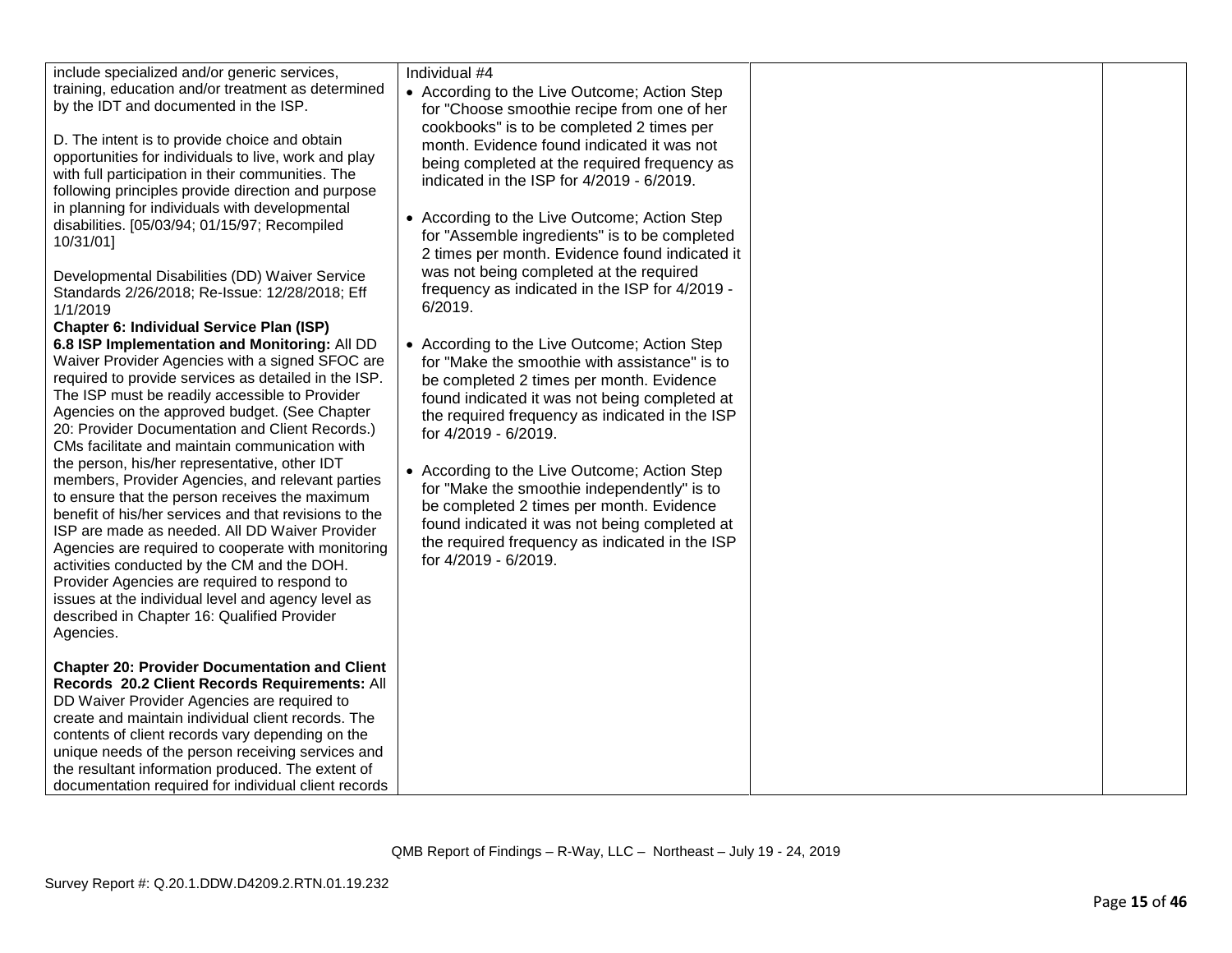| per service type depends on the location of the file, |  |  |
|-------------------------------------------------------|--|--|
| the type of service being provided, and the           |  |  |
| information necessary.                                |  |  |
| DD Waiver Provider Agencies are required to           |  |  |
| adhere to the following:                              |  |  |
| 8. Client records must contain all documents          |  |  |
| essential to the service being provided and           |  |  |
| essential to ensuring the health and safety of the    |  |  |
| person during the provision of the service.           |  |  |
| 9. Provider Agencies must have readily accessible     |  |  |
| records in home and community settings in paper       |  |  |
| or electronic form. Secure access to electronic       |  |  |
| records through the Therap web-based system           |  |  |
| using computers or mobile devices 10. Provider        |  |  |
| Agencies are responsible for ensuring that all plans  |  |  |
| created by nurses, RDs, therapists or BSCs are        |  |  |
| present in all needed settings.                       |  |  |
| 11. Provider Agencies must maintain records of all    |  |  |
| documents produced by agency personnel or             |  |  |
| contractors on behalf of each person, including any   |  |  |
| routine notes or data, annual assessments, semi-      |  |  |
| annual reports, evidence of training                  |  |  |
| provided/received, progress notes, and any other      |  |  |
| interactions for which billing is generated.          |  |  |
| 12. Each Provider Agency is responsible for           |  |  |
| maintaining the daily or other contact notes          |  |  |
| documenting the nature and frequency of service       |  |  |
| delivery, as well as data tracking only for the       |  |  |
| services provided by their agency.                    |  |  |
| 13. The current Client File Matrix found in           |  |  |
| Appendix A Client File Matrix details the minimum     |  |  |
| requirements for records to be stored in agency       |  |  |
| office files, the delivery site, or with DSP while    |  |  |
| providing services in the community.                  |  |  |
| 14. All records pertaining to JCMs must be            |  |  |
| retained permanently and must be made available       |  |  |
| to DDSD upon request, upon the termination or         |  |  |
| expiration of a provider agreement, or upon           |  |  |
| provider withdrawal from services.                    |  |  |
|                                                       |  |  |
|                                                       |  |  |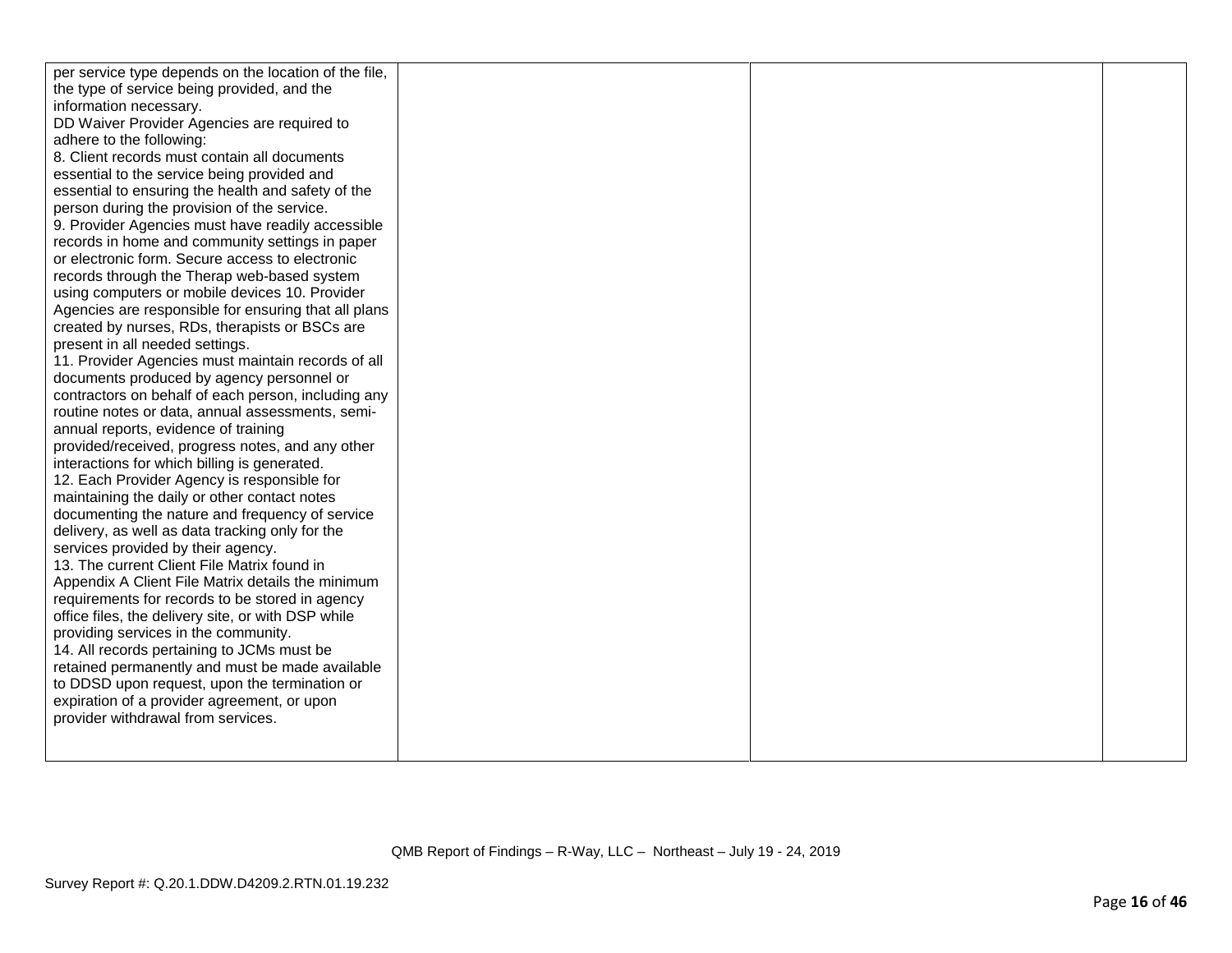| Tag #1A38 Living Care Arrangement /                                                    | <b>Standard Level Deficiency</b>                  |                                                                                     |  |
|----------------------------------------------------------------------------------------|---------------------------------------------------|-------------------------------------------------------------------------------------|--|
| <b>Community Inclusion Reporting</b>                                                   |                                                   |                                                                                     |  |
| <b>Requirements</b>                                                                    |                                                   |                                                                                     |  |
| 7.26.5.17 DEVELOPMENT OF THE                                                           | Based on record review, the Agency did not        | Provider:                                                                           |  |
| <b>INDIVIDUAL SERVICE PLAN (ISP) -</b>                                                 | complete written status reports as required for 3 | <b>State your Plan of Correction for the</b>                                        |  |
| <b>DISSEMINATION OF THE ISP,</b>                                                       | of 6 individuals receiving Living Care            | deficiencies cited in this tag here (How is the                                     |  |
| <b>DOCUMENTATION AND COMPLIANCE:</b>                                                   | Arrangements and Community Inclusion.             | deficiency going to be corrected? This can be                                       |  |
| C. Objective quantifiable data reporting progress                                      |                                                   | specific to each deficiency cited or if possible an                                 |  |
| or lack of progress towards stated outcomes,                                           | <b>Family Living Semi-Annual Reports:</b>         | overall correction?): $\rightarrow$                                                 |  |
| and action plans shall be maintained in the                                            | • Individual #1 - Report not completed 14 days    |                                                                                     |  |
| individual's records at each provider agency                                           | prior to the Annual ISP meeting. (Semi-           |                                                                                     |  |
| implementing the ISP. Provider agencies shall                                          | Annual Report 7/2018 - 9/2018; Date               |                                                                                     |  |
| use this data to evaluate the effectiveness of                                         | Completed: 2/13/2019; ISP meeting held on         |                                                                                     |  |
| services provided. Provider agencies shall                                             | 10/1/2018).                                       |                                                                                     |  |
| submit to the case manager data reports and                                            |                                                   |                                                                                     |  |
| individual progress summaries quarterly, or                                            | • Individual #4 - Report not completed 14 days    | <b>Provider:</b>                                                                    |  |
| more frequently, as decided by the IDT.                                                | prior to the Annual ISP meeting. (Semi-           |                                                                                     |  |
| These reports shall be included in the                                                 | Annual Report 9/2018 - 2/2019; Date               | <b>Enter your ongoing Quality</b><br><b>Assurance/Quality Improvement processes</b> |  |
| individual's case management record, and used                                          | Completed: 3/6/2019; ISP meeting held on          | as it related to this tag number here (What is                                      |  |
| by the team to determine the ongoing                                                   | 2/5/2019).                                        | going to be done? How many individuals is this                                      |  |
| effectiveness of the supports and services being                                       |                                                   | going to affect? How often will this be completed?                                  |  |
| provided. Determination of effectiveness shall                                         | <b>Customized Community Supports Semi-</b>        | Who is responsible? What steps will be taken if                                     |  |
| result in timely modification of supports and                                          | <b>Annual Reports:</b>                            | issues are found?): $\rightarrow$                                                   |  |
| services as needed.                                                                    | • Individual #1 - Report not completed 14 days    |                                                                                     |  |
|                                                                                        | prior to the Annual ISP meeting. (Semi-           |                                                                                     |  |
| Developmental Disabilities (DD) Waiver Service                                         | Annual Report 7/2018 - 9/2018. Date               |                                                                                     |  |
| Standards 2/26/2018; Re-Issue: 12/28/2018; Eff                                         | Completed: 2/13/2019; ISP meeting held on         |                                                                                     |  |
| 1/1/2019                                                                               | 10/01/2018).                                      |                                                                                     |  |
| <b>Chapter 20: Provider Documentation and</b>                                          |                                                   |                                                                                     |  |
| <b>Client Records: 20.2 Client Records</b>                                             | <b>Nursing Semi-Annual / Quarterly Reports:</b>   |                                                                                     |  |
| Requirements: All DD Waiver Provider                                                   | • Individual #1 - None found for 7/2018. Report   |                                                                                     |  |
| Agencies are required to create and maintain                                           | covered 8/2018 - 1/2019. (Term of ISP             |                                                                                     |  |
| individual client records. The contents of client                                      | 1/2/2018 - 1/1/2019. ISP meeting held on          |                                                                                     |  |
| records vary depending on the unique needs of                                          | 10/1/2018) and Report not completed 14 days       |                                                                                     |  |
| the person receiving services and the resultant<br>information produced. The extent of | prior to the Annual ISP meeting. (Semi-           |                                                                                     |  |
| documentation required for individual client                                           | Annual Report 8/2018 - 1/2019; Date               |                                                                                     |  |
| records per service type depends on the location                                       | Completed: 2/4/2019; ISP meeting held on          |                                                                                     |  |
| of the file, the type of service being provided,                                       | 10/1/2018).                                       |                                                                                     |  |
| and the information necessary.                                                         |                                                   |                                                                                     |  |
|                                                                                        |                                                   |                                                                                     |  |
| DD Waiver Provider Agencies are required to                                            |                                                   |                                                                                     |  |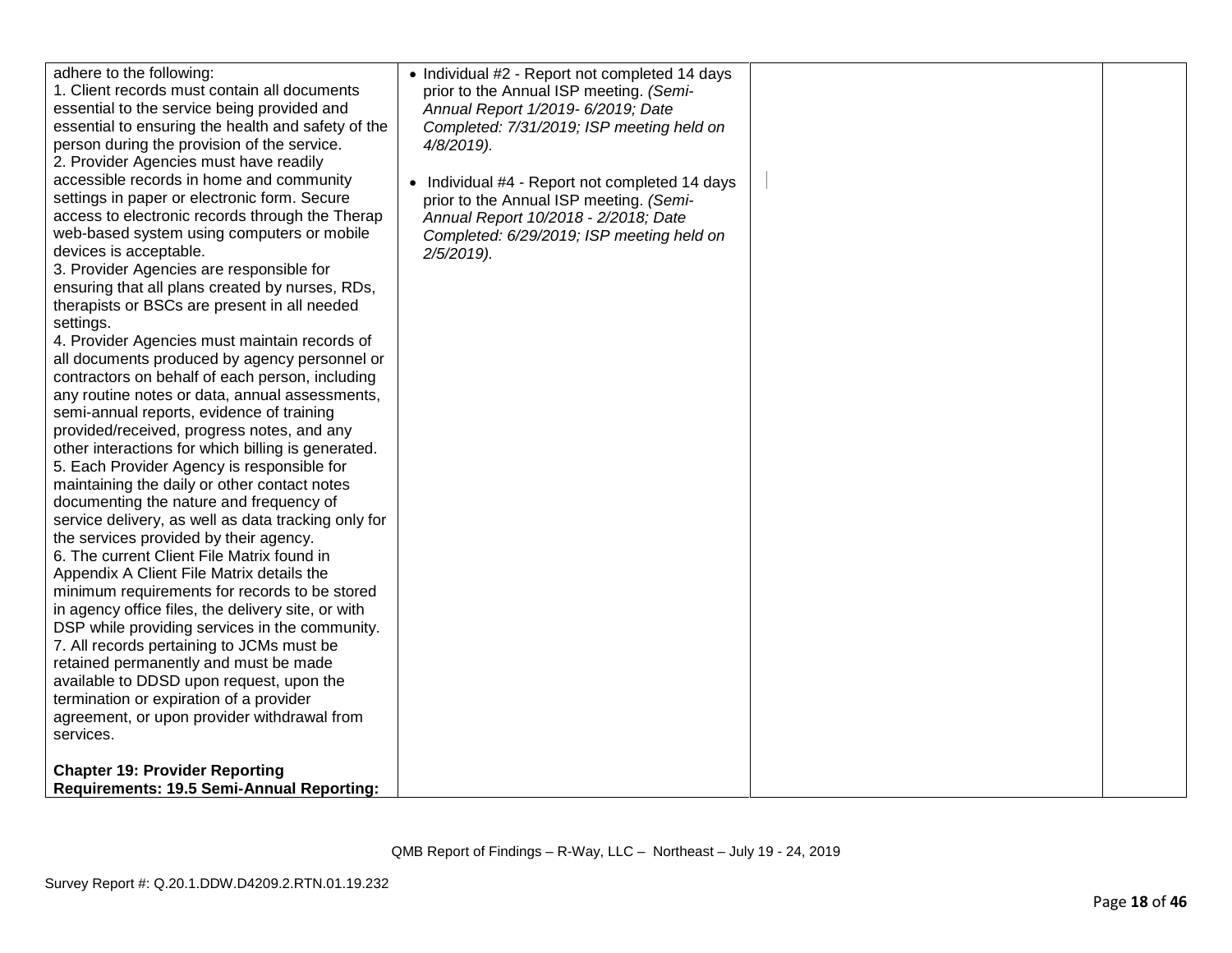| The semi-annual report provides status updates      |  |  |
|-----------------------------------------------------|--|--|
| to life circumstances, health, and progress         |  |  |
| toward ISP goals and/or goals related to            |  |  |
| professional and clinical services provided         |  |  |
| through the DD Waiver. This report is submitted     |  |  |
| to the CM for review and may guide actions          |  |  |
| taken by the person's IDT if necessary. Semi-       |  |  |
| annual reports may be requested by DDSD for         |  |  |
| QA activities.                                      |  |  |
| Semi-annual reports are required as follows:        |  |  |
| 1. DD Waiver Provider Agencies, except AT,          |  |  |
| EMSP, Supplemental Dental, PRSC, SSE and            |  |  |
| Crisis Supports, must complete semi-annual          |  |  |
| reports.                                            |  |  |
| 2. A Respite Provider Agency must submit a          |  |  |
| semi-annual progress report to the CM that          |  |  |
| describes progress on the Action Plan(s) and        |  |  |
| Desired Outcome(s) when Respite is the only         |  |  |
| service included in the ISP other than Case         |  |  |
| Management for an adult age 21 or older.            |  |  |
| 3. The first semi-annual report will cover the time |  |  |
| from the start of the person's ISP year until the   |  |  |
| end of the subsequent six-month period (180         |  |  |
| calendar days) and is due ten calendar days         |  |  |
| after the period ends (190 calendar days).          |  |  |
| 4. The second semi-annual report is integrated      |  |  |
| into the annual report or professional              |  |  |
| assessment/annual re-evaluation when                |  |  |
| applicable and is due 14 calendar days prior to     |  |  |
| the annual ISP meeting.                             |  |  |
| 5. Semi-annual reports must contain at a            |  |  |
| minimum written documentation of:                   |  |  |
| a. the name of the person and date on each          |  |  |
| page;                                               |  |  |
| b. the timeframe that the report covers;            |  |  |
| c. timely completion of relevant activities from    |  |  |
| ISP Action Plans or clinical service goals during   |  |  |
| timeframe the report is covering;                   |  |  |
| d. a description of progress towards Desired        |  |  |
| Outcomes in the ISP related to the service          |  |  |
| provided;                                           |  |  |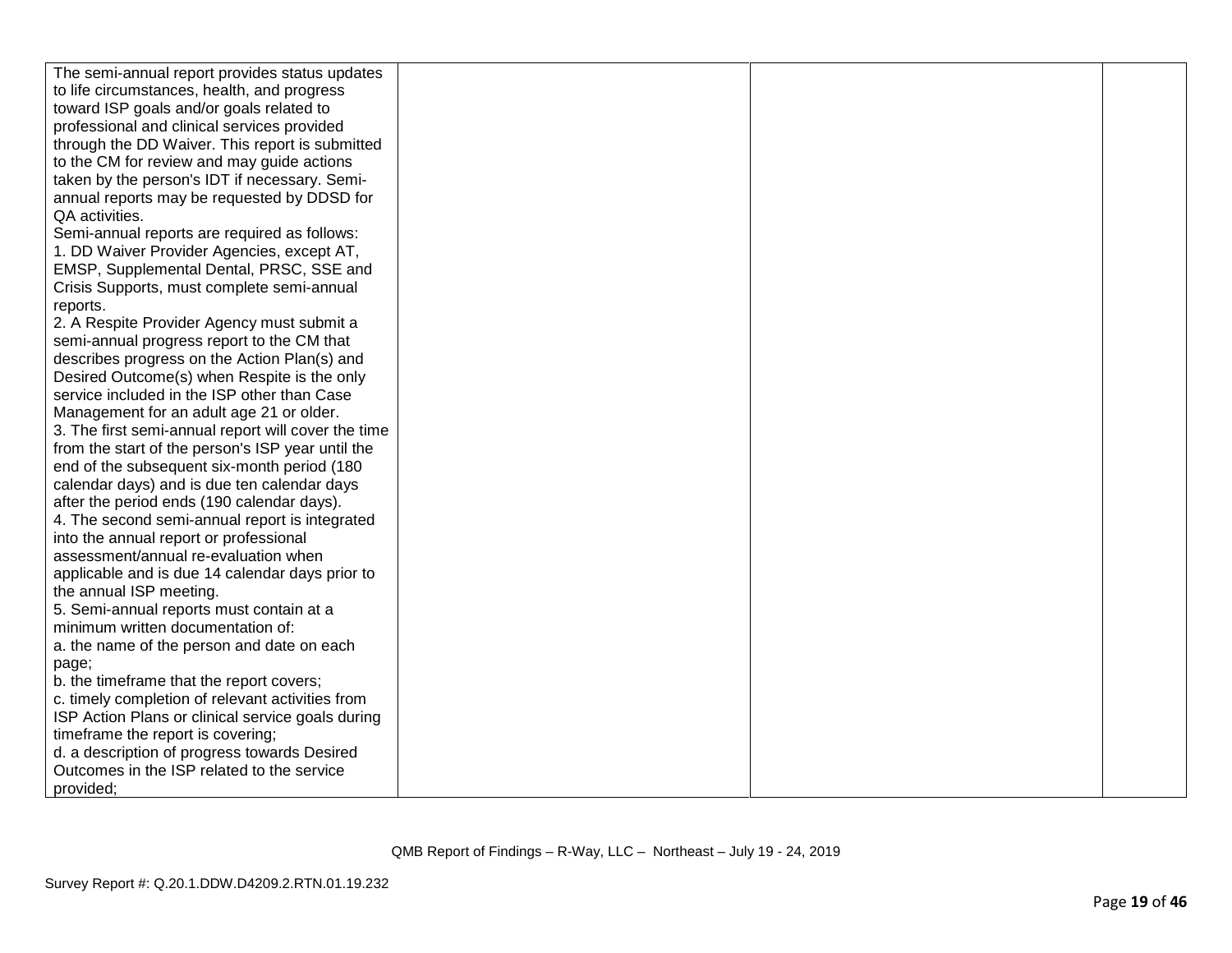| e. a description of progress toward any service<br>specific or treatment goals when applicable (e.g.<br>health related goals for nursing);<br>f. significant changes in routine or staffing if<br>applicable;<br>g. unusual or significant life events, including<br>significant change of health or behavioral health<br>condition;<br>h. the signature of the agency staff responsible<br>for preparing the report; and<br>i. any other required elements by service type<br>that are detailed in these standards. |  |  |
|----------------------------------------------------------------------------------------------------------------------------------------------------------------------------------------------------------------------------------------------------------------------------------------------------------------------------------------------------------------------------------------------------------------------------------------------------------------------------------------------------------------------|--|--|
|                                                                                                                                                                                                                                                                                                                                                                                                                                                                                                                      |  |  |
|                                                                                                                                                                                                                                                                                                                                                                                                                                                                                                                      |  |  |
|                                                                                                                                                                                                                                                                                                                                                                                                                                                                                                                      |  |  |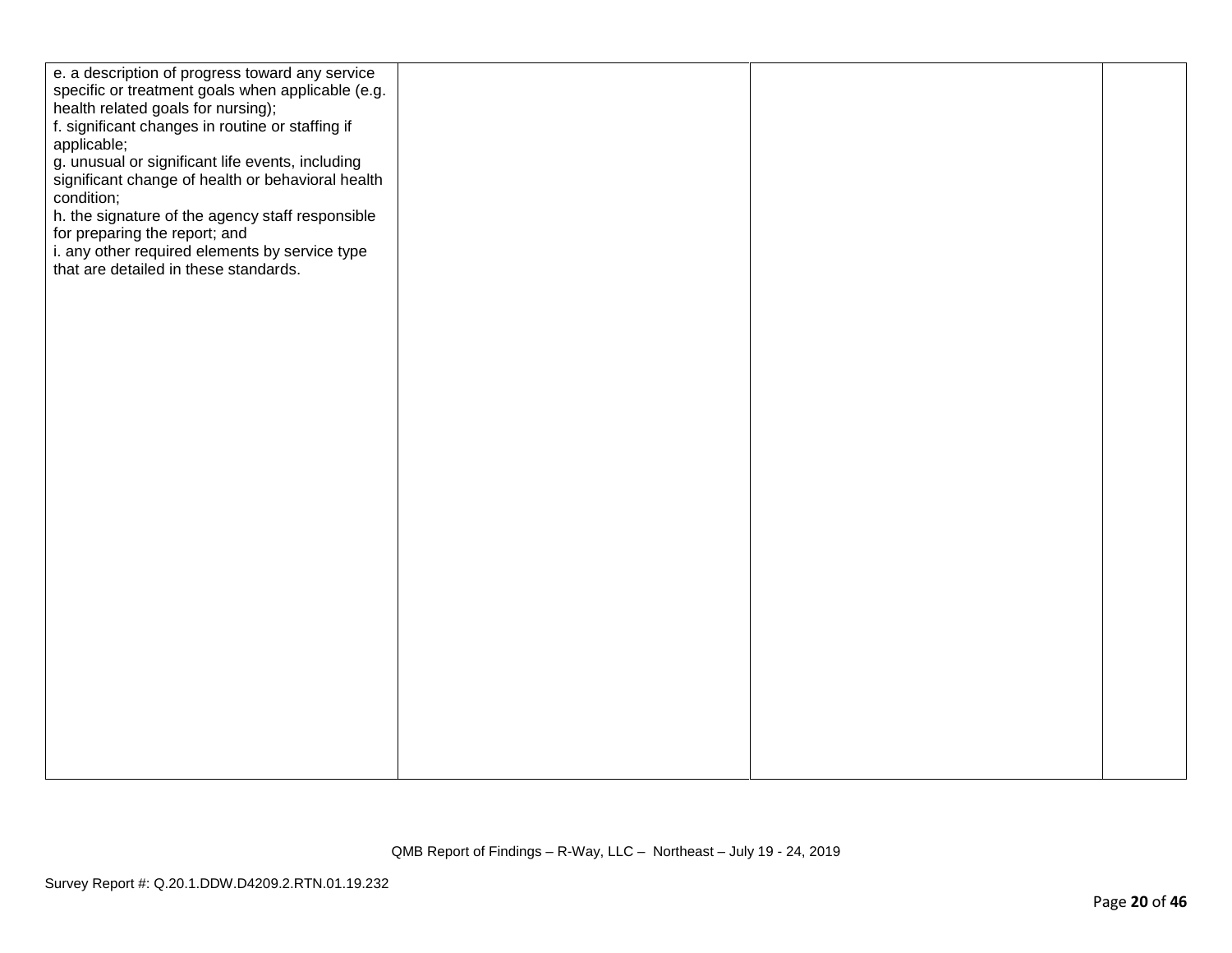| Tag # LS14 Residential Service Delivery Site<br><b>Case File (ISP and Healthcare requirements)</b>                                                                                                                                                                                                                                                                                                                                                                                                                                                                                                                                                                                                                                                                                                                                                                                                                                                                                                                                                                                                                                                                                                                                                                                                                                                                                                                                                                                                                                                                                                                                                                                                                                                                                                              | <b>Condition of Participation Level Deficiency</b>                                                                                                                                                                                                                                                                                                                                                                                                                                                           |                                                                                                                                                                                                                                                                                                                                                                                                                                                                                                                                                                                                                          |  |
|-----------------------------------------------------------------------------------------------------------------------------------------------------------------------------------------------------------------------------------------------------------------------------------------------------------------------------------------------------------------------------------------------------------------------------------------------------------------------------------------------------------------------------------------------------------------------------------------------------------------------------------------------------------------------------------------------------------------------------------------------------------------------------------------------------------------------------------------------------------------------------------------------------------------------------------------------------------------------------------------------------------------------------------------------------------------------------------------------------------------------------------------------------------------------------------------------------------------------------------------------------------------------------------------------------------------------------------------------------------------------------------------------------------------------------------------------------------------------------------------------------------------------------------------------------------------------------------------------------------------------------------------------------------------------------------------------------------------------------------------------------------------------------------------------------------------|--------------------------------------------------------------------------------------------------------------------------------------------------------------------------------------------------------------------------------------------------------------------------------------------------------------------------------------------------------------------------------------------------------------------------------------------------------------------------------------------------------------|--------------------------------------------------------------------------------------------------------------------------------------------------------------------------------------------------------------------------------------------------------------------------------------------------------------------------------------------------------------------------------------------------------------------------------------------------------------------------------------------------------------------------------------------------------------------------------------------------------------------------|--|
| Developmental Disabilities (DD) Waiver Service<br>Standards 2/26/2018; Re-Issue: 12/28/2018; Eff<br>1/1/2019<br><b>Chapter 20: Provider Documentation and</b><br><b>Client Records: 20.2 Client Records</b><br>Requirements: All DD Waiver Provider<br>Agencies are required to create and maintain<br>individual client records. The contents of client<br>records vary depending on the unique needs of<br>the person receiving services and the resultant<br>information produced. The extent of<br>documentation required for individual client<br>records per service type depends on the location<br>of the file, the type of service being provided,<br>and the information necessary.<br>DD Waiver Provider Agencies are required to<br>adhere to the following:<br>1. Client records must contain all documents<br>essential to the service being provided and<br>essential to ensuring the health and safety of the<br>person during the provision of the service.<br>2. Provider Agencies must have readily<br>accessible records in home and community<br>settings in paper or electronic form. Secure<br>access to electronic records through the Therap<br>web-based system using computers or mobile<br>devices is acceptable.<br>3. Provider Agencies are responsible for<br>ensuring that all plans created by nurses, RDs,<br>therapists or BSCs are present in all needed<br>settings.<br>4. Provider Agencies must maintain records of<br>all documents produced by agency personnel or<br>contractors on behalf of each person, including<br>any routine notes or data, annual assessments,<br>semi-annual reports, evidence of training<br>provided/received, progress notes, and any<br>other interactions for which billing is generated.<br>5. Each Provider Agency is responsible for | After an analysis of the evidence it has been<br>determined there is a significant potential for a<br>negative outcome to occur.<br>Based on record review, the Agency did not<br>maintain a complete and confidential case file in<br>the residence for 1 of 3 Individuals receiving<br>Living Care Arrangements.<br>Review of the residential individual case files<br>revealed the following items were not found,<br>incomplete, and/or not current:<br><b>Health Care Plans:</b><br>• Spasticity $(#4)$ | Provider:<br><b>State your Plan of Correction for the</b><br>deficiencies cited in this tag here (How is the<br>deficiency going to be corrected? This can be<br>specific to each deficiency cited or if possible an<br>overall correction?): $\rightarrow$<br><b>Provider:</b><br><b>Enter your ongoing Quality</b><br><b>Assurance/Quality Improvement processes</b><br>as it related to this tag number here (What is<br>going to be done? How many individuals is this<br>going to affect? How often will this be completed?<br>Who is responsible? What steps will be taken if<br>issues are found?): $\rightarrow$ |  |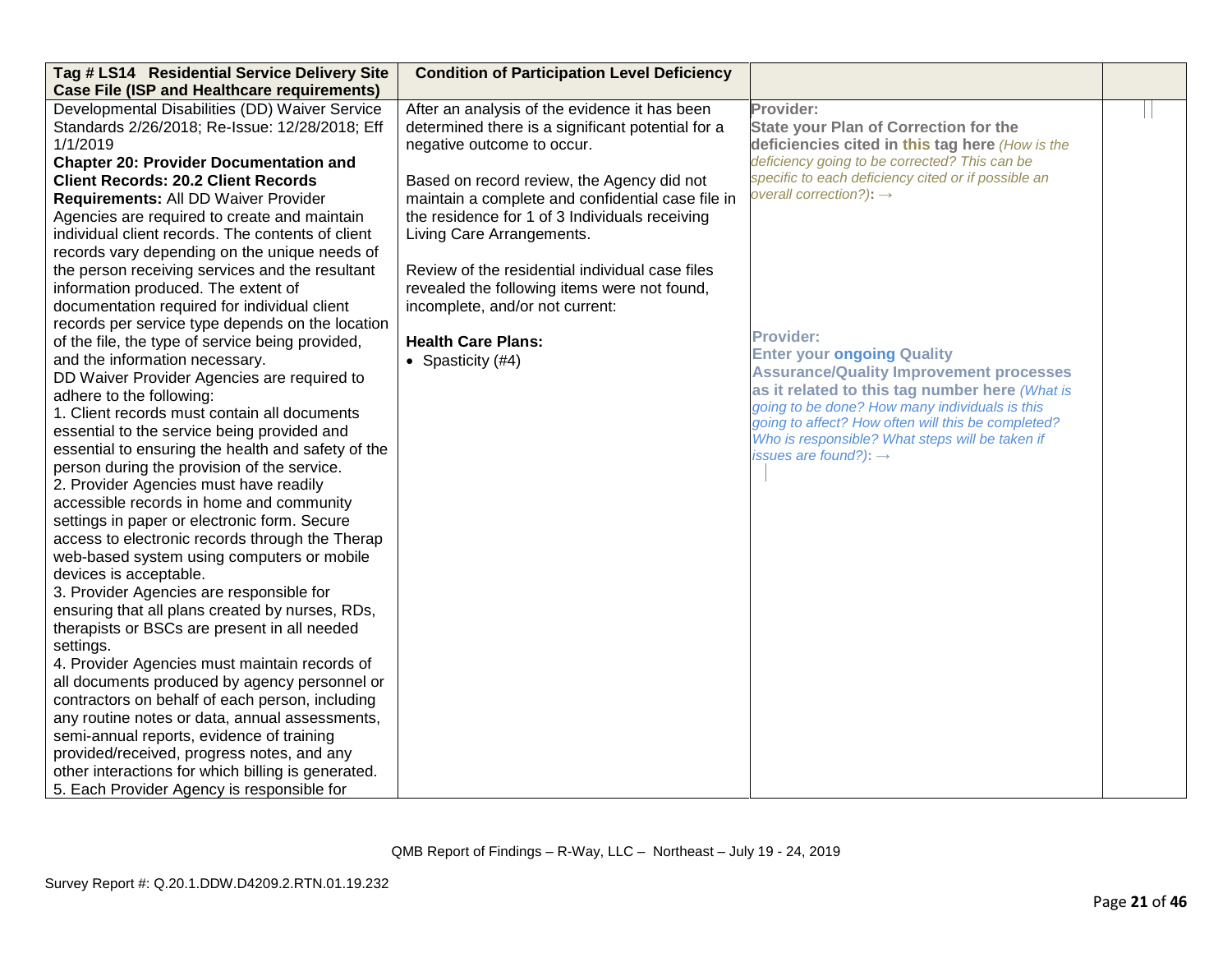| maintaining the daily or other contact notes        |  |  |
|-----------------------------------------------------|--|--|
| documenting the nature and frequency of             |  |  |
| service delivery, as well as data tracking only for |  |  |
| the services provided by their agency.              |  |  |
| 6. The current Client File Matrix found in          |  |  |
| Appendix A Client File Matrix details the           |  |  |
| minimum requirements for records to be stored       |  |  |
| in agency office files, the delivery site, or with  |  |  |
| DSP while providing services in the community.      |  |  |
| 7. All records pertaining to JCMs must be           |  |  |
| retained permanently and must be made               |  |  |
| available to DDSD upon request, upon the            |  |  |
| termination or expiration of a provider             |  |  |
| agreement, or upon provider withdrawal from         |  |  |
| services.                                           |  |  |
|                                                     |  |  |
| 20.5.3 Health Passport and Physician                |  |  |
| <b>Consultation Form: All Primary and Secondary</b> |  |  |
| Provider Agencies must use the Health Passport      |  |  |
| and Physician Consultation form from the            |  |  |
| Therap system. This standardized document           |  |  |
| contains individual, physician and emergency        |  |  |
| contact information, a complete list of current     |  |  |
| medical diagnoses, health and safety risk           |  |  |
| factors, allergies, and information regarding       |  |  |
| insurance, guardianship, and advance                |  |  |
| directives. The Health Passport also includes a     |  |  |
| standardized form to use at medical                 |  |  |
| appointments called the Physician Consultation      |  |  |
| form. The Physician Consultation form contains      |  |  |
| a list of all current medications. Requirements     |  |  |
| for the Health Passport and Physician               |  |  |
| Consultation form are:                              |  |  |
| 2. The Primary and Secondary Provider               |  |  |
| Agencies must ensure that a current copy of the     |  |  |
| Health Passport and Physician Consultation          |  |  |
| forms are printed and available at all service      |  |  |
| delivery sites. Both forms must be reprinted and    |  |  |
| placed at all service delivery sites each time the  |  |  |
| e-CHAT is updated for any reason and                |  |  |
| whenever there is a change to contact               |  |  |
|                                                     |  |  |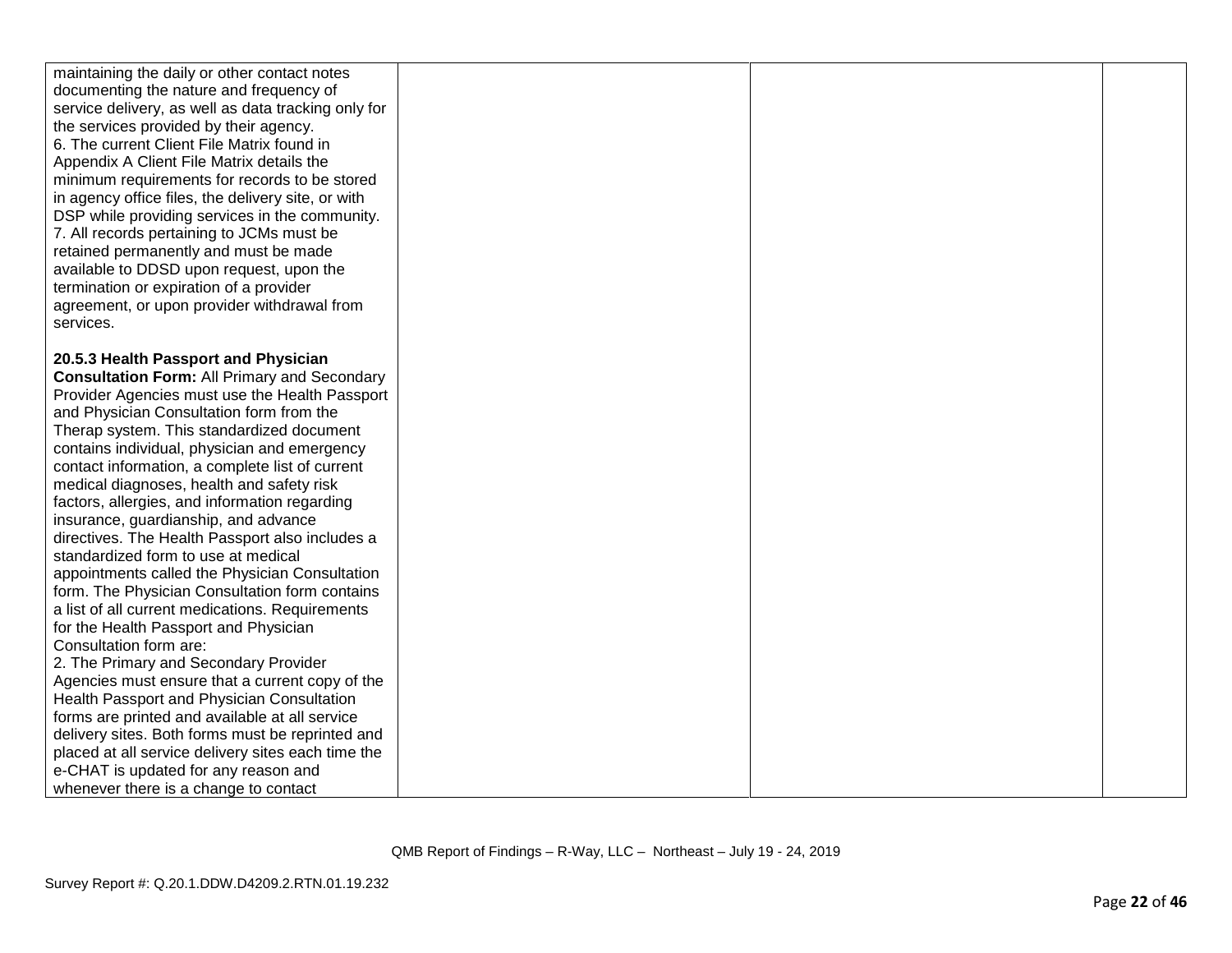| information contained in the IDF.                                                             |  |  |
|-----------------------------------------------------------------------------------------------|--|--|
| <b>Chapter 13: Nursing Services:</b>                                                          |  |  |
| 13.2.9 Healthcare Plans (HCP):                                                                |  |  |
| 1. At the nurse's discretion, based on prudent                                                |  |  |
| nursing practice, interim HCPs may be                                                         |  |  |
| developed to address issues that must be                                                      |  |  |
| implemented immediately after admission,                                                      |  |  |
| readmission or change of medical condition to                                                 |  |  |
| provide safe services prior to completion of the                                              |  |  |
| e-CHAT and formal care planning process. This<br>includes interim ARM plans for those persons |  |  |
| newly identified at moderate or high risk for                                                 |  |  |
| aspiration. All interim plans must be removed if                                              |  |  |
| the plan is no longer needed or when final HCP                                                |  |  |
| including CARMPs are in place to avoid                                                        |  |  |
| duplication of plans.                                                                         |  |  |
| 2. In collaboration with the IDT, the agency                                                  |  |  |
| nurse is required to create HCPs that address all                                             |  |  |
| the areas identified as required in the most                                                  |  |  |
| current e-CHAT summary                                                                        |  |  |
| 13.2.10 Medical Emergency Response Plan                                                       |  |  |
| (MERP):                                                                                       |  |  |
| 1. The agency nurse is required to develop a                                                  |  |  |
| Medical Emergency Response Plan (MERP) for                                                    |  |  |
| all conditions marked with an "R" in the e-CHAT                                               |  |  |
| summary report. The agency nurse should use                                                   |  |  |
| her/his clinical judgment and input from the<br>Interdisciplinary Team (IDT) to determine     |  |  |
| whether shown as "C" in the e-CHAT summary                                                    |  |  |
| report or other conditions also warrant a MERP.                                               |  |  |
| 2. MERPs are required for persons who have                                                    |  |  |
| one or more conditions or illnesses that present                                              |  |  |
| a likely potential to become a life-threatening                                               |  |  |
| situation.                                                                                    |  |  |
|                                                                                               |  |  |
|                                                                                               |  |  |
|                                                                                               |  |  |
|                                                                                               |  |  |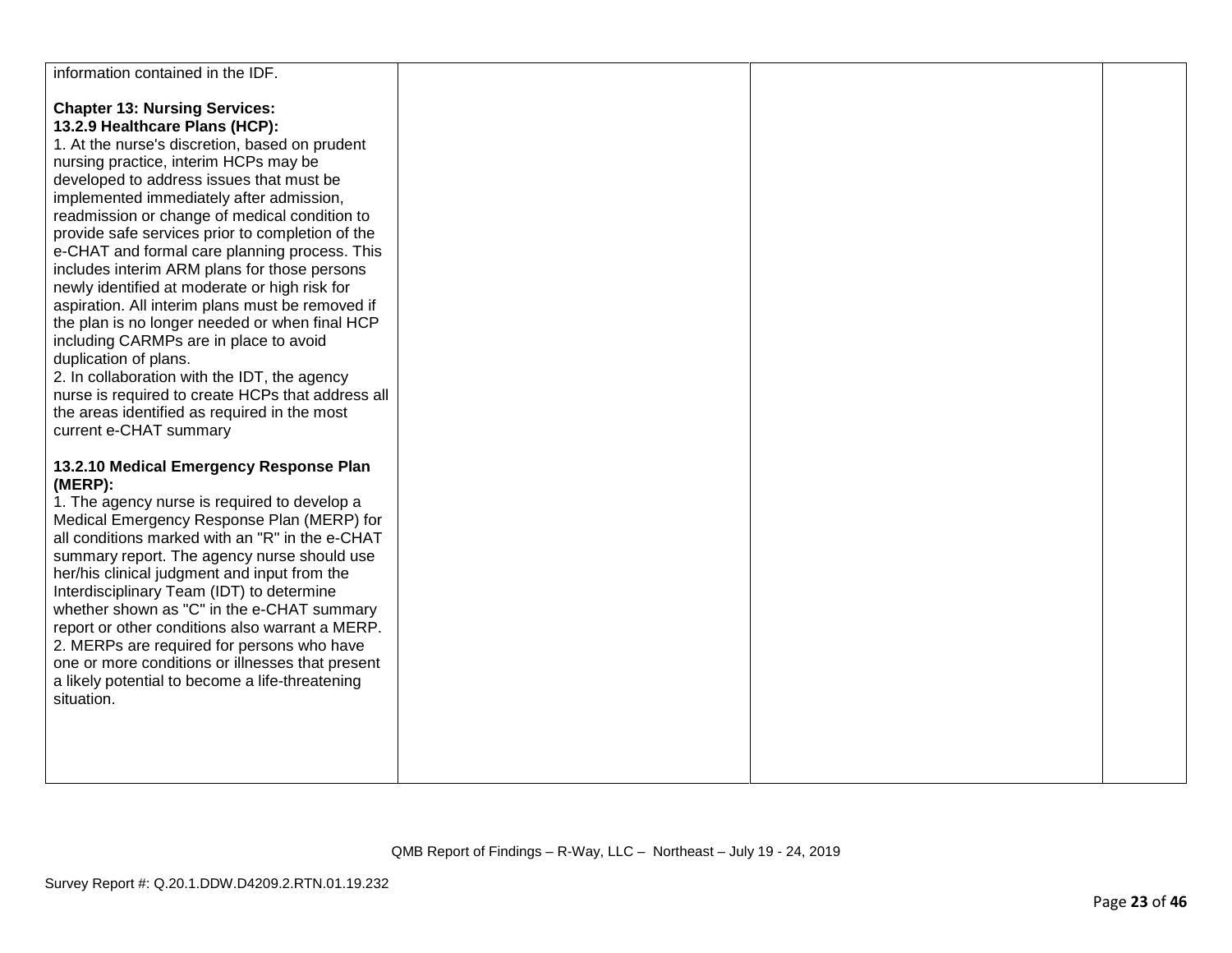| <b>Standard of Care</b>                                                                                                                                                                                                                                                                                                                                                                                                                                                                                                                                                                                                                                                                                                                                                                                                                                                                                                                                                                                                                                                                                                                                                                                                                                                    | <b>Deficiencies</b>                                                                                                                                                                                                                                                                                                                                                                                                                                                                                                                                                                                                                                                                                                                                                                                                                                                                    | Agency Plan of Correction, On-going QA/QI<br>& Responsible Party                                                                                                                                                                                                                                                                                                                                                                                                                                                                                                                                                         | <b>Date</b><br><b>Due</b> |
|----------------------------------------------------------------------------------------------------------------------------------------------------------------------------------------------------------------------------------------------------------------------------------------------------------------------------------------------------------------------------------------------------------------------------------------------------------------------------------------------------------------------------------------------------------------------------------------------------------------------------------------------------------------------------------------------------------------------------------------------------------------------------------------------------------------------------------------------------------------------------------------------------------------------------------------------------------------------------------------------------------------------------------------------------------------------------------------------------------------------------------------------------------------------------------------------------------------------------------------------------------------------------|----------------------------------------------------------------------------------------------------------------------------------------------------------------------------------------------------------------------------------------------------------------------------------------------------------------------------------------------------------------------------------------------------------------------------------------------------------------------------------------------------------------------------------------------------------------------------------------------------------------------------------------------------------------------------------------------------------------------------------------------------------------------------------------------------------------------------------------------------------------------------------------|--------------------------------------------------------------------------------------------------------------------------------------------------------------------------------------------------------------------------------------------------------------------------------------------------------------------------------------------------------------------------------------------------------------------------------------------------------------------------------------------------------------------------------------------------------------------------------------------------------------------------|---------------------------|
|                                                                                                                                                                                                                                                                                                                                                                                                                                                                                                                                                                                                                                                                                                                                                                                                                                                                                                                                                                                                                                                                                                                                                                                                                                                                            |                                                                                                                                                                                                                                                                                                                                                                                                                                                                                                                                                                                                                                                                                                                                                                                                                                                                                        | Service Domain: Qualified Providers - The State monitors non-licensed/non-certified providers to assure adherence to waiver requirements. The State                                                                                                                                                                                                                                                                                                                                                                                                                                                                      |                           |
|                                                                                                                                                                                                                                                                                                                                                                                                                                                                                                                                                                                                                                                                                                                                                                                                                                                                                                                                                                                                                                                                                                                                                                                                                                                                            |                                                                                                                                                                                                                                                                                                                                                                                                                                                                                                                                                                                                                                                                                                                                                                                                                                                                                        |                                                                                                                                                                                                                                                                                                                                                                                                                                                                                                                                                                                                                          |                           |
| Tag #1A22 Agency Personnel Competency<br>Developmental Disabilities (DD) Waiver Service<br>Standards 2/26/2018; Re-Issue: 12/28/2018; Eff<br>1/1/2019<br>Chapter 13: Nursing Services 13.2.11<br><b>Training and Implementation of Plans:</b><br>1. RNs and LPNs are required to provide<br>Individual Specific Training (IST) regarding<br>HCPs and MERPs.<br>2. The agency nurse is required to deliver and<br>document training for DSP/DSS regarding the<br>healthcare interventions/strategies and MERPs<br>that the DSP are responsible to implement,<br>clearly indicating level of competency achieved<br>by each trainee as described in Chapter 17.10<br>Individual-Specific Training.<br><b>Chapter 17: Training Requirement</b><br>17.10 Individual-Specific Training: The<br>following are elements of IST: defined standards<br>of performance, curriculum tailored to teach<br>skills and knowledge necessary to meet those<br>standards of performance, and formal<br>examination or demonstration to verify<br>standards of performance, using the established<br>DDSD training levels of awareness, knowledge,<br>and skill.<br>Reaching an awareness level may be<br>accomplished by reading plans or other<br>information. The trainee is cognizant of | implements its policies and procedures for verifying that provider training is conducted in accordance with State requirements and the approved waiver.<br><b>Standard Level Deficiency</b><br>Based on interview, the Agency did not ensure<br>training competencies were met for 1 of 7 Direct<br>Support Personnel.<br>When DSP were asked what steps do you<br>take in the event of a medication error, the<br>following was reported:<br>• DSP #504 stated, "I throw it in the trash or<br>flush it." Per R-Way Policy, Medical<br>Emergencies 8.b the DSP are to "call their<br>Service Coordinator/Supervisor and/or R-way<br>nurse. Complete the necessary<br>documentation related to the incident<br>including; progress note with details of<br>incident, Consultation Form for any medical<br>care, MAR, Medication Error Report Form (if<br>applicable)." (Individual #4) | Provider:<br><b>State your Plan of Correction for the</b><br>deficiencies cited in this tag here (How is the<br>deficiency going to be corrected? This can be<br>specific to each deficiency cited or if possible an<br>overall correction?): $\rightarrow$<br><b>Provider:</b><br><b>Enter your ongoing Quality</b><br><b>Assurance/Quality Improvement processes</b><br>as it related to this tag number here (What is<br>going to be done? How many individuals is this<br>going to affect? How often will this be completed?<br>Who is responsible? What steps will be taken if<br>issues are found?): $\rightarrow$ |                           |
| information related to a person's specific<br>condition. Verbal or written recall of basic<br>information or knowing where to access the<br>information can verify awareness.<br>Reaching a knowledge level may take the form                                                                                                                                                                                                                                                                                                                                                                                                                                                                                                                                                                                                                                                                                                                                                                                                                                                                                                                                                                                                                                              |                                                                                                                                                                                                                                                                                                                                                                                                                                                                                                                                                                                                                                                                                                                                                                                                                                                                                        |                                                                                                                                                                                                                                                                                                                                                                                                                                                                                                                                                                                                                          |                           |
| of observing a plan in action, reading a plan<br>more thoroughly, or having a plan described by                                                                                                                                                                                                                                                                                                                                                                                                                                                                                                                                                                                                                                                                                                                                                                                                                                                                                                                                                                                                                                                                                                                                                                            |                                                                                                                                                                                                                                                                                                                                                                                                                                                                                                                                                                                                                                                                                                                                                                                                                                                                                        |                                                                                                                                                                                                                                                                                                                                                                                                                                                                                                                                                                                                                          |                           |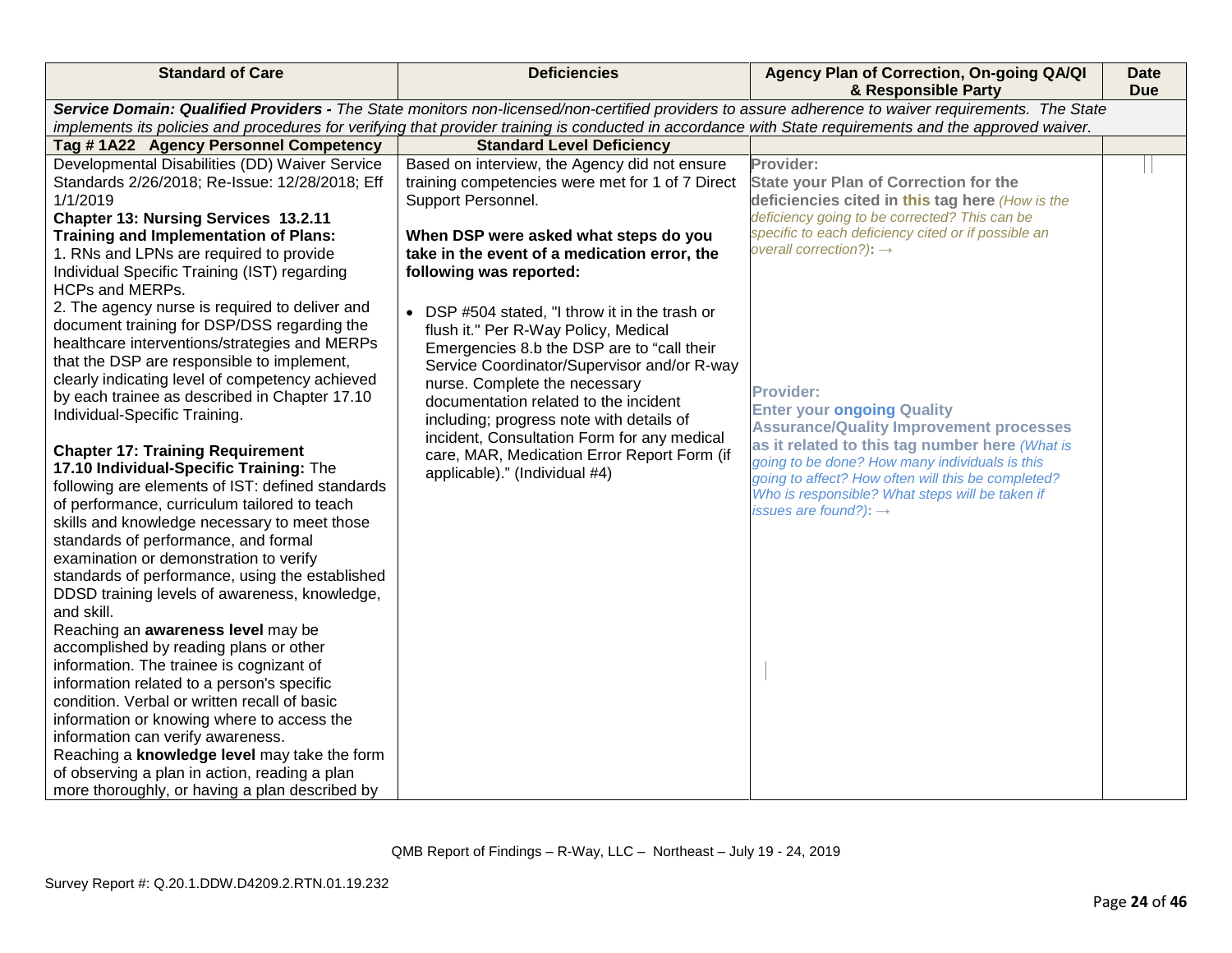| the author or their designee. Verbal or written   |  |  |
|---------------------------------------------------|--|--|
| recall or demonstration may verify this level of  |  |  |
| competence.                                       |  |  |
| Reaching a skill level involves being trained by  |  |  |
| a therapist, nurse, designated or experienced     |  |  |
| designated trainer. The trainer shall demonstrate |  |  |
| the techniques according to the plan. Then they   |  |  |
| observe and provide feedback to the trainee as    |  |  |
| they implement the techniques. This should be     |  |  |
| repeated until competence is demonstrated.        |  |  |
| Demonstration of skill or observed                |  |  |
| implementation of the techniques or strategies    |  |  |
| verifies skill level competence. Trainees should  |  |  |
| be observed on more than one occasion to          |  |  |
| ensure appropriate techniques are maintained      |  |  |
| and to provide additional coaching/feedback.      |  |  |
| Individuals shall receive services from           |  |  |
| competent and qualified Provider Agency           |  |  |
| personnel who must successfully complete IST      |  |  |
| requirements in accordance with the               |  |  |
| specifications described in the ISP of each       |  |  |
| person supported.                                 |  |  |
| 1. IST must be arranged and conducted at least    |  |  |
| annually. IST includes training on the ISP        |  |  |
| Desired Outcomes, Action Plans, strategies, and   |  |  |
| information about the person's preferences        |  |  |
| regarding privacy, communication style, and       |  |  |
| routines. More frequent training may be           |  |  |
| necessary if the annual ISP changes before the    |  |  |
| year ends.                                        |  |  |
| 2. IST for therapy-related WDSI, HCPs, MERPs,     |  |  |
| CARMPs, PBSA, PBSP, and BCIP, must occur          |  |  |
| at least annually and more often if plans change, |  |  |
| or if monitoring by the plan author or agency     |  |  |
| finds incorrect implementation, when new DSP      |  |  |
| or CM are assigned to work with a person, or      |  |  |
| when an existing DSP or CM requires a             |  |  |
| refresher.                                        |  |  |
| 3. The competency level of the training is based  |  |  |
| on the IST section of the ISP.                    |  |  |
| 4. The person should be present for and           |  |  |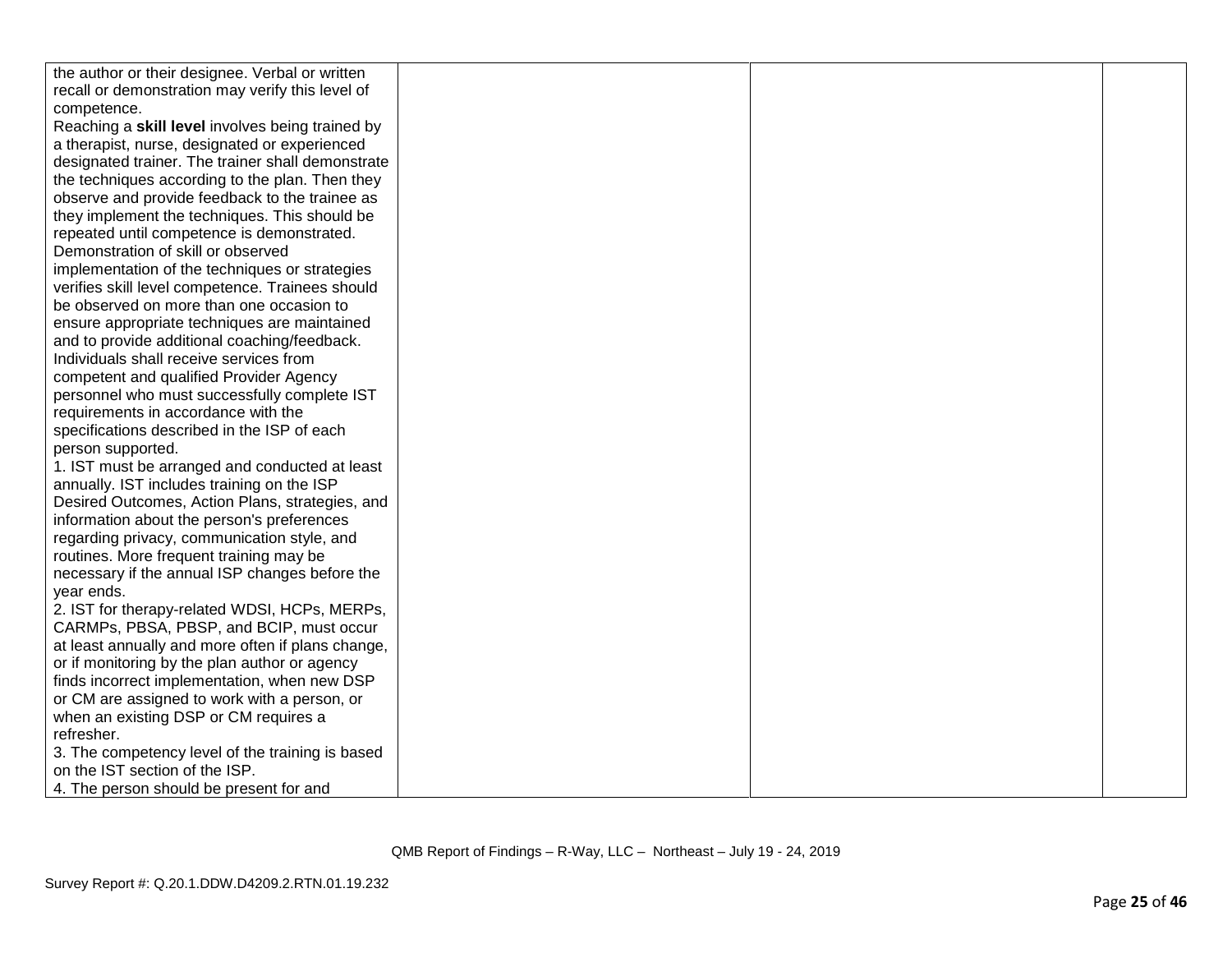| involved in IST whenever possible.                  |  |  |
|-----------------------------------------------------|--|--|
| 5. Provider Agencies are responsible for tracking   |  |  |
| of IST requirements.                                |  |  |
|                                                     |  |  |
| 6. Provider Agencies must arrange and ensure        |  |  |
| that DSP's are trained on the contents of the       |  |  |
| plans in accordance with timelines indicated in     |  |  |
| the Individual-Specific Training Requirements:      |  |  |
| Support Plans section of the ISP and notify the     |  |  |
| plan authors when new DSP are hired to              |  |  |
| arrange for trainings.                              |  |  |
| 7. If a therapist, BSC, nurse, or other author of a |  |  |
| plan, healthcare or otherwise, chooses to           |  |  |
| designate a trainer, that person is still           |  |  |
| responsible for providing the curriculum to the     |  |  |
| designated trainer. The author of the plan is also  |  |  |
| responsible for ensuring the designated trainer     |  |  |
| is verifying competency in alignment with their     |  |  |
| curriculum, doing periodic quality assurance        |  |  |
| checks with their designated trainer, and re-       |  |  |
| certifying the designated trainer at least annually |  |  |
| and/or when there is a change to a person's         |  |  |
| plan.                                               |  |  |
|                                                     |  |  |
|                                                     |  |  |
|                                                     |  |  |
|                                                     |  |  |
|                                                     |  |  |
|                                                     |  |  |
|                                                     |  |  |
|                                                     |  |  |
|                                                     |  |  |
|                                                     |  |  |
|                                                     |  |  |
|                                                     |  |  |
|                                                     |  |  |
|                                                     |  |  |
|                                                     |  |  |
|                                                     |  |  |
|                                                     |  |  |
|                                                     |  |  |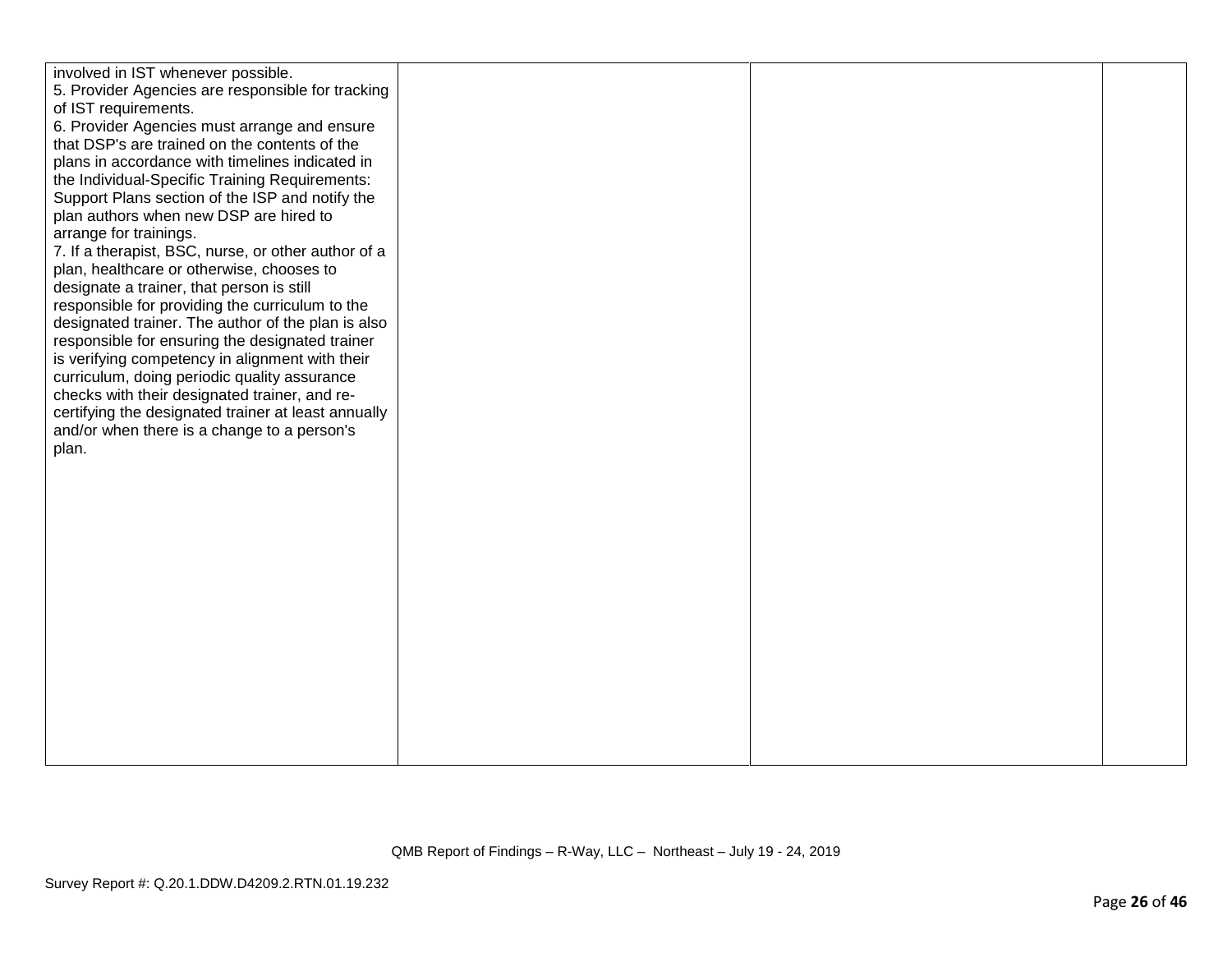| Tag #1A43.1 General Events Reporting -            | <b>Standard Level Deficiency</b>                   |                                                                                                      |  |
|---------------------------------------------------|----------------------------------------------------|------------------------------------------------------------------------------------------------------|--|
| <b>Individual Reporting</b>                       |                                                    |                                                                                                      |  |
| Developmental Disabilities (DD) Waiver Service    | Based on record review, the Agency did not         | Provider:                                                                                            |  |
| Standards 2/26/2018; Re-Issue: 12/28/2018; Eff    | follow the General Events Reporting                | <b>State your Plan of Correction for the</b>                                                         |  |
| 1/1/2019                                          | requirements as indicated by the policy for 1 of 6 | deficiencies cited in this tag here (How is the                                                      |  |
| <b>Chapter 19: Provider Reporting</b>             | individuals.                                       | deficiency going to be corrected? This can be                                                        |  |
| <b>Requirements: 19.2 General Events</b>          |                                                    | specific to each deficiency cited or if possible an                                                  |  |
| Reporting (GER): The purpose of General           | The following General Events Reporting             | overall correction?): $\rightarrow$                                                                  |  |
| Events Reporting (GER) is to report, track and    | records contained evidence that indicated          |                                                                                                      |  |
| analyze events, which pose a risk to adults in    | the General Events Report was not entered          |                                                                                                      |  |
| the DD Waiver program, but do not meet criteria   | and / or approved within the required              |                                                                                                      |  |
| for ANE or other reportable incidents as defined  | timeframe:                                         |                                                                                                      |  |
| by the IMB. Analysis of GER is intended to        |                                                    |                                                                                                      |  |
| identify emerging patterns so that preventative   | Individual #4                                      |                                                                                                      |  |
| action can be taken at the individual, Provider   | • General Events Report (GER) indicates on         |                                                                                                      |  |
| Agency, regional and statewide level. On a        | 12/31/2018 the Individual was taken to ER          | <b>Provider:</b>                                                                                     |  |
| quarterly and annual basis, DDSD analyzes         | (Emergency Services). GER was approved             | <b>Enter your ongoing Quality</b>                                                                    |  |
| GER data at the provider, regional and            | on 1/16/2019.                                      | <b>Assurance/Quality Improvement processes</b>                                                       |  |
| statewide levels to identify any patterns that    |                                                    | as it related to this tag number here (What is                                                       |  |
| warrant intervention. Provider Agency use of      |                                                    | going to be done? How many individuals is this<br>going to affect? How often will this be completed? |  |
| GER in Therap is required as follows:             |                                                    | Who is responsible? What steps will be taken if                                                      |  |
| 1. DD Waiver Provider Agencies approved to        |                                                    | issues are found?): $\rightarrow$                                                                    |  |
| provide Customized In- Home Supports, Family      |                                                    |                                                                                                      |  |
| Living, IMLS, Supported Living, Customized        |                                                    |                                                                                                      |  |
| Community Supports, Community Integrated          |                                                    |                                                                                                      |  |
| Employment, Adult Nursing and Case                |                                                    |                                                                                                      |  |
| Management must use GER in the Therap             |                                                    |                                                                                                      |  |
| system.                                           |                                                    |                                                                                                      |  |
| 2. DD Waiver Provider Agencies referenced         |                                                    |                                                                                                      |  |
| above are responsible for entering specified      |                                                    |                                                                                                      |  |
| information into the GER section of the secure    |                                                    |                                                                                                      |  |
| website operated under contract by Therap         |                                                    |                                                                                                      |  |
| according to the GER Reporting Requirements       |                                                    |                                                                                                      |  |
| in Appendix B GER Requirements.                   |                                                    |                                                                                                      |  |
| 3. At the Provider Agency's discretion additional |                                                    |                                                                                                      |  |
| events, which are not required by DDSD, may       |                                                    |                                                                                                      |  |
| also be tracked within the GER section of         |                                                    |                                                                                                      |  |
| Therap.                                           |                                                    |                                                                                                      |  |
| 4. GER does not replace a Provider Agency's       |                                                    |                                                                                                      |  |
| obligations to report ANE or other reportable     |                                                    |                                                                                                      |  |
| incidents as described in Chapter 18: Incident    |                                                    |                                                                                                      |  |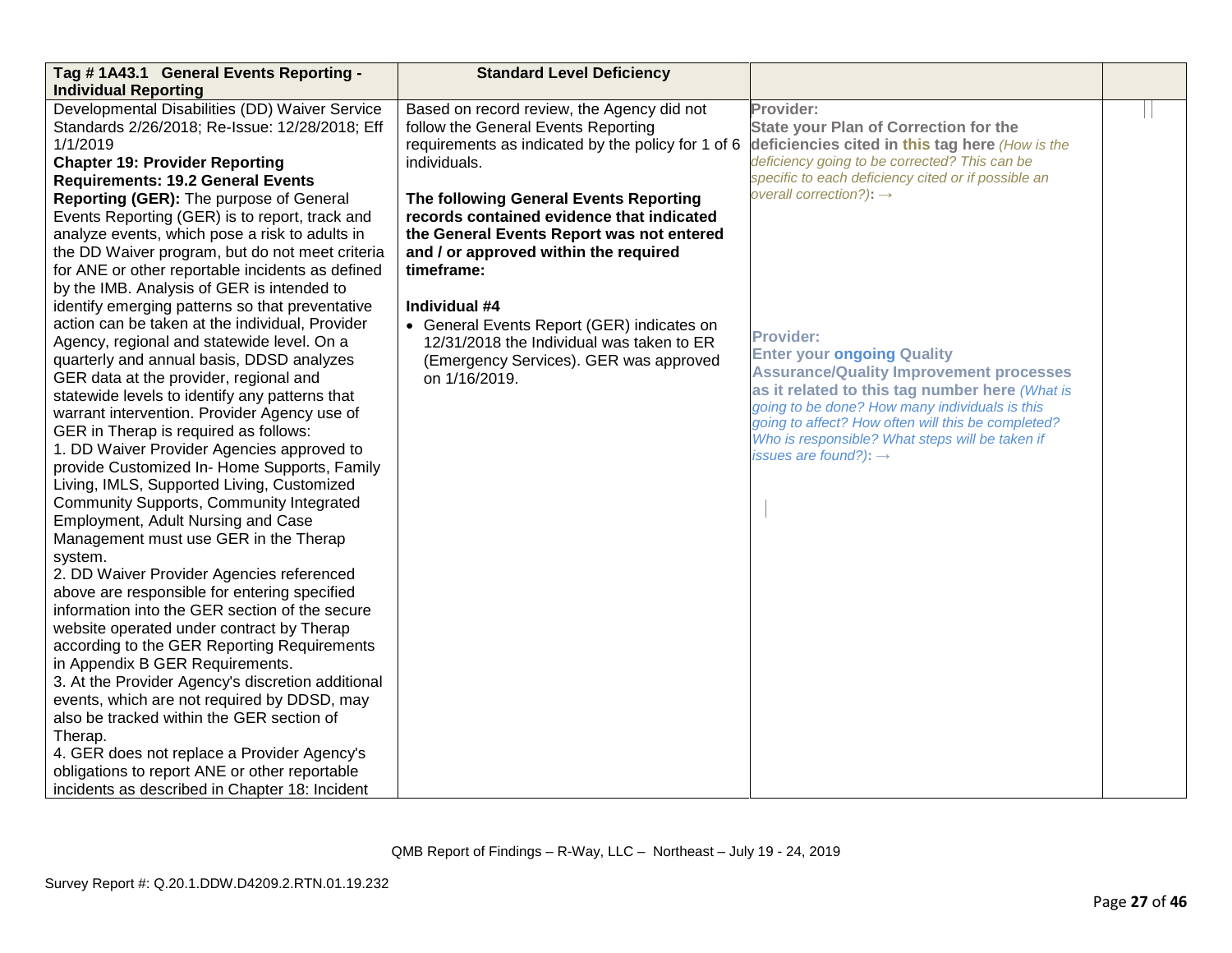| Management System.                               |  |  |
|--------------------------------------------------|--|--|
| 5. GER does not replace a Provider Agency's      |  |  |
| obligations related to healthcare coordination,  |  |  |
| modifications to the ISP, or any other risk      |  |  |
| management and QI activities.                    |  |  |
|                                                  |  |  |
| <b>Appendix B GER Requirements: DDSD is</b>      |  |  |
| pleased to introduce the revised General Events  |  |  |
| Reporting (GER), requirements. There are two     |  |  |
| important changes related to medication error    |  |  |
| reporting:                                       |  |  |
| 1. Effective immediately, DDSD requires ALL      |  |  |
| medication errors be entered into Therap GER     |  |  |
| with the exception of those required to be       |  |  |
| reported to Division of Health Improvement-      |  |  |
| Incident Management Bureau.                      |  |  |
| 2. No alternative methods for reporting are      |  |  |
| permitted.                                       |  |  |
| The following events need to be reported in      |  |  |
| the Therap GER:                                  |  |  |
| - Emergency Room/Urgent Care/Emergency           |  |  |
| <b>Medical Services</b>                          |  |  |
| - Falls Without Injury                           |  |  |
| - Injury (including Falls, Choking, Skin         |  |  |
| Breakdown and Infection)                         |  |  |
| - Law Enforcement Use                            |  |  |
| - Medication Errors                              |  |  |
| - Medication Documentation Errors                |  |  |
| - Missing Person/Elopement                       |  |  |
| - Out of Home Placement- Medical:                |  |  |
| Hospitalization, Long Term Care, Skilled Nursing |  |  |
| or Rehabilitation Facility Admission             |  |  |
| - PRN Psychotropic Medication                    |  |  |
| - Restraint Related to Behavior                  |  |  |
| - Suicide Attempt or Threat                      |  |  |
| Entry Guidance: Provider Agencies must           |  |  |
| complete the following sections of the GER with  |  |  |
| detailed information: profile information, event |  |  |
| information, other event information, general    |  |  |
| information, notification, actions taken or      |  |  |
| planned, and the review follow up comments       |  |  |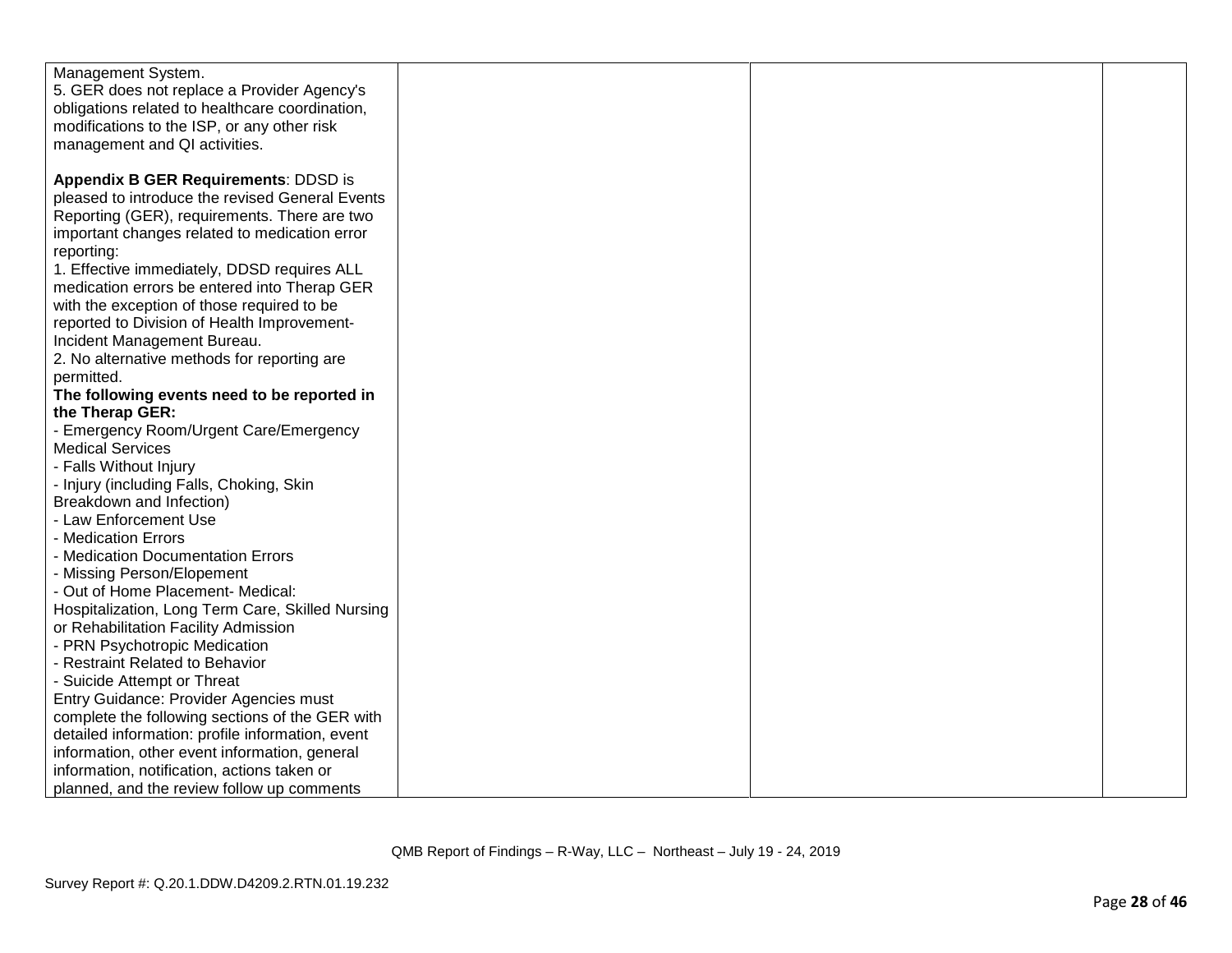| section. Please attach any pertinent external  |  |  |
|------------------------------------------------|--|--|
| documents such as discharge summary,           |  |  |
| medical consultation form, etc. Provider       |  |  |
| Agencies must enter and approve GERs within 2  |  |  |
| business days with the exception of Medication |  |  |
| Errors which must be entered into GER on at    |  |  |
| least a monthly basis.                         |  |  |
|                                                |  |  |
|                                                |  |  |
|                                                |  |  |
|                                                |  |  |
|                                                |  |  |
|                                                |  |  |
|                                                |  |  |
|                                                |  |  |
|                                                |  |  |
|                                                |  |  |
|                                                |  |  |
|                                                |  |  |
|                                                |  |  |
|                                                |  |  |
|                                                |  |  |
|                                                |  |  |
|                                                |  |  |
|                                                |  |  |
|                                                |  |  |
|                                                |  |  |
|                                                |  |  |
|                                                |  |  |
|                                                |  |  |
|                                                |  |  |
|                                                |  |  |
|                                                |  |  |
|                                                |  |  |
|                                                |  |  |
|                                                |  |  |
|                                                |  |  |
|                                                |  |  |
|                                                |  |  |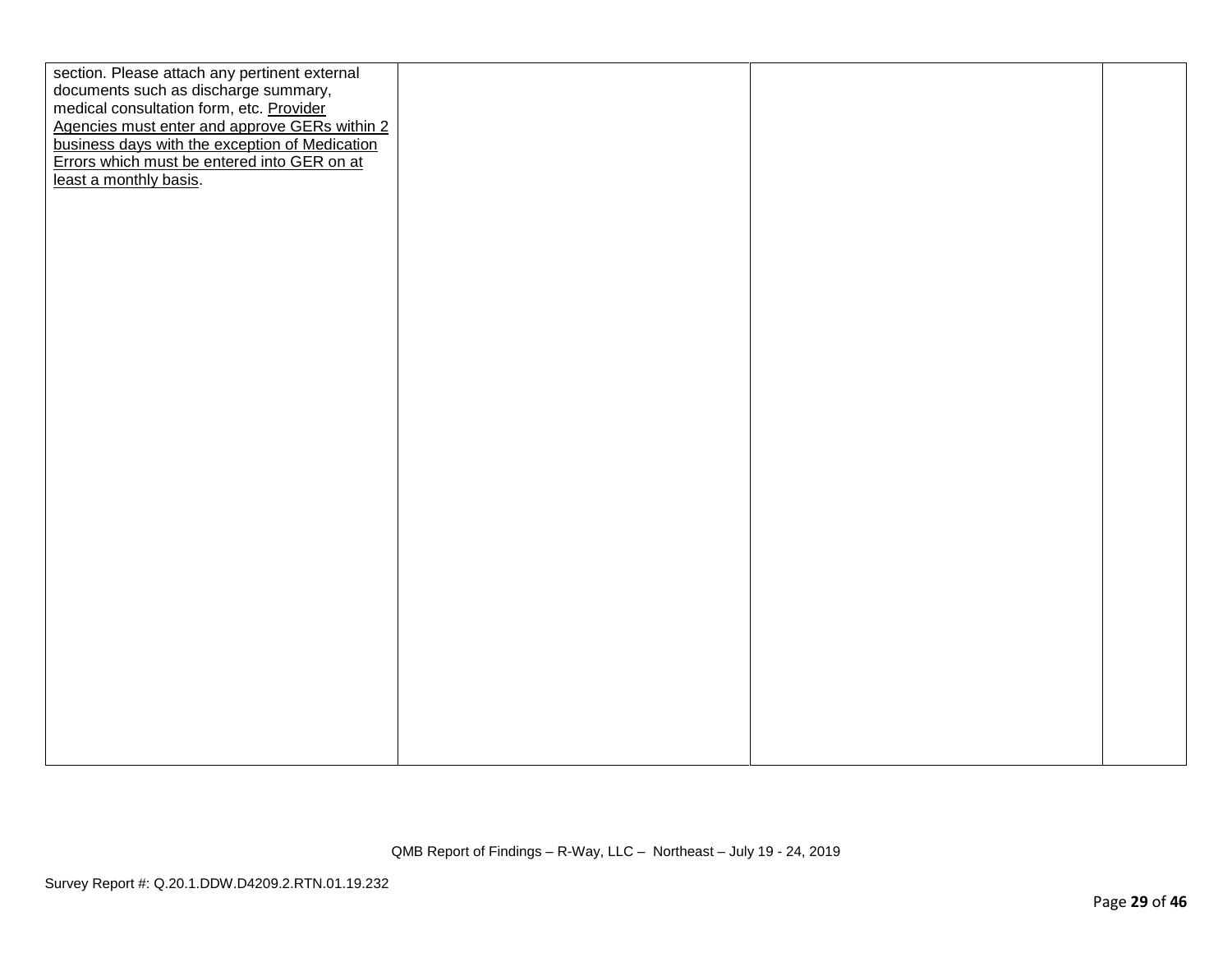| <b>Standard of Care</b>                                                                                                                                                                                                                                                                                                                                                                                                                                                                                                                                                                                                                                                                                                                                                                                                                                                                                                                                                                                                                                                                                                                                                                                                                                                                                                                                                                                                                                                                                                                                                                                                   | <b>Deficiencies</b>                                                                                                                                                                                                                                                                                                                                                                                                                                                                                                                                                                                                                                                                                                                                                                                                                                                                                             | Agency Plan of Correction, On-going QA/QI<br>& Responsible Party                                                                                                                                                                                                                                                                                                                                                                                                                                                                                                                                                  | <b>Date</b><br><b>Due</b> |
|---------------------------------------------------------------------------------------------------------------------------------------------------------------------------------------------------------------------------------------------------------------------------------------------------------------------------------------------------------------------------------------------------------------------------------------------------------------------------------------------------------------------------------------------------------------------------------------------------------------------------------------------------------------------------------------------------------------------------------------------------------------------------------------------------------------------------------------------------------------------------------------------------------------------------------------------------------------------------------------------------------------------------------------------------------------------------------------------------------------------------------------------------------------------------------------------------------------------------------------------------------------------------------------------------------------------------------------------------------------------------------------------------------------------------------------------------------------------------------------------------------------------------------------------------------------------------------------------------------------------------|-----------------------------------------------------------------------------------------------------------------------------------------------------------------------------------------------------------------------------------------------------------------------------------------------------------------------------------------------------------------------------------------------------------------------------------------------------------------------------------------------------------------------------------------------------------------------------------------------------------------------------------------------------------------------------------------------------------------------------------------------------------------------------------------------------------------------------------------------------------------------------------------------------------------|-------------------------------------------------------------------------------------------------------------------------------------------------------------------------------------------------------------------------------------------------------------------------------------------------------------------------------------------------------------------------------------------------------------------------------------------------------------------------------------------------------------------------------------------------------------------------------------------------------------------|---------------------------|
| Service Domain: Health and Welfare - The state, on an ongoing basis, identifies, addresses and seeks to prevent occurrences of abuse, neglect and<br>exploitation. Individuals shall be afforded their basic human rights. The provider supports individuals to access needed healthcare services in a timely manner.                                                                                                                                                                                                                                                                                                                                                                                                                                                                                                                                                                                                                                                                                                                                                                                                                                                                                                                                                                                                                                                                                                                                                                                                                                                                                                     |                                                                                                                                                                                                                                                                                                                                                                                                                                                                                                                                                                                                                                                                                                                                                                                                                                                                                                                 |                                                                                                                                                                                                                                                                                                                                                                                                                                                                                                                                                                                                                   |                           |
| Tag #1A15 Healthcare Coordination -<br><b>Nurse Availability / Knowledge</b>                                                                                                                                                                                                                                                                                                                                                                                                                                                                                                                                                                                                                                                                                                                                                                                                                                                                                                                                                                                                                                                                                                                                                                                                                                                                                                                                                                                                                                                                                                                                              | <b>Condition of Participation Level Deficiency</b>                                                                                                                                                                                                                                                                                                                                                                                                                                                                                                                                                                                                                                                                                                                                                                                                                                                              |                                                                                                                                                                                                                                                                                                                                                                                                                                                                                                                                                                                                                   |                           |
| Developmental Disabilities (DD) Waiver Service<br>Standards 2/26/2018; Re-Issue: 12/28/2018; Eff<br>1/1/2019<br><b>Chapter 10: Living Care Arrangements (LCA)</b><br>10.3.2 Nursing Supports: Annual nursing<br>assessments are required for all people receiving<br>any of the Livings Supports (Supported Living,<br>Family Living, IMLS). Nursing assessments are<br>required to determine the appropriate level of<br>nursing and other supports needed within the<br>Living Supports.<br>Funding for nursing services is already bundled<br>into the Supported Living and IMLS<br>reimbursement rates. In Family Living, nursing<br>supports must be accessed separately by<br>requesting units for Adult Nursing Services (ANS)<br>on the budget.<br>10.3.3 Nursing Staffing and On-call Nursing: A<br>Registered Nurse (RN) licensed by the State of<br>New Mexico must be an employee or a sub-<br>contractor of Provider Agencies of Living Supports.<br>An LPN may not provide service without an RN<br>supervisor. The RN must provide face-to-face<br>supervision of LPNs, CNAs and DSP who have<br>been delegated nursing tasks as required by the<br>New Mexico Nurse Practice Act and these service<br>standards. Living Supports Provider Agencies<br>must assure on-call nursing coverage according to<br>requirements detailed in Chapter 13.2.13<br>Monitoring, Oversight, and On-Call Nursing.<br>Chapter 13: Nursing Services 13.2 Part 1 -<br><b>General Nursing Services Requirements: The</b><br>following general requirements are applicable for<br>all RNs and LPNs in in the DD Waiver System | After an analysis of the evidence it has been<br>determined there is a significant potential for a<br>negative outcome to occur.<br>Based on interview, the Agency did not ensure<br>they employed or contracted licensed registered<br>nurse and / or ensure nursing services were<br>available and implemented as required by<br>Standard for 6 of 6 individuals.<br>When Agency Nurse was asked, where are<br>you required to document when an individual<br>or their guardian, opts out of "Ongoing Adult<br>Nursing Services", the following was<br>reported:<br>• RN #508 stated, "I don't know, I don't think<br>I've been trained on that yet." Per standards<br>Chapter 13.2.6 the narrative section of the e-<br>CHAT Summary Sheet is used to document<br>when persons, or guardians of persons, who<br>reside with biological Family Living providers<br>opt out of Ongoing Adult Nursing Services. | Provider:<br><b>State your Plan of Correction for the</b><br>deficiencies cited in this tag here (How is the<br>deficiency going to be corrected? This can be<br>specific to each deficiency cited or if possible an<br>overall correction?): $\rightarrow$<br>Provider:<br><b>Enter your ongoing Quality</b><br><b>Assurance/Quality Improvement processes</b><br>as it related to this tag number here (What is<br>going to be done? How many individuals is this<br>going to affect? How often will this be completed?<br>Who is responsible? What steps will be taken if<br>issues are found?): $\rightarrow$ |                           |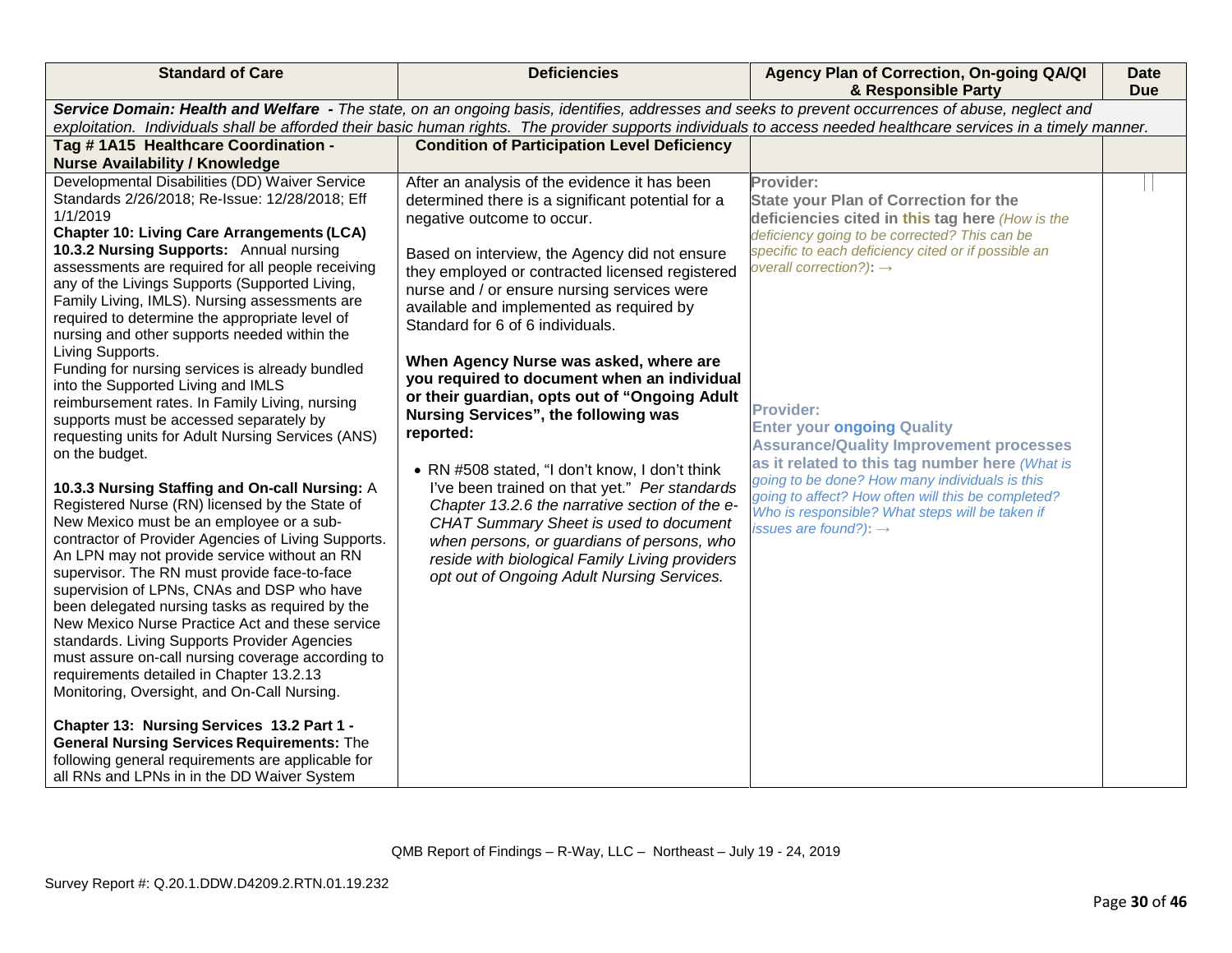| whether providing nursing through a bundled                       |  |  |
|-------------------------------------------------------------------|--|--|
|                                                                   |  |  |
| model in Supported Living, Intensive Medical                      |  |  |
| Living Services(IMLS), Customized Community                       |  |  |
| Supports Group (CCS-G) or separately budgeted                     |  |  |
| through Adult Nursing Services (ANS). Refer to                    |  |  |
| the Chapter 10: Living Care Arrangements (LCA)                    |  |  |
| for provider agency responsibilities related to                   |  |  |
| nursing.                                                          |  |  |
|                                                                   |  |  |
| 13.2.1 Licensing and Supervision:                                 |  |  |
| 1. All DD Waiver Nursing services must be                         |  |  |
| provided by a Registered Nurse (RN) or                            |  |  |
|                                                                   |  |  |
| licensed practical nurse (LPN) with a current                     |  |  |
| New Mexico license in good standing.                              |  |  |
| 2. Nurses must comply with all aspects of the                     |  |  |
| New Mexico Nursing Practice Actincluding:                         |  |  |
| a. An RN must provide face-to-face                                |  |  |
| supervision and oversight for LPNs,                               |  |  |
| Certified Medication Aides (CMAs) and                             |  |  |
| DSP who have been delegated specific                              |  |  |
| nursing tasks.                                                    |  |  |
|                                                                   |  |  |
| b. An LPN or CMA may not work without the                         |  |  |
| routine oversight of an RN.                                       |  |  |
| 13.2.9 Healthcare Plans (HCP):                                    |  |  |
| 12. Dates for HCP and MERPs must be noted on                      |  |  |
|                                                                   |  |  |
| the e-CHAT Summary Sheet and updated as                           |  |  |
| plans are created or revised.                                     |  |  |
| 13.2.10 Medical Emergency Response Plans                          |  |  |
| (MERPS):                                                          |  |  |
| 10. Revisions authored by an LPN must have RN                     |  |  |
| review and approval as indicated by review date<br>and signature. |  |  |
| 13.3.2 Scope of Ongoing Adult Nursing                             |  |  |
| Services (OANS): Ongoing Adult Nursing                            |  |  |
| Services (OANS) are an array of services that are                 |  |  |
| available to young adult and adults who require                   |  |  |
| supports for specific chronic or acute health                     |  |  |
| conditions. OANS may only begin after the                         |  |  |
| Nursing Assessment and Consultation has been                      |  |  |
| completed.                                                        |  |  |
|                                                                   |  |  |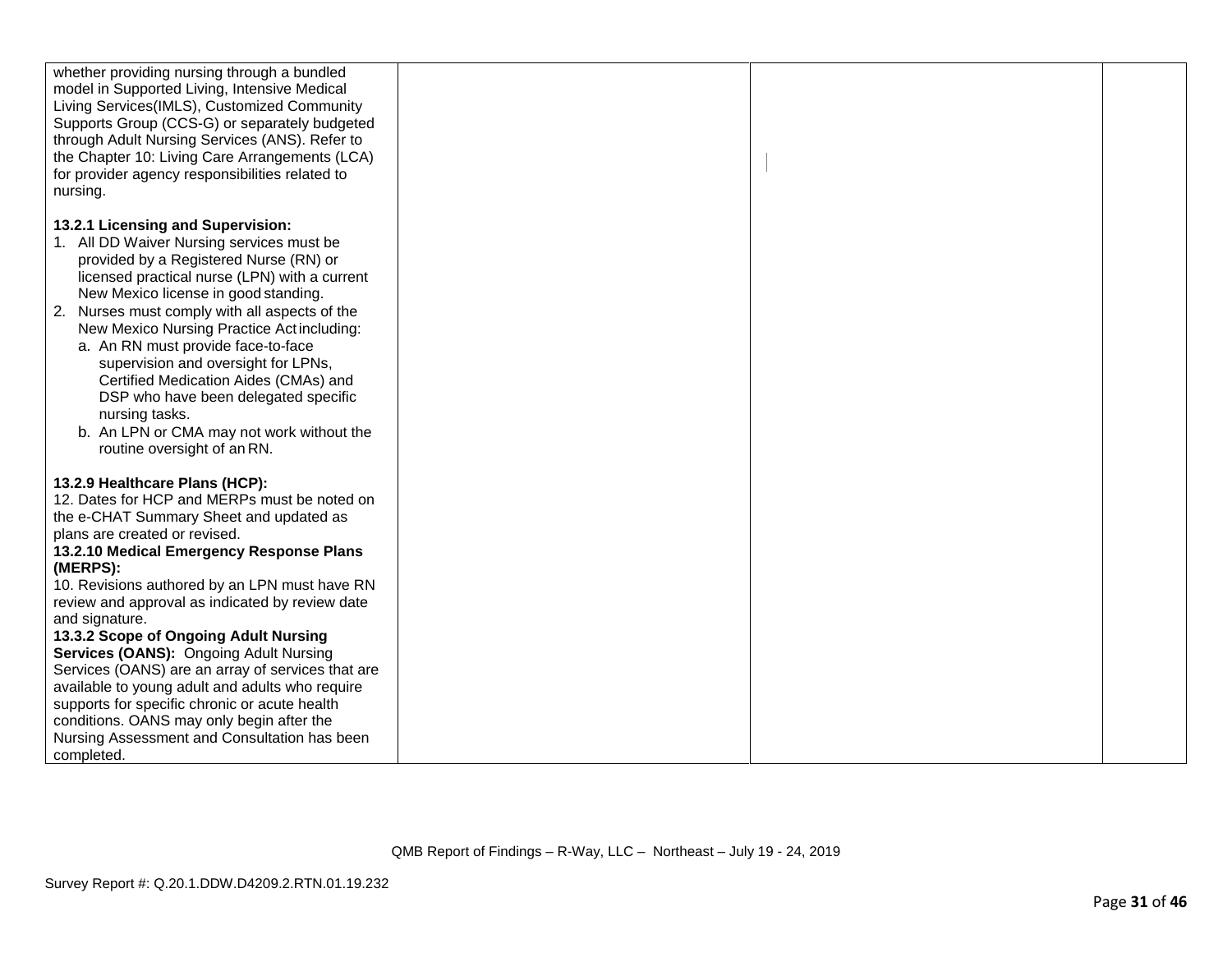| Tag #1A15.2 Administrative Case File:              | <b>Condition of Participation Level Deficiency</b> |                                                                                      |  |
|----------------------------------------------------|----------------------------------------------------|--------------------------------------------------------------------------------------|--|
| <b>Healthcare Documentation (Therap and</b>        |                                                    |                                                                                      |  |
| <b>Required Plans)</b>                             |                                                    |                                                                                      |  |
| Developmental Disabilities (DD) Waiver Service     | After an analysis of the evidence it has been      | Provider:                                                                            |  |
| Standards 2/26/2018; Re-Issue: 12/28/2018; Eff     | determined there is a significant potential for a  | <b>State your Plan of Correction for the</b>                                         |  |
| 1/1/2019                                           | negative outcome to occur.                         | deficiencies cited in this tag here (How is the                                      |  |
| <b>Chapter 20: Provider Documentation and</b>      |                                                    | deficiency going to be corrected? This can be                                        |  |
| <b>Client Records: 20.2 Client Records</b>         | Based on record review, the Agency did not         | specific to each deficiency cited or if possible an                                  |  |
| Requirements: All DD Waiver Provider               | maintain the required documentation in the         | overall correction?): $\rightarrow$                                                  |  |
| Agencies are required to create and maintain       | Individuals Agency Record as required by           |                                                                                      |  |
| individual client records. The contents of client  | standard for 1 of 6 individual                     |                                                                                      |  |
| records vary depending on the unique needs of      |                                                    |                                                                                      |  |
| the person receiving services and the resultant    | Review of the administrative individual case files |                                                                                      |  |
| information produced. The extent of                | revealed the following items were not found,       |                                                                                      |  |
| documentation required for individual client       | incomplete, and/or not current:                    |                                                                                      |  |
| records per service type depends on the location   |                                                    |                                                                                      |  |
| of the file, the type of service being provided,   | <b>Comprehensive Aspiration Risk Management</b>    | <b>Provider:</b>                                                                     |  |
| and the information necessary.                     | Plan (CARMP):                                      | <b>Enter your ongoing Quality</b>                                                    |  |
| DD Waiver Provider Agencies are required to        | • Not Found in Therap (#4)                         | <b>Assurance/Quality Improvement processes</b>                                       |  |
| adhere to the following:                           |                                                    | as it related to this tag number here (What is                                       |  |
| 1. Client records must contain all documents       | <b>Medical Emergency Response Plans:</b>           | going to be done? How many individuals is this                                       |  |
| essential to the service being provided and        | <b>Aspiration</b>                                  | going to affect? How often will this be completed?                                   |  |
| essential to ensuring the health and safety of the | • Individual #4 - According to Electronic          | Who is responsible? What steps will be taken if<br>issues are found?): $\rightarrow$ |  |
| person during the provision of the service.        | Comprehensive Health Assessment Tool the           |                                                                                      |  |
| 2. Provider Agencies must have readily             | individual is required to have a plan. Plan not    |                                                                                      |  |
| accessible records in home and community           | linked in Therap.                                  |                                                                                      |  |
| settings in paper or electronic form. Secure       |                                                    |                                                                                      |  |
| access to electronic records through the Therap    |                                                    |                                                                                      |  |
| web based system using computers or mobile         |                                                    |                                                                                      |  |
| devices is acceptable.                             |                                                    |                                                                                      |  |
| 3. Provider Agencies are responsible for           |                                                    |                                                                                      |  |
| ensuring that all plans created by nurses, RDs,    |                                                    |                                                                                      |  |
| therapists or BSCs are present in all needed       |                                                    |                                                                                      |  |
| settings.                                          |                                                    |                                                                                      |  |
| 4. Provider Agencies must maintain records of      |                                                    |                                                                                      |  |
| all documents produced by agency personnel or      |                                                    |                                                                                      |  |
| contractors on behalf of each person, including    |                                                    |                                                                                      |  |
| any routine notes or data, annual assessments,     |                                                    |                                                                                      |  |
| semi-annual reports, evidence of training          |                                                    |                                                                                      |  |
| provided/received, progress notes, and any         |                                                    |                                                                                      |  |
| other interactions for which billing is generated. |                                                    |                                                                                      |  |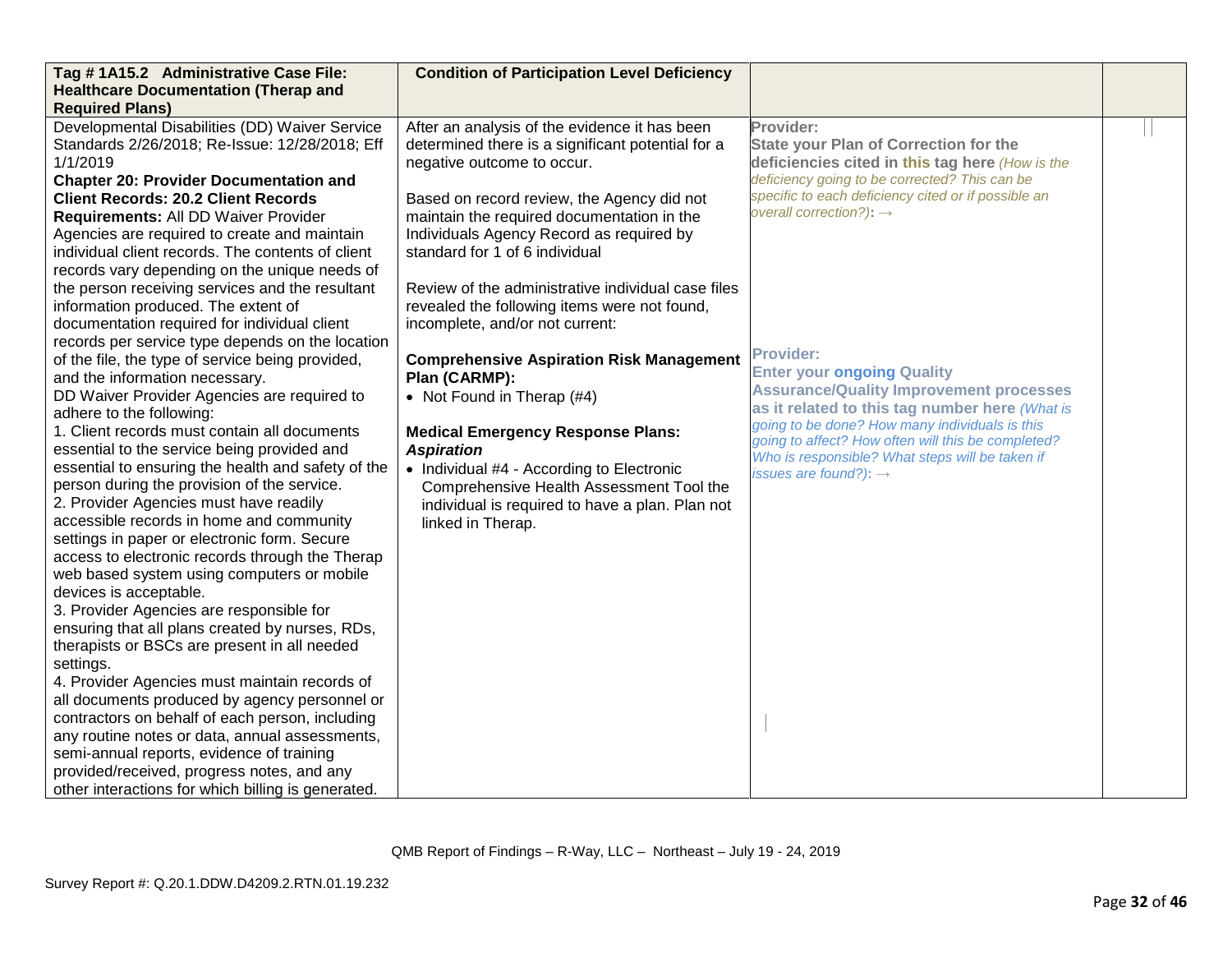| 5. Each Provider Agency is responsible for<br>maintaining the daily or other contact notes<br>documenting the nature and frequency of<br>service delivery, as well as data tracking only for |  |  |
|----------------------------------------------------------------------------------------------------------------------------------------------------------------------------------------------|--|--|
| the services provided by their agency.<br>6. The current Client File Matrix found in                                                                                                         |  |  |
| Appendix A Client File Matrix details the                                                                                                                                                    |  |  |
| minimum requirements for records to be stored<br>in agency office files, the delivery site, or with                                                                                          |  |  |
| DSP while providing services in the community.                                                                                                                                               |  |  |
| 7. All records pertaining to JCMs must be<br>retained permanently and must be made                                                                                                           |  |  |
| available to DDSD upon request, upon the                                                                                                                                                     |  |  |
| termination or expiration of a provider                                                                                                                                                      |  |  |
| agreement, or upon provider withdrawal from                                                                                                                                                  |  |  |
| services.                                                                                                                                                                                    |  |  |
| <b>Chapter 3 Safeguards: 3.1.1 Decision</b><br><b>Consultation Process (DCP): Health decisions</b>                                                                                           |  |  |
| are the sole domain of waiver participants, their                                                                                                                                            |  |  |
| guardians or healthcare decision makers.                                                                                                                                                     |  |  |
| Participants and their healthcare decision                                                                                                                                                   |  |  |
| makers can confidently make decisions that are<br>compatible with their personal and cultural                                                                                                |  |  |
| values. Provider Agencies are required to                                                                                                                                                    |  |  |
| support the informed decision making of waiver                                                                                                                                               |  |  |
| participants by supporting access to medical                                                                                                                                                 |  |  |
| consultation, information, and other available                                                                                                                                               |  |  |
| resources according to the following:<br>1. The DCP is used when a person or his/her                                                                                                         |  |  |
| guardian/healthcare decision maker has                                                                                                                                                       |  |  |
| concerns, needs more information about health-                                                                                                                                               |  |  |
| related issues, or has decided not to follow all or                                                                                                                                          |  |  |
| part of an order, recommendation, or                                                                                                                                                         |  |  |
| suggestion. This includes, but is not limited to:<br>a. medical orders or recommendations from the                                                                                           |  |  |
| Primary Care Practitioner, Specialists or other                                                                                                                                              |  |  |
| licensed medical or healthcare practitioners                                                                                                                                                 |  |  |
| such as a Nurse Practitioner (NP or CNP),                                                                                                                                                    |  |  |
| Physician Assistant (PA) or Dentist;                                                                                                                                                         |  |  |
| b. clinical recommendations made by                                                                                                                                                          |  |  |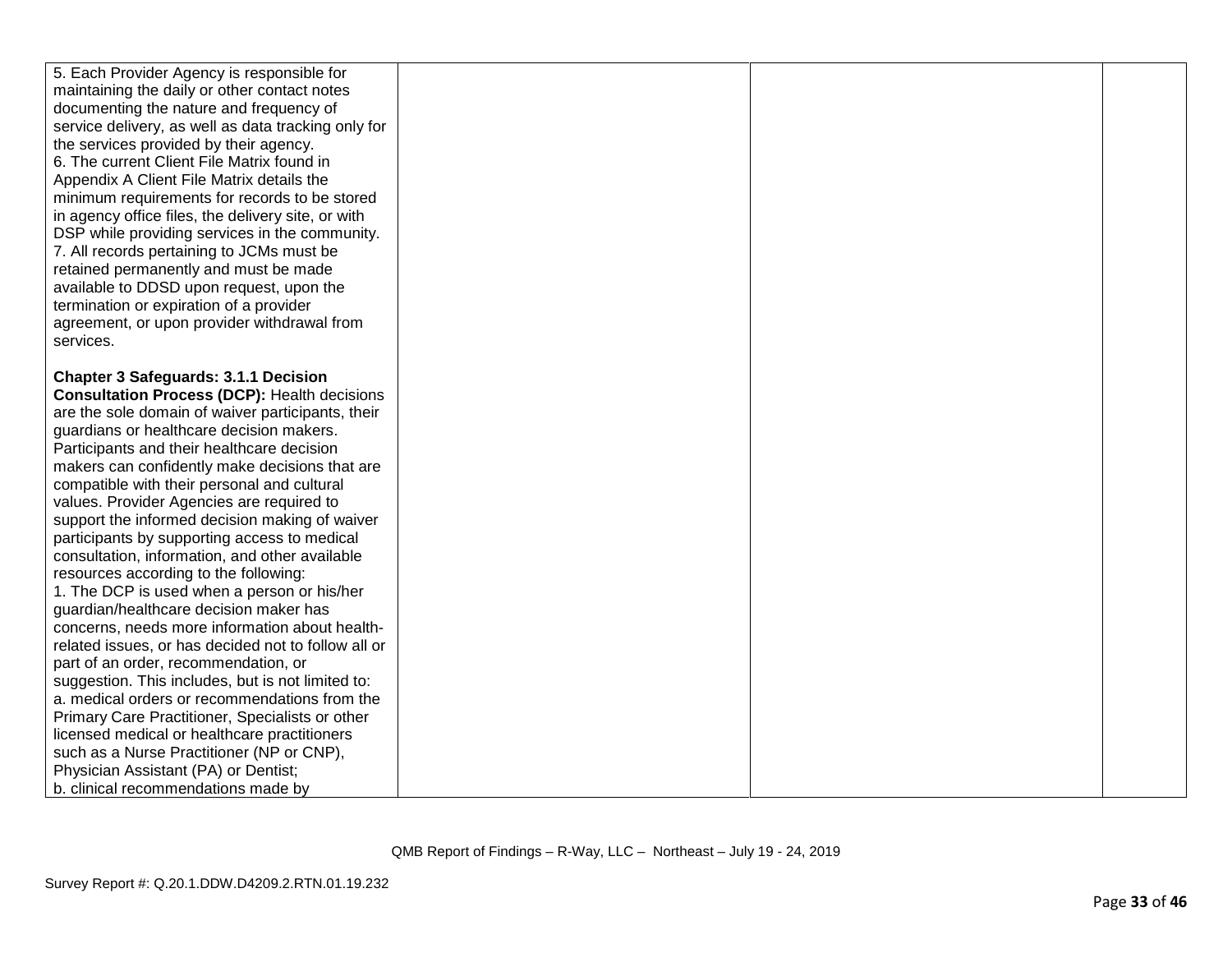| registered/licensed clinicians who are either<br>members of the IDT or clinicians who have<br>performed an evaluation such as a video-<br>fluoroscopy;<br>c. health related recommendations or<br>suggestions from oversight activities such as the<br>Individual Quality Review (IQR) or other DOH<br>review or oversight activities; and<br>d. recommendations made through a Healthcare<br>Plan (HCP), including a Comprehensive<br>Aspiration Risk Management Plan (CARMP), or<br>another plan.                                                                                                                                                                                                                                                                                                                                                                                                                                                                                                                                                                                |  |  |
|------------------------------------------------------------------------------------------------------------------------------------------------------------------------------------------------------------------------------------------------------------------------------------------------------------------------------------------------------------------------------------------------------------------------------------------------------------------------------------------------------------------------------------------------------------------------------------------------------------------------------------------------------------------------------------------------------------------------------------------------------------------------------------------------------------------------------------------------------------------------------------------------------------------------------------------------------------------------------------------------------------------------------------------------------------------------------------|--|--|
| 2. When the person/guardian disagrees with a<br>recommendation or does not agree with the<br>implementation of that recommendation,<br>Provider Agencies follow the DCP and attend<br>the meeting coordinated by the CM. During this<br>meeting:<br>a. Providers inform the person/guardian of the<br>rationale for that recommendation, so that the<br>benefit is made clear. This will be done in<br>layman's terms and will include basic sharing of<br>information designed to assist the<br>person/guardian with understanding the risks<br>and benefits of the recommendation.<br>b. The information will be focused on the specific<br>area of concern by the person/guardian.<br>Alternatives should be presented, when<br>available, if the guardian is interested in<br>considering other options for implementation.<br>c. Providers support the person/guardian to<br>make an informed decision.<br>d. The decision made by the person/guardian<br>during the meeting is accepted; plans are<br>modified; and the IDT honors this health<br>decision in every setting. |  |  |
| <b>Chapter 13 Nursing Services: 13.2.5</b><br><b>Electronic Nursing Assessment and</b><br><b>Planning Process:</b> The nursing assessment                                                                                                                                                                                                                                                                                                                                                                                                                                                                                                                                                                                                                                                                                                                                                                                                                                                                                                                                          |  |  |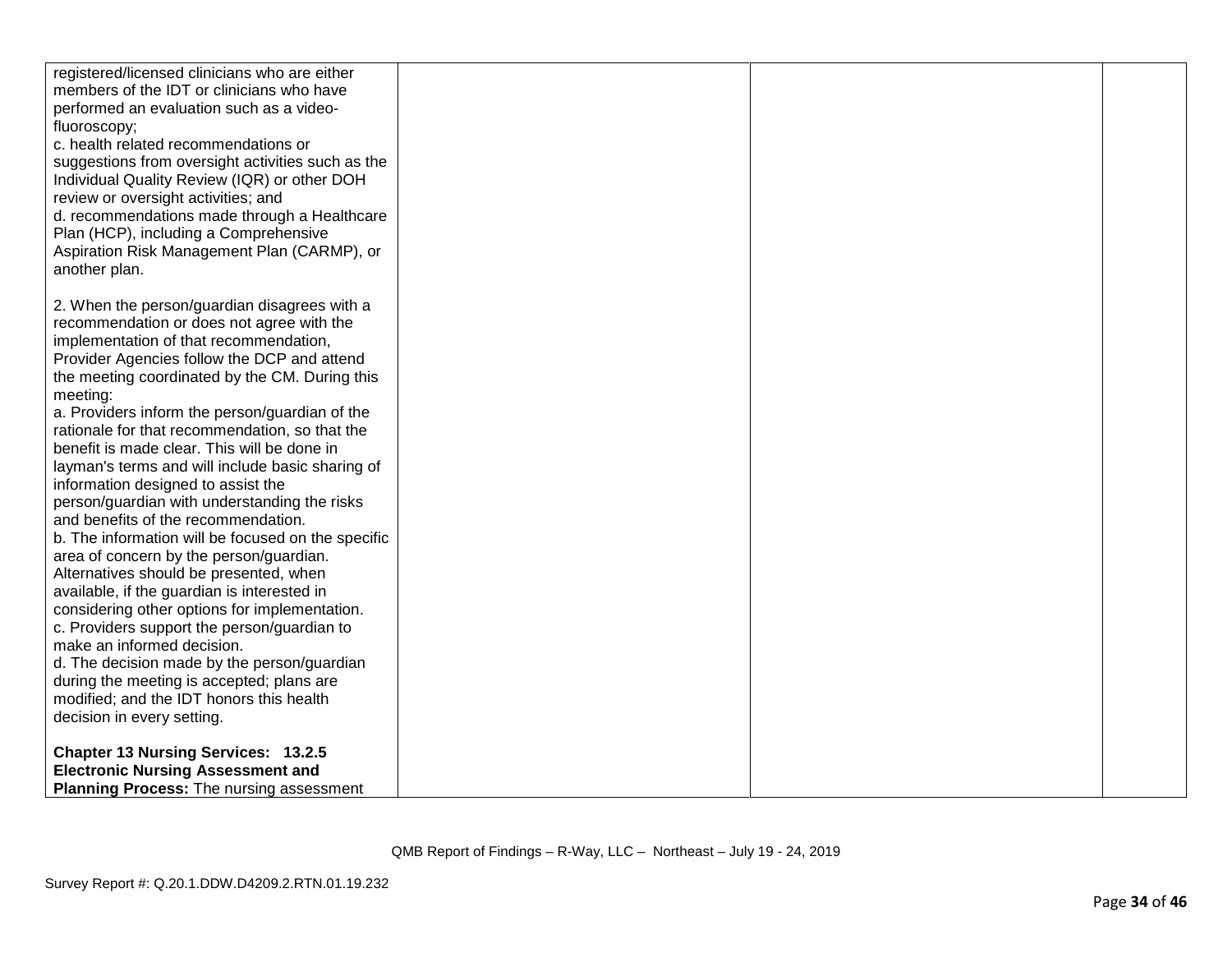| process includes several DDSD mandated tools:<br>the electronic Comprehensive Nursing<br>Assessment Tool (e-CHAT), the Aspiration Risk<br>Screening Tool (ARST) and the Medication<br>Administration Assessment Tool (MAAT). This<br>process includes developing and training Health<br>Care Plans and Medical Emergency Response<br>Plans.<br>The following hierarchy is based on budgeted<br>services and is used to identify which Provider<br>Agency nurse has primary responsibility for<br>completion of the nursing assessment process<br>and related subsequent planning and training.<br>Additional communication and collaboration for<br>planning specific to CCS or CIE services may be<br>needed.<br>The hierarchy for Nursing Assessment and<br>Planning responsibilities is:<br>1. Living Supports: Supported Living, IMLS or<br>Family Living via ANS;<br>2. Customized Community Supports- Group;<br>and<br>3. Adult Nursing Services (ANS): |  |  |
|---------------------------------------------------------------------------------------------------------------------------------------------------------------------------------------------------------------------------------------------------------------------------------------------------------------------------------------------------------------------------------------------------------------------------------------------------------------------------------------------------------------------------------------------------------------------------------------------------------------------------------------------------------------------------------------------------------------------------------------------------------------------------------------------------------------------------------------------------------------------------------------------------------------------------------------------------------------|--|--|
| b. if no residential services are budgeted but                                                                                                                                                                                                                                                                                                                                                                                                                                                                                                                                                                                                                                                                                                                                                                                                                                                                                                                |  |  |
| assessment is desired and health needs may                                                                                                                                                                                                                                                                                                                                                                                                                                                                                                                                                                                                                                                                                                                                                                                                                                                                                                                    |  |  |
| exist.                                                                                                                                                                                                                                                                                                                                                                                                                                                                                                                                                                                                                                                                                                                                                                                                                                                                                                                                                        |  |  |
|                                                                                                                                                                                                                                                                                                                                                                                                                                                                                                                                                                                                                                                                                                                                                                                                                                                                                                                                                               |  |  |
| 13.2.6 The Electronic Comprehensive Health<br><b>Assessment Tool (e-CHAT)</b><br>1. The e-CHAT is a nursing assessment. It may<br>not be delegated by a licensed nurse to a non-<br>licensed person.                                                                                                                                                                                                                                                                                                                                                                                                                                                                                                                                                                                                                                                                                                                                                          |  |  |
| 2. The nurse must see the person face-to-face                                                                                                                                                                                                                                                                                                                                                                                                                                                                                                                                                                                                                                                                                                                                                                                                                                                                                                                 |  |  |
| to complete the nursing assessment. Additional                                                                                                                                                                                                                                                                                                                                                                                                                                                                                                                                                                                                                                                                                                                                                                                                                                                                                                                |  |  |
| information may be gathered from members of                                                                                                                                                                                                                                                                                                                                                                                                                                                                                                                                                                                                                                                                                                                                                                                                                                                                                                                   |  |  |
| the IDT and other sources.                                                                                                                                                                                                                                                                                                                                                                                                                                                                                                                                                                                                                                                                                                                                                                                                                                                                                                                                    |  |  |
| 3. An e-CHAT is required for persons in FL, SL,                                                                                                                                                                                                                                                                                                                                                                                                                                                                                                                                                                                                                                                                                                                                                                                                                                                                                                               |  |  |
| IMLS, or CCS-Group. All other DD Waiver                                                                                                                                                                                                                                                                                                                                                                                                                                                                                                                                                                                                                                                                                                                                                                                                                                                                                                                       |  |  |
| recipients may obtain an e-CHAT if needed or                                                                                                                                                                                                                                                                                                                                                                                                                                                                                                                                                                                                                                                                                                                                                                                                                                                                                                                  |  |  |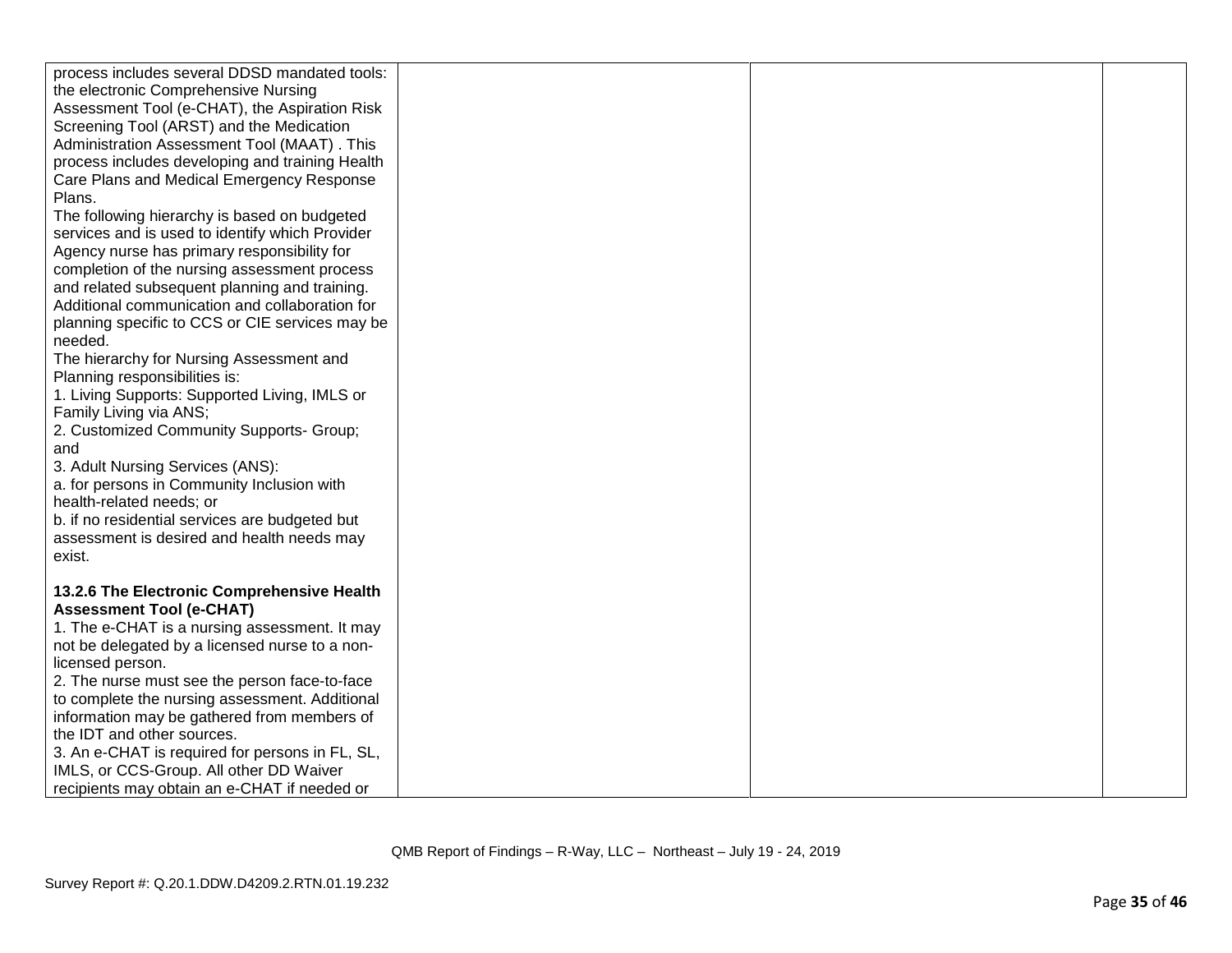| desired by adding ANS hours for assessment<br>and consultation to their budget. |  |
|---------------------------------------------------------------------------------|--|
|                                                                                 |  |
|                                                                                 |  |
| 4. When completing the e-CHAT, the nurse is                                     |  |
| required to review and update the electronic                                    |  |
| record and consider the diagnoses, medications,                                 |  |
| treatments, and overall status of the person.                                   |  |
| Discussion with others may be needed to obtain                                  |  |
| critical information.                                                           |  |
| 5. The nurse is required to complete all the e-                                 |  |
| CHAT assessment questions and add additional                                    |  |
| pertinent information in all comment sections.                                  |  |
|                                                                                 |  |
| 13.2.7 Aspiration Risk Management                                               |  |
| <b>Screening Tool (ARST)</b>                                                    |  |
|                                                                                 |  |
| 13.2.8 Medication Administration                                                |  |
| <b>Assessment Tool (MAAT):</b>                                                  |  |
| 1. A licensed nurse completes the DDSD                                          |  |
| Medication Administration Assessment Tool                                       |  |
| (MAAT) at least two weeks before the annual                                     |  |
| ISP meeting.                                                                    |  |
| 2. After completion of the MAAT, the nurse will                                 |  |
| present recommendations regarding the level of                                  |  |
| assistance with medication delivery (AWMD) to                                   |  |
| the IDT. A copy of the MAAT will be sent to all                                 |  |
| the team members two weeks before the annual                                    |  |
| ISP meeting and the original MAAT will be                                       |  |
| retained in the Provider Agency records.                                        |  |
| 3. Decisions about medication delivery are made                                 |  |
| by the IDT to promote a person's maximum                                        |  |
| independence and community integration. The                                     |  |
| IDT will reach consensus regarding which                                        |  |
| criteria the person meets, as indicated by the                                  |  |
| results of the MAAT and the nursing                                             |  |
| recommendations, and the decision is                                            |  |
| documented this in the ISP.                                                     |  |
|                                                                                 |  |
| 13.2.9 Healthcare Plans (HCP):                                                  |  |
| 1. At the nurse's discretion, based on prudent                                  |  |
| nursing practice, interim HCPs may be                                           |  |
| developed to address issues that must be                                        |  |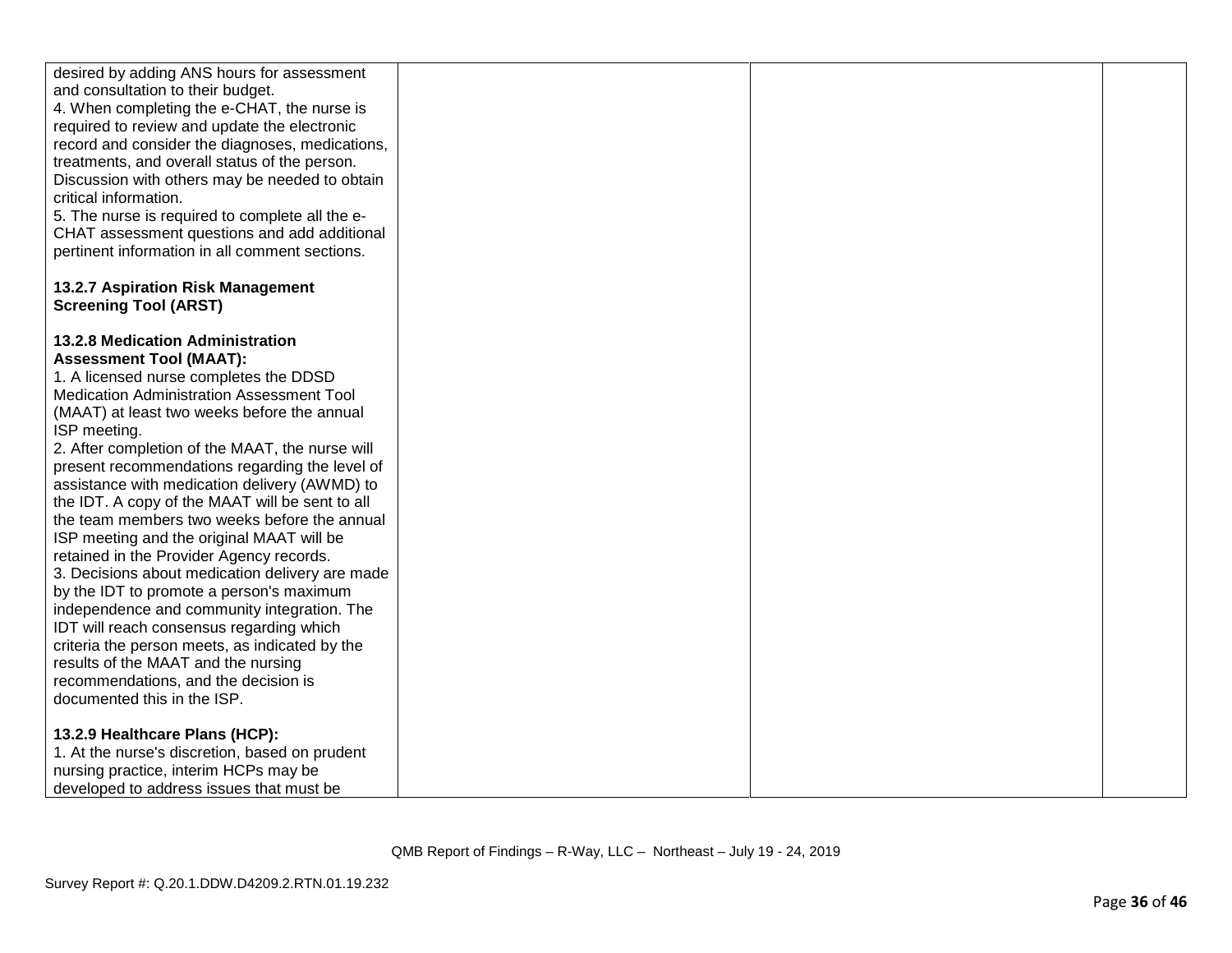| implemented immediately after admission,          |  |  |
|---------------------------------------------------|--|--|
| readmission or change of medical condition to     |  |  |
| provide safe services prior to completion of the  |  |  |
| e-CHAT and formal care planning process. This     |  |  |
| includes interim ARM plans for those persons      |  |  |
| newly identified at moderate or high risk for     |  |  |
| aspiration. All interim plans must be removed if  |  |  |
| the plan is no longer needed or when final HCP    |  |  |
| including CARMPs are in place to avoid            |  |  |
| duplication of plans.                             |  |  |
| 2. In collaboration with the IDT, the agency      |  |  |
| nurse is required to create HCPs that address all |  |  |
| the areas identified as required in the most      |  |  |
| current e-CHAT summary report which is            |  |  |
| indicated by "R" in the HCP column. At the        |  |  |
| nurse's sole discretion, based on prudent         |  |  |
| nursing practice, HCPs may be combined where      |  |  |
| clinically appropriate. The nurse should use      |  |  |
| nursing judgment to determine whether to also     |  |  |
| include HCPs for any of the areas indicated by    |  |  |
| "C" on the e-CHAT summary report. The nurse       |  |  |
| may also create other HCPs plans that the nurse   |  |  |
| determines are warranted.                         |  |  |
|                                                   |  |  |
| 13.2.10 Medical Emergency Response Plan           |  |  |
| (MERP):                                           |  |  |
| 1. The agency nurse is required to develop a      |  |  |
| Medical Emergency Response Plan (MERP) for        |  |  |
| all conditions marked with an "R" in the e-CHAT   |  |  |
| summary report. The agency nurse should use       |  |  |
| her/his clinical judgment and input from the      |  |  |
| Interdisciplinary Team (IDT) to determine         |  |  |
| whether shown as "C" in the e-CHAT summary        |  |  |
| report or other conditions also warrant a MERP.   |  |  |
| 2. MERPs are required for persons who have        |  |  |
| one or more conditions or illnesses that present  |  |  |
| a likely potential to become a life-threatening   |  |  |
| situation.                                        |  |  |
|                                                   |  |  |
| <b>Chapter 20: Provider Documentation and</b>     |  |  |
| Client Records: 20.5.3 Health Passport and        |  |  |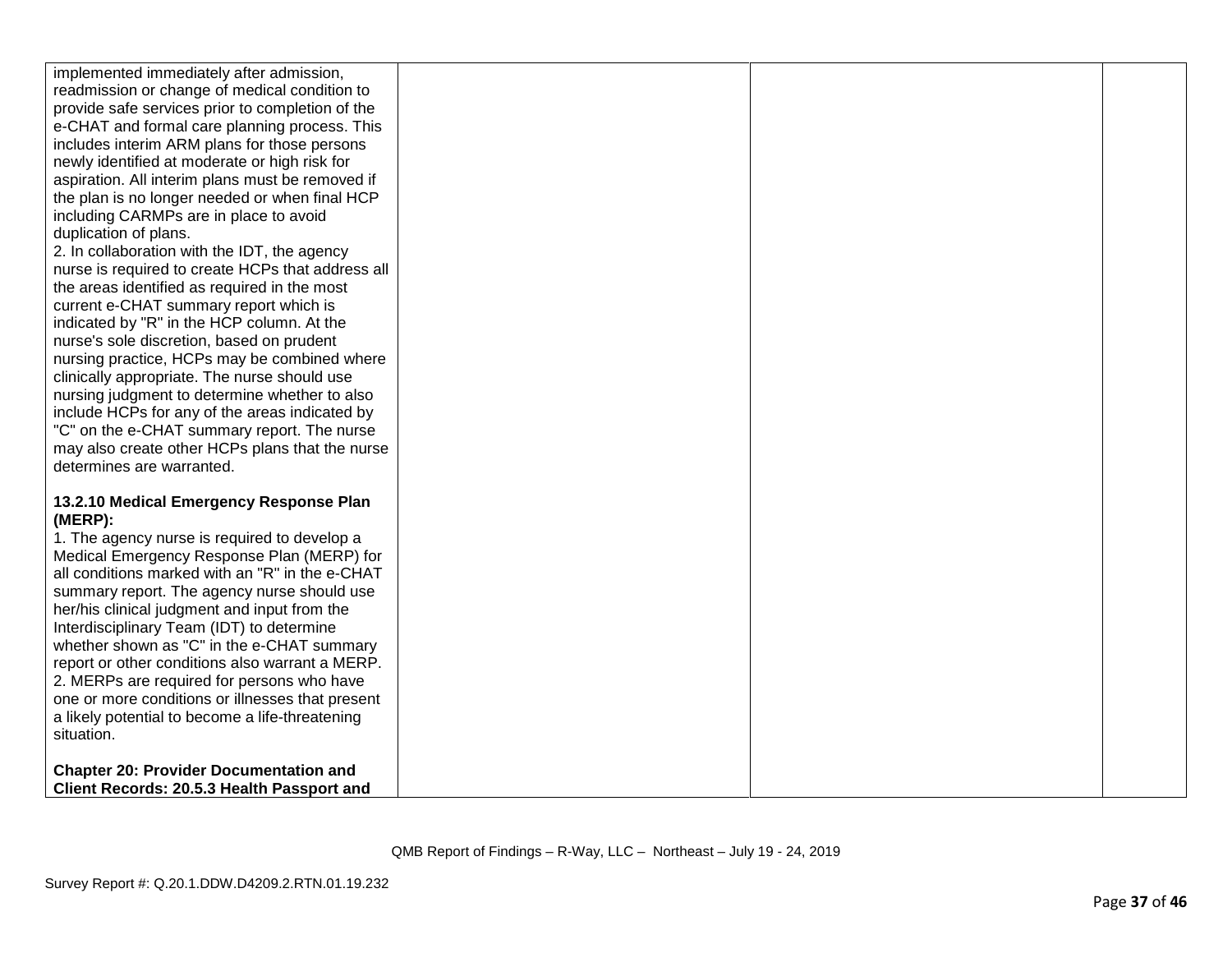| Physician Consultation Form: All Primary and       |  |  |
|----------------------------------------------------|--|--|
| Secondary Provider Agencies must use the           |  |  |
| Health Passport and Physician Consultation         |  |  |
| form from the Therap system. This standardized     |  |  |
| document contains individual, physician and        |  |  |
| emergency contact information, a complete list     |  |  |
| of current medical diagnoses, health and safety    |  |  |
| risk factors, allergies, and information regarding |  |  |
| insurance, guardianship, and advance               |  |  |
| directives. The Health Passport also includes a    |  |  |
| standardized form to use at medical                |  |  |
|                                                    |  |  |
| appointments called the Physician Consultation     |  |  |
| form.                                              |  |  |
|                                                    |  |  |
|                                                    |  |  |
|                                                    |  |  |
|                                                    |  |  |
|                                                    |  |  |
|                                                    |  |  |
|                                                    |  |  |
|                                                    |  |  |
|                                                    |  |  |
|                                                    |  |  |
|                                                    |  |  |
|                                                    |  |  |
|                                                    |  |  |
|                                                    |  |  |
|                                                    |  |  |
|                                                    |  |  |
|                                                    |  |  |
|                                                    |  |  |
|                                                    |  |  |
|                                                    |  |  |
|                                                    |  |  |
|                                                    |  |  |
|                                                    |  |  |
|                                                    |  |  |
|                                                    |  |  |
|                                                    |  |  |
|                                                    |  |  |
|                                                    |  |  |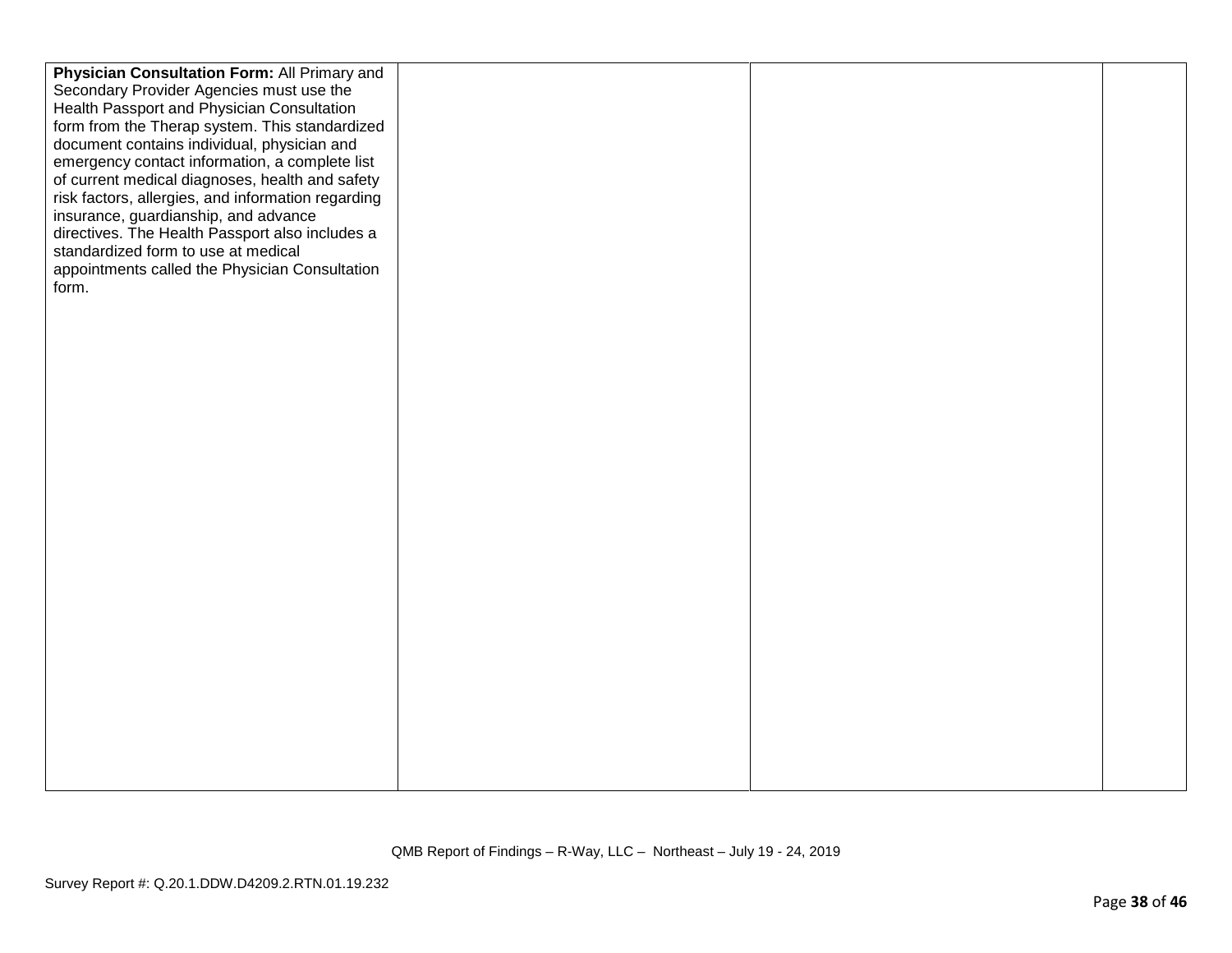| Tag # LS06 Family Living Requirements                                                                    | <b>Standard Level Deficiency</b>               |                                                     |  |
|----------------------------------------------------------------------------------------------------------|------------------------------------------------|-----------------------------------------------------|--|
| Developmental Disabilities (DD) Waiver Service                                                           | Based on record review, the Agency did not     | Provider:                                           |  |
| Standards 2/26/2018; Re-Issue: 12/28/2018; Eff                                                           | complete all DDSD requirements for approval of | <b>State your Plan of Correction for the</b>        |  |
| 1/1/2019                                                                                                 | each direct support provider for 2 of 6        | deficiencies cited in this tag here (How is the     |  |
| <b>Chapter 10: Living Care Arrangements (LCA)</b>                                                        | individuals.                                   | deficiency going to be corrected? This can be       |  |
| 10.3.8 Living Supports Family Living: 10.3.8.2                                                           |                                                | specific to each deficiency cited or if possible an |  |
| <b>Family Living Agency Requirement</b>                                                                  | Review of the Agency files revealed the        | overall correction?): $\rightarrow$                 |  |
| 10.3.8.2.1 Monitoring and Supervision: Family                                                            | following items were not found, incomplete,    |                                                     |  |
| Living Provider Agencies must:                                                                           | and/or not current:                            |                                                     |  |
| 1. Provide and document monthly face-to-face                                                             |                                                |                                                     |  |
| consultation in the Family Living home conducted                                                         | Family Living (Annual Update) Home Study:      |                                                     |  |
| by agency supervisors or internal service                                                                | • Individual #1 - Not Found                    |                                                     |  |
| coordinators with the DSP and the person                                                                 |                                                |                                                     |  |
| receiving services to include:                                                                           |                                                |                                                     |  |
| a. reviewing implementation of the person's ISP,                                                         | • Individual #3 - Not Found                    | <b>Provider:</b>                                    |  |
| Outcomes, Action Plans, and associated support                                                           |                                                | <b>Enter your ongoing Quality</b>                   |  |
| plans, including HCPs, MERPs, PBSP, CARMP,                                                               |                                                | <b>Assurance/Quality Improvement processes</b>      |  |
| WDSI;                                                                                                    |                                                | as it related to this tag number here (What is      |  |
| b. scheduling of activities and appointments and                                                         |                                                | going to be done? How many individuals is this      |  |
| advising the DSP regarding expectations and next<br>steps, including the need for IST or retraining from |                                                | going to affect? How often will this be completed?  |  |
| a nurse, nutritionist, therapists or BSC; and                                                            |                                                | Who is responsible? What steps will be taken if     |  |
| c. assisting with resolution of service or support                                                       |                                                | issues are found?): $\rightarrow$                   |  |
| issues raised by the DSP or observed by the                                                              |                                                |                                                     |  |
| supervisor, service coordinator, or other IDT                                                            |                                                |                                                     |  |
| members.                                                                                                 |                                                |                                                     |  |
| 2. Monitor that the DSP implement and document                                                           |                                                |                                                     |  |
| progress of the AT inventory, physician and nurse                                                        |                                                |                                                     |  |
| practitioner orders, therapy, HCPs, PBSP, BCIP,                                                          |                                                |                                                     |  |
| PPMP, RMP, MERPs, and CARMPs.                                                                            |                                                |                                                     |  |
| 10.3.8.2.2 Home Studies: Family Living Provider                                                          |                                                |                                                     |  |
| Agencies must complete all DDSD requirements                                                             |                                                |                                                     |  |
| for an approved home study prior to placement.                                                           |                                                |                                                     |  |
| After the initial home study, an updated home                                                            |                                                |                                                     |  |
| study must be completed annually. The home                                                               |                                                |                                                     |  |
| study must also be updated each time there is a                                                          |                                                |                                                     |  |
| change in family composition or when the family                                                          |                                                |                                                     |  |
| moves to a new home. The content and                                                                     |                                                |                                                     |  |
| procedures used by the Provider Agency to                                                                |                                                |                                                     |  |
| conduct home studies must be approved by DDSD                                                            |                                                |                                                     |  |
| and must comply with CMS settings requirements.                                                          |                                                |                                                     |  |
|                                                                                                          |                                                |                                                     |  |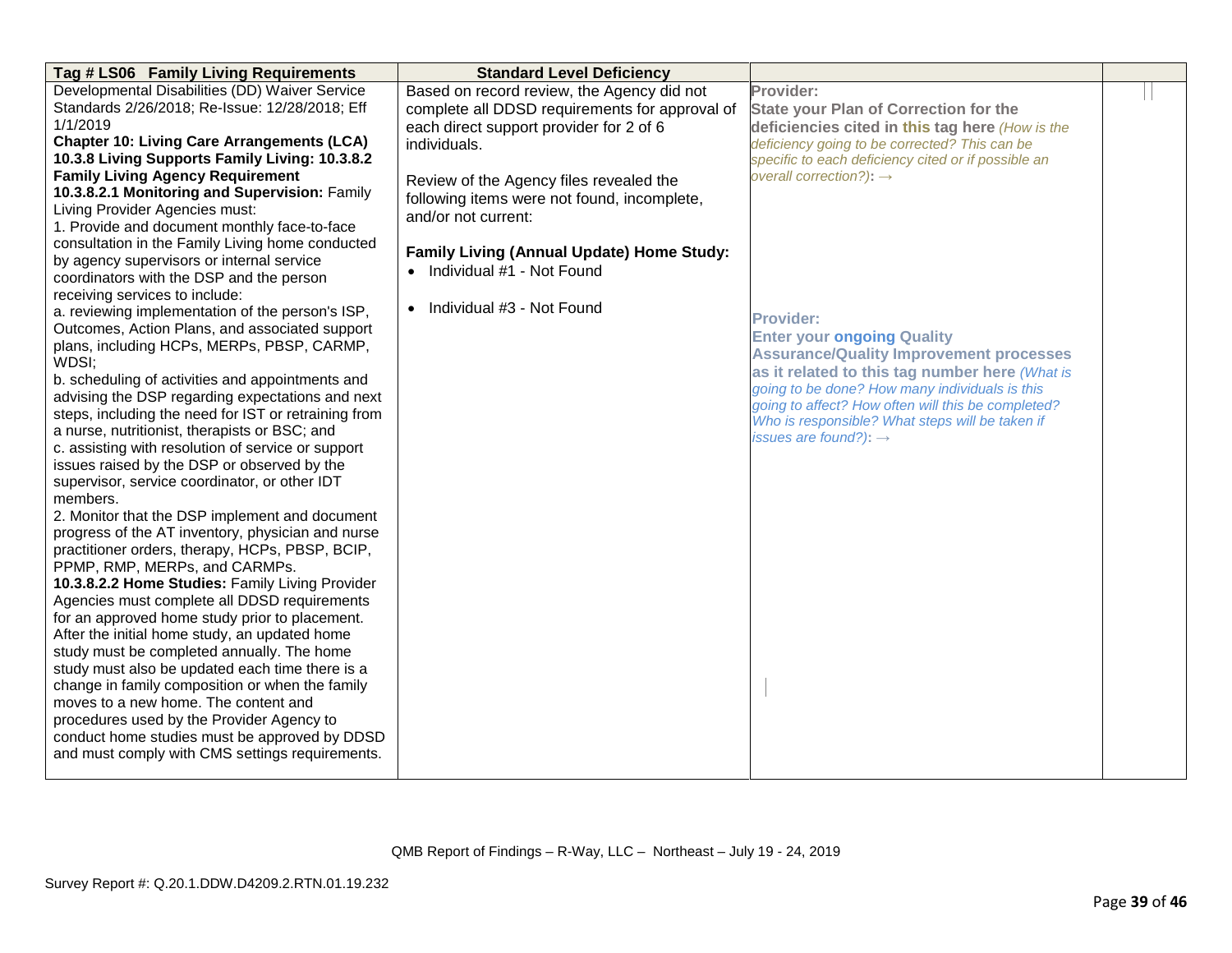| Tag # LS25 Residential Health and Safety                                          | <b>Standard Level Deficiency</b>                |                                                     |  |
|-----------------------------------------------------------------------------------|-------------------------------------------------|-----------------------------------------------------|--|
| (Supported Living & Family Living)                                                |                                                 |                                                     |  |
| Developmental Disabilities (DD) Waiver Service                                    | Based on record review and observation, the     | Provider:                                           |  |
| Standards 2/26/2018; Re-Issue: 12/28/2018; Eff                                    | Agency did not ensure that each individuals'    | <b>State your Plan of Correction for the</b>        |  |
| 1/1/2019                                                                          | residence met all requirements within the       | deficiencies cited in this tag here (How is the     |  |
| <b>Chapter 10: Living Care Arrangements (LCA)</b>                                 | standard for 2 of 3 Living Care Arrangement     | deficiency going to be corrected? This can be       |  |
| 10.3.6 Requirements for Each Residence:                                           | residences.                                     | specific to each deficiency cited or if possible an |  |
| Provider Agencies must assure that each                                           |                                                 | overall correction?): $\rightarrow$                 |  |
| residence is clean, safe, and comfortable, and                                    | Review of the residential records and           |                                                     |  |
| each residence accommodates individual daily                                      | observation of the residence revealed the       |                                                     |  |
| living, social and leisure activities. In addition,                               | following items were not found, not functioning |                                                     |  |
| the Provider Agency must ensure the residence:                                    | or incomplete:                                  |                                                     |  |
| 1. has basic utilities, i.e., gas, power, water, and                              |                                                 |                                                     |  |
| telephone;                                                                        | <b>Family Living Requirements:</b>              |                                                     |  |
| 2. has a battery operated or electric smoke                                       | • Phone number for Poison Control (#4)          | <b>Provider:</b>                                    |  |
| detectors or a sprinkler system, carbon                                           |                                                 | <b>Enter your ongoing Quality</b>                   |  |
| monoxide detectors, and fire extinguisher;                                        | • Emergency placement plan for relocation of    | <b>Assurance/Quality Improvement processes</b>      |  |
| 3. has a general-purpose first aid kit;                                           | people in the event of an emergency             | as it related to this tag number here (What is      |  |
| 4. has accessible written documentation of                                        | evacuation that makes the residence             | going to be done? How many individuals is this      |  |
| evacuation drills occurring at least three times a                                | unsuitable for occupancy (#1, #4)               | going to affect? How often will this be completed?  |  |
| year overall, one time a year for each shift;                                     |                                                 | Who is responsible? What steps will be taken if     |  |
| 5. has water temperature that does not exceed a                                   |                                                 | issues are found?): $\rightarrow$                   |  |
| safe temperature (1100 F);                                                        |                                                 |                                                     |  |
| 6. has safe storage of all medications with                                       |                                                 |                                                     |  |
| dispensing instructions for each person that are                                  |                                                 |                                                     |  |
| consistent with the Assistance with Medication                                    |                                                 |                                                     |  |
| (AWMD) training or each person's ISP;                                             |                                                 |                                                     |  |
| 7. has an emergency placement plan for<br>relocation of people in the event of an |                                                 |                                                     |  |
| emergency evacuation that makes the residence                                     |                                                 |                                                     |  |
| unsuitable for occupancy;                                                         |                                                 |                                                     |  |
| 8. has emergency evacuation procedures that                                       |                                                 |                                                     |  |
| address, but are not limited to, fire, chemical                                   |                                                 |                                                     |  |
| and/or hazardous waste spills, and flooding;                                      |                                                 |                                                     |  |
| 9. supports environmental modifications and                                       |                                                 |                                                     |  |
| assistive technology devices, including                                           |                                                 |                                                     |  |
| modifications to the bathroom (i.e., shower                                       |                                                 |                                                     |  |
| chairs, grab bars, walk in shower, raised toilets,                                |                                                 |                                                     |  |
| etc.) based on the unique needs of the individual                                 |                                                 |                                                     |  |
| in consultation with the IDT;                                                     |                                                 |                                                     |  |
| 10. has or arranges for necessary equipment for                                   |                                                 |                                                     |  |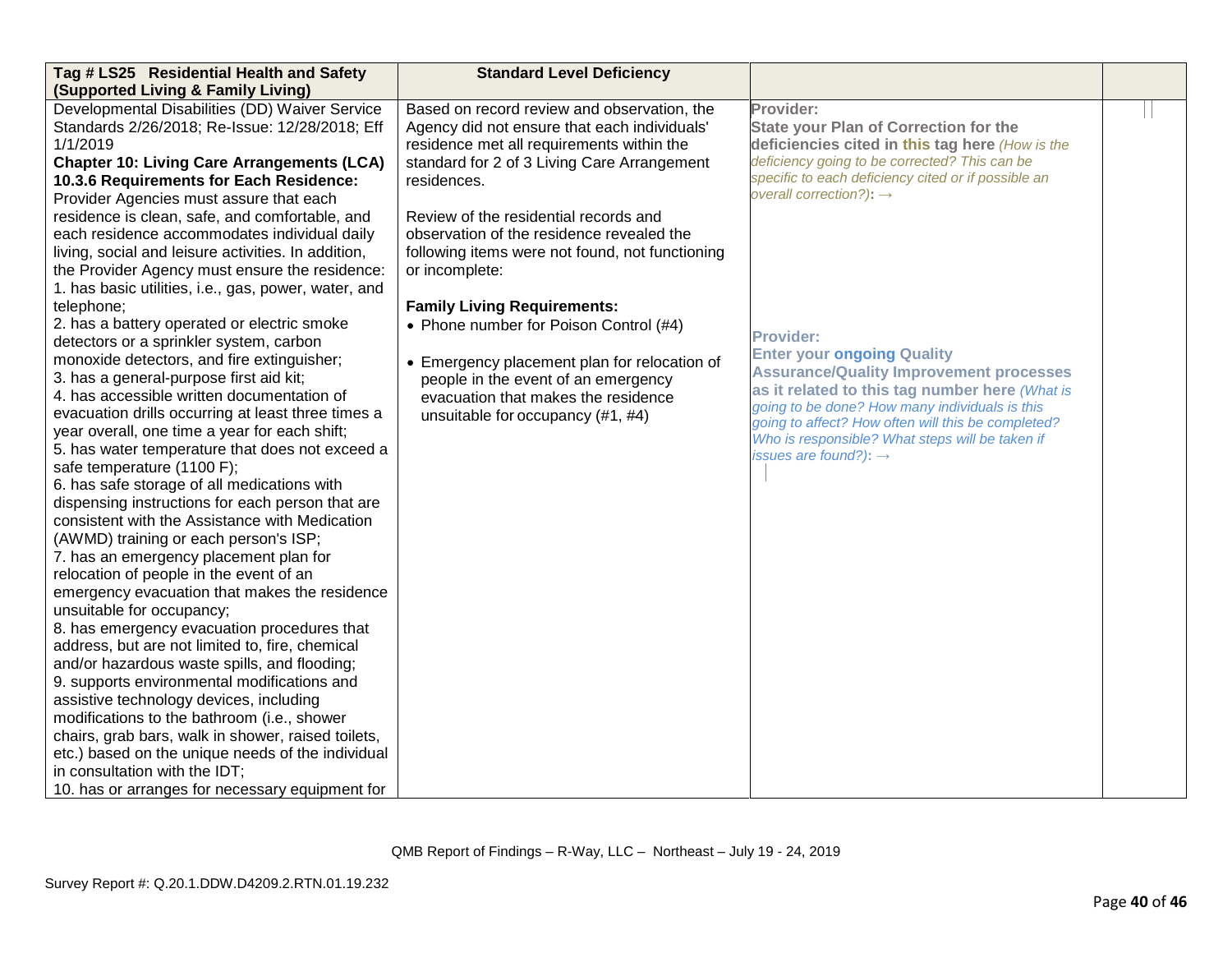| bathing and transfers to support health and<br>safety with consultation from therapists as<br>needed;<br>11. has the phone number for poison control<br>within line of site of the telephone;<br>12. has general household appliances, and<br>kitchen and dining utensils;<br>13. has proper food storage and cleaning<br>supplies;<br>14. has adequate food for three meals a day<br>and individual preferences; and<br>15. has at least two bathrooms for residences<br>with more than two residents. |  |  |
|---------------------------------------------------------------------------------------------------------------------------------------------------------------------------------------------------------------------------------------------------------------------------------------------------------------------------------------------------------------------------------------------------------------------------------------------------------------------------------------------------------|--|--|
|                                                                                                                                                                                                                                                                                                                                                                                                                                                                                                         |  |  |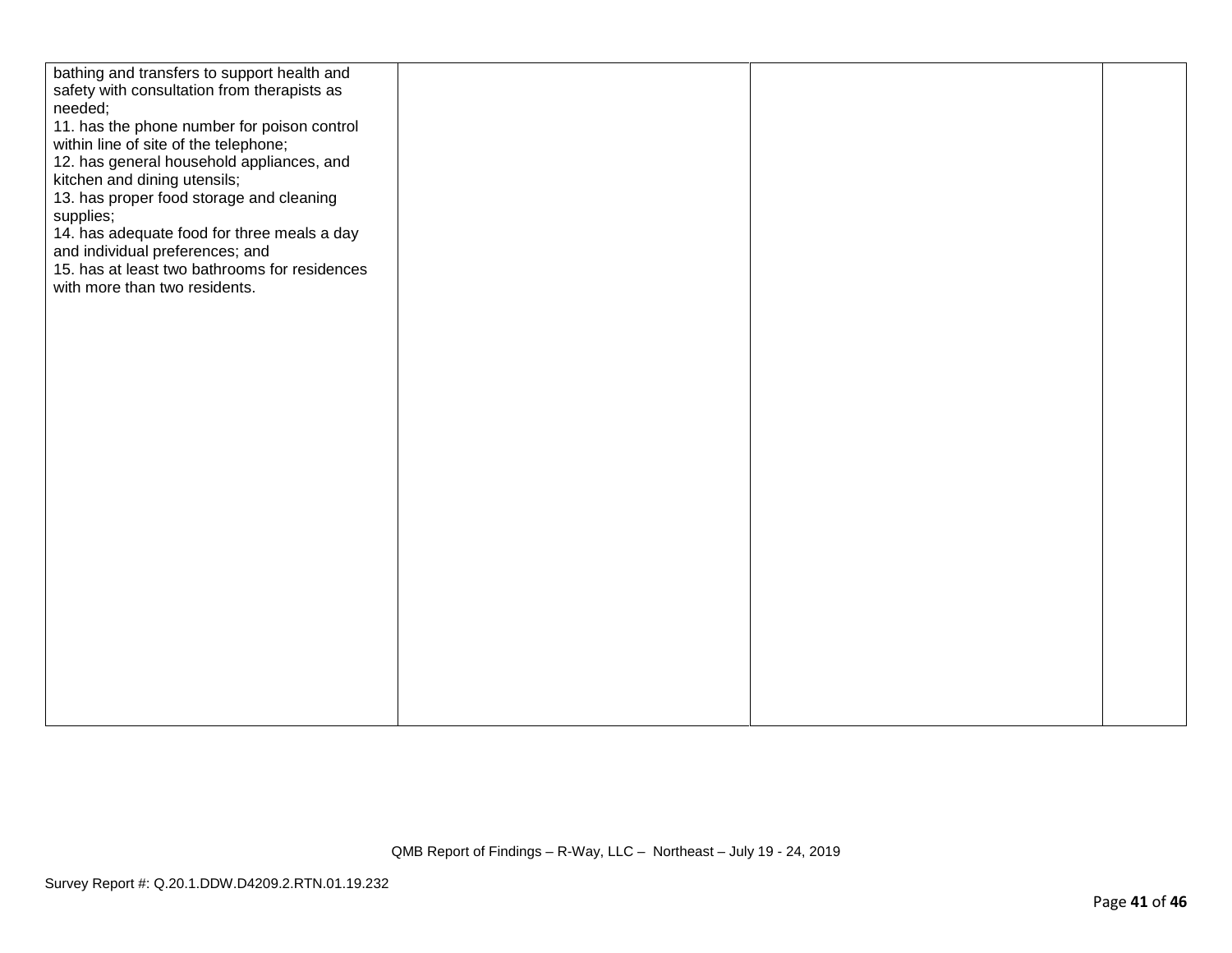| <b>Standard of Care</b>                                                                                                                                                                                                                                                                                                                                                                                                                                                                       | <b>Deficiencies</b>                                                                                                                                                                                                                                                                                                                                                                                                              | Agency Plan of Correction, On-going QA/QI<br>& Responsible Party | <b>Date</b><br><b>Due</b> |
|-----------------------------------------------------------------------------------------------------------------------------------------------------------------------------------------------------------------------------------------------------------------------------------------------------------------------------------------------------------------------------------------------------------------------------------------------------------------------------------------------|----------------------------------------------------------------------------------------------------------------------------------------------------------------------------------------------------------------------------------------------------------------------------------------------------------------------------------------------------------------------------------------------------------------------------------|------------------------------------------------------------------|---------------------------|
| reimbursement methodology specified in the approved waiver.                                                                                                                                                                                                                                                                                                                                                                                                                                   | Service Domain: Medicaid Billing/Reimbursement - State financial oversight exists to assure that claims are coded and paid for in accordance with the                                                                                                                                                                                                                                                                            |                                                                  |                           |
| Tag # 1A12 All Services Reimbursement                                                                                                                                                                                                                                                                                                                                                                                                                                                         | <b>No Deficient Practices Found</b>                                                                                                                                                                                                                                                                                                                                                                                              |                                                                  |                           |
| Developmental Disabilities (DD) Waiver Service<br>Standards 2/26/2018; Re-Issue: 12/28/2018; Eff<br>1/1/2019<br><b>Chapter 21: Billing Requirements: 21.4</b><br><b>Recording Keeping and Documentation</b><br>Requirements: DD Waiver Provider Agencies<br>must maintain all records necessary to<br>demonstrate proper provision of services for<br>Medicaid billing. At a minimum, Provider Agencies<br>must adhere to the following:<br>The level and type of service provided must<br>1. | Based on record review, the Agency<br>maintained all the records necessary to fully<br>disclose the nature, quality, amount and<br>medical necessity of services furnished to an<br>eligible recipient who is currently receiving for 6<br>of 6 individuals.<br>Progress notes and billing records supported<br>billing activities for the months of April, May,<br>and June 2019 for the following services:<br>• Family Living |                                                                  |                           |
| be supported in the ISP and have an approved<br>budget prior to service delivery and billing.                                                                                                                                                                                                                                                                                                                                                                                                 | • Customized In-Home Supports<br>• Customized Community Supports.                                                                                                                                                                                                                                                                                                                                                                |                                                                  |                           |
| Comprehensive documentation of direct<br>2.<br>service delivery must include, at a minimum:                                                                                                                                                                                                                                                                                                                                                                                                   |                                                                                                                                                                                                                                                                                                                                                                                                                                  |                                                                  |                           |
| the agency name;<br>а.                                                                                                                                                                                                                                                                                                                                                                                                                                                                        |                                                                                                                                                                                                                                                                                                                                                                                                                                  |                                                                  |                           |
| the name of the recipient of the service;<br>b.                                                                                                                                                                                                                                                                                                                                                                                                                                               |                                                                                                                                                                                                                                                                                                                                                                                                                                  |                                                                  |                           |
| the location of theservice;<br>c.                                                                                                                                                                                                                                                                                                                                                                                                                                                             |                                                                                                                                                                                                                                                                                                                                                                                                                                  |                                                                  |                           |
| the date of the service;                                                                                                                                                                                                                                                                                                                                                                                                                                                                      |                                                                                                                                                                                                                                                                                                                                                                                                                                  |                                                                  |                           |
| the type of service;<br>е.                                                                                                                                                                                                                                                                                                                                                                                                                                                                    |                                                                                                                                                                                                                                                                                                                                                                                                                                  |                                                                  |                           |
| the start and end times of theservice;                                                                                                                                                                                                                                                                                                                                                                                                                                                        |                                                                                                                                                                                                                                                                                                                                                                                                                                  |                                                                  |                           |
| the signature and title of each staff member<br>a.<br>who documents their time; and                                                                                                                                                                                                                                                                                                                                                                                                           |                                                                                                                                                                                                                                                                                                                                                                                                                                  |                                                                  |                           |
| h. the nature of services.                                                                                                                                                                                                                                                                                                                                                                                                                                                                    |                                                                                                                                                                                                                                                                                                                                                                                                                                  |                                                                  |                           |
| 3. A Provider Agency that receives payment for                                                                                                                                                                                                                                                                                                                                                                                                                                                |                                                                                                                                                                                                                                                                                                                                                                                                                                  |                                                                  |                           |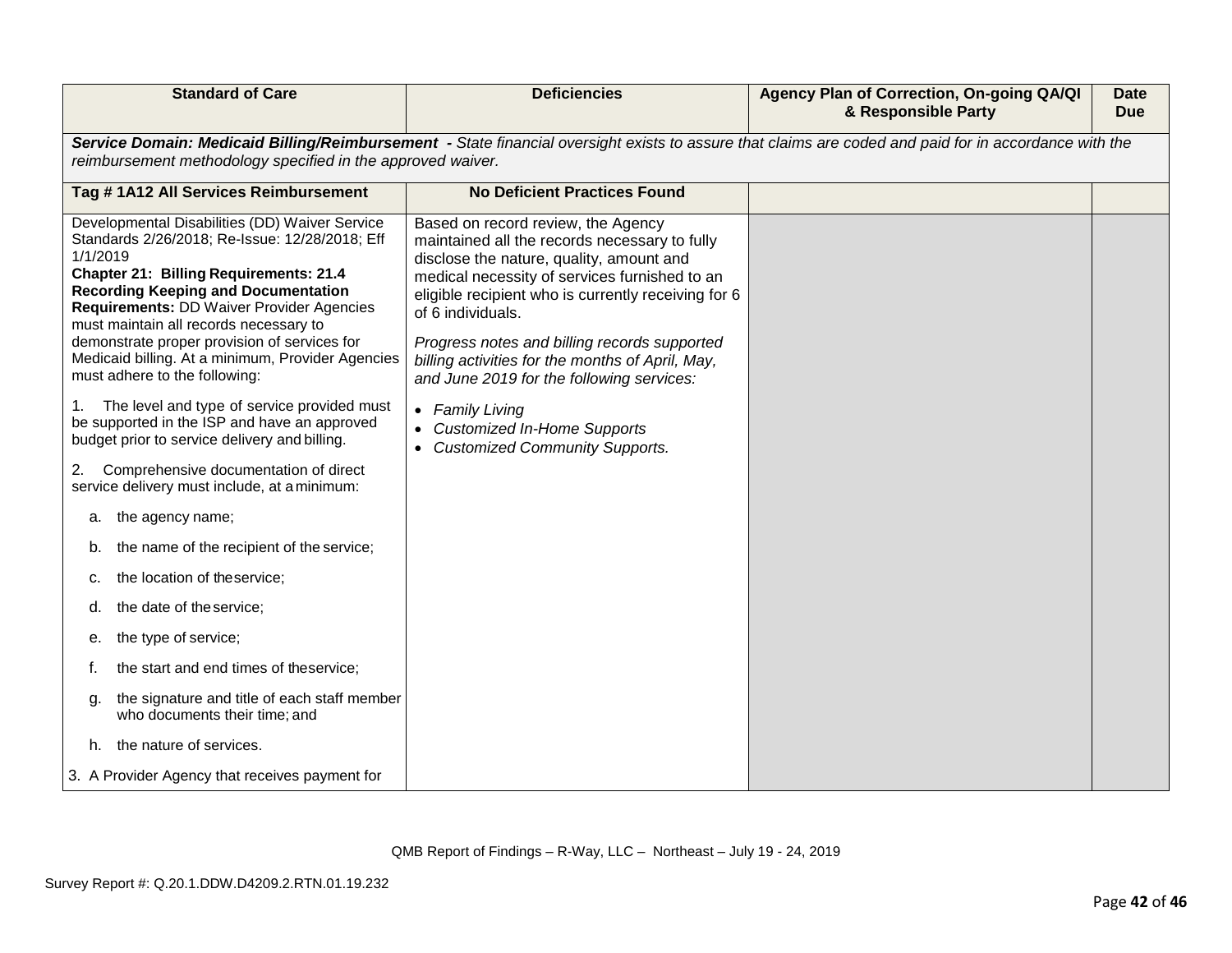| treatment, services, or goods must retain all                                                                                                                                                                                                                                                             |  |  |
|-----------------------------------------------------------------------------------------------------------------------------------------------------------------------------------------------------------------------------------------------------------------------------------------------------------|--|--|
| medical and business records for a period of at                                                                                                                                                                                                                                                           |  |  |
| least six years from the last payment date, until                                                                                                                                                                                                                                                         |  |  |
| ongoing audits are settled, or until involvement of                                                                                                                                                                                                                                                       |  |  |
| the state Attorney General is completed regarding                                                                                                                                                                                                                                                         |  |  |
|                                                                                                                                                                                                                                                                                                           |  |  |
| settlement of any claim, whichever is longer.                                                                                                                                                                                                                                                             |  |  |
| 4. A Provider Agency that receives payment for<br>treatment, services or goods must retain all<br>medical and business records relating to any of the<br>following for a period of at least six years from the<br>payment date:                                                                           |  |  |
| a. treatment or care of any eligible recipient;                                                                                                                                                                                                                                                           |  |  |
| b. services or goods provided to any eligible<br>recipient;                                                                                                                                                                                                                                               |  |  |
| c. amounts paid by MAD on behalf of any<br>eligible recipient; and                                                                                                                                                                                                                                        |  |  |
| d. any records required by MAD for the<br>administration of Medicaid.                                                                                                                                                                                                                                     |  |  |
| 21.9 Billable Units: The unit of billing depends<br>on the service type. The unit may be a 15-minute<br>interval, a daily unit, a monthly unit or a dollar<br>amount. The unit of billing is identified in the<br>current DD Waiver Rate Table. Provider Agencies<br>must correctly report service units. |  |  |
| 21.9.1 Requirements for Daily Units: For<br>services billed in daily units, Provider Agencies<br>must adhere to the following:                                                                                                                                                                            |  |  |
| 1. A day is considered 24 hours from midnight to<br>midnight.                                                                                                                                                                                                                                             |  |  |
| 2. If 12 or fewer hours of service are provided,<br>then one-half unit shall be billed. A whole unit can<br>be billed if more than 12 hours of service is<br>provided during a 24-hour period.                                                                                                            |  |  |
| The maximum allowable billable units cannot<br>3.<br>exceed 340 calendar days per ISP year or 170                                                                                                                                                                                                         |  |  |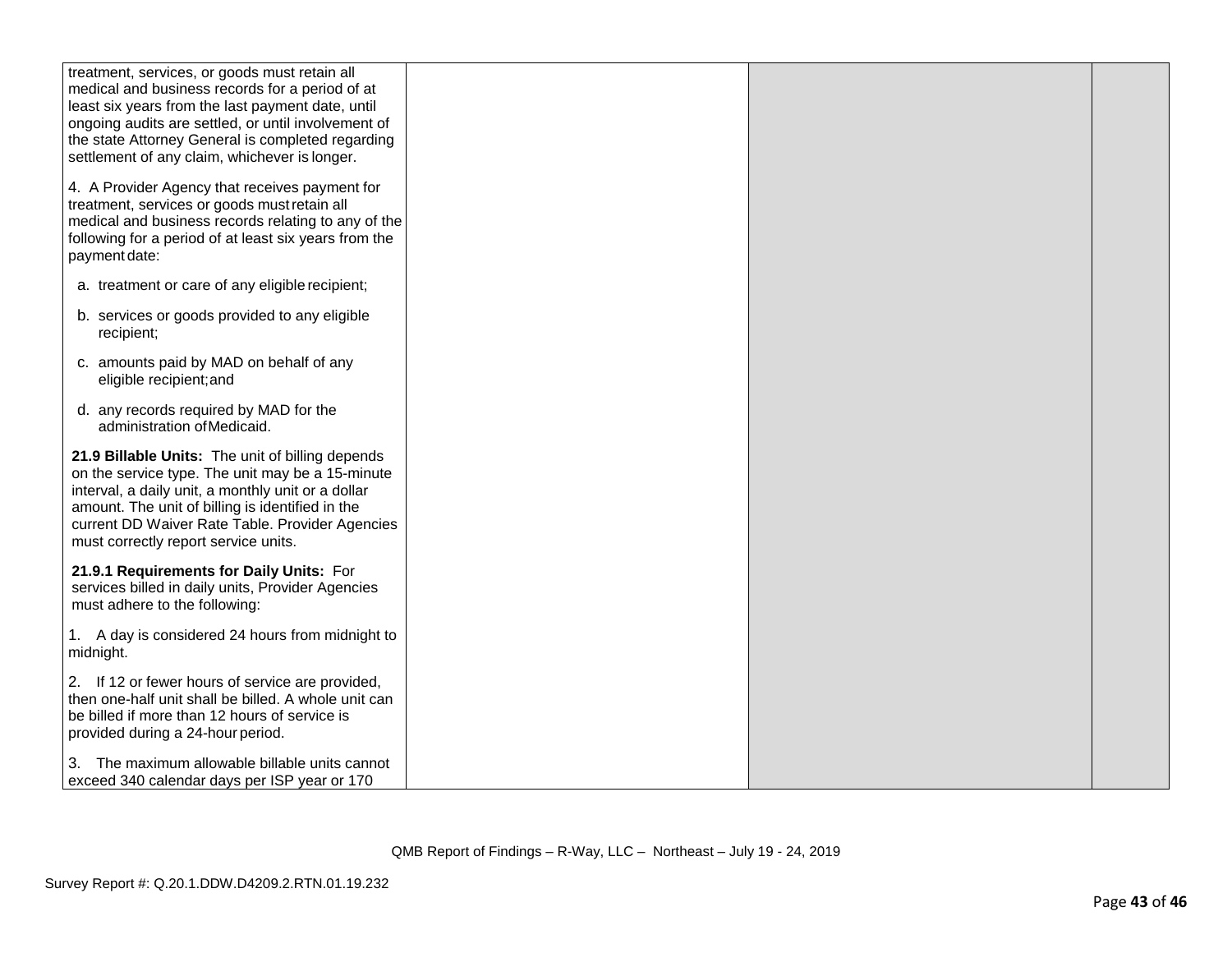| calendar days per six months.                                                                                                                                                                                               |  |  |
|-----------------------------------------------------------------------------------------------------------------------------------------------------------------------------------------------------------------------------|--|--|
| 4. When a person transitions from one Provider<br>Agency to another during the ISP year, a standard<br>formula to calculate the units billed by each Provider<br>Agency must be applied as follows:                         |  |  |
| a. The discharging Provider Agency bills the<br>number of calendar days that services were<br>provided multiplied by .93 (93%).                                                                                             |  |  |
| The receiving Provider Agency bills the<br>b.<br>remaining days up to 340 for the ISP year.                                                                                                                                 |  |  |
| 21.9.2 Requirements for Monthly Units: For<br>services billed in monthly units, a Provider Agency<br>must adhere to the following:                                                                                          |  |  |
| 1. A month is considered a period of 30 calendar<br>days.                                                                                                                                                                   |  |  |
| 2. At least one hour of face-to-face billable<br>services shall be provided during a calendar<br>month where any portion of a monthly unit is<br>billed.                                                                    |  |  |
| 3. Monthly units can be prorated by a half unit.                                                                                                                                                                            |  |  |
| 4. Agency transfers not occurring at the<br>beginning of the 30-day interval are required to be<br>coordinated in the middle of the 30-day interval so<br>that the discharging and receiving agency receive<br>a half unit. |  |  |
| 21.9.3 Requirements for 15-minute and hourly<br>units: For services billed in 15-minute or hourly<br>intervals, Provider Agencies must adhere to the<br>following:                                                          |  |  |
| 1. When time spent providing the service is not<br>exactly 15 minutes or one hour, Provider Agencies<br>are responsible for reporting time correctly<br>following NMAC 8.302.2.                                             |  |  |
| 2. Services that last in their entirety less than                                                                                                                                                                           |  |  |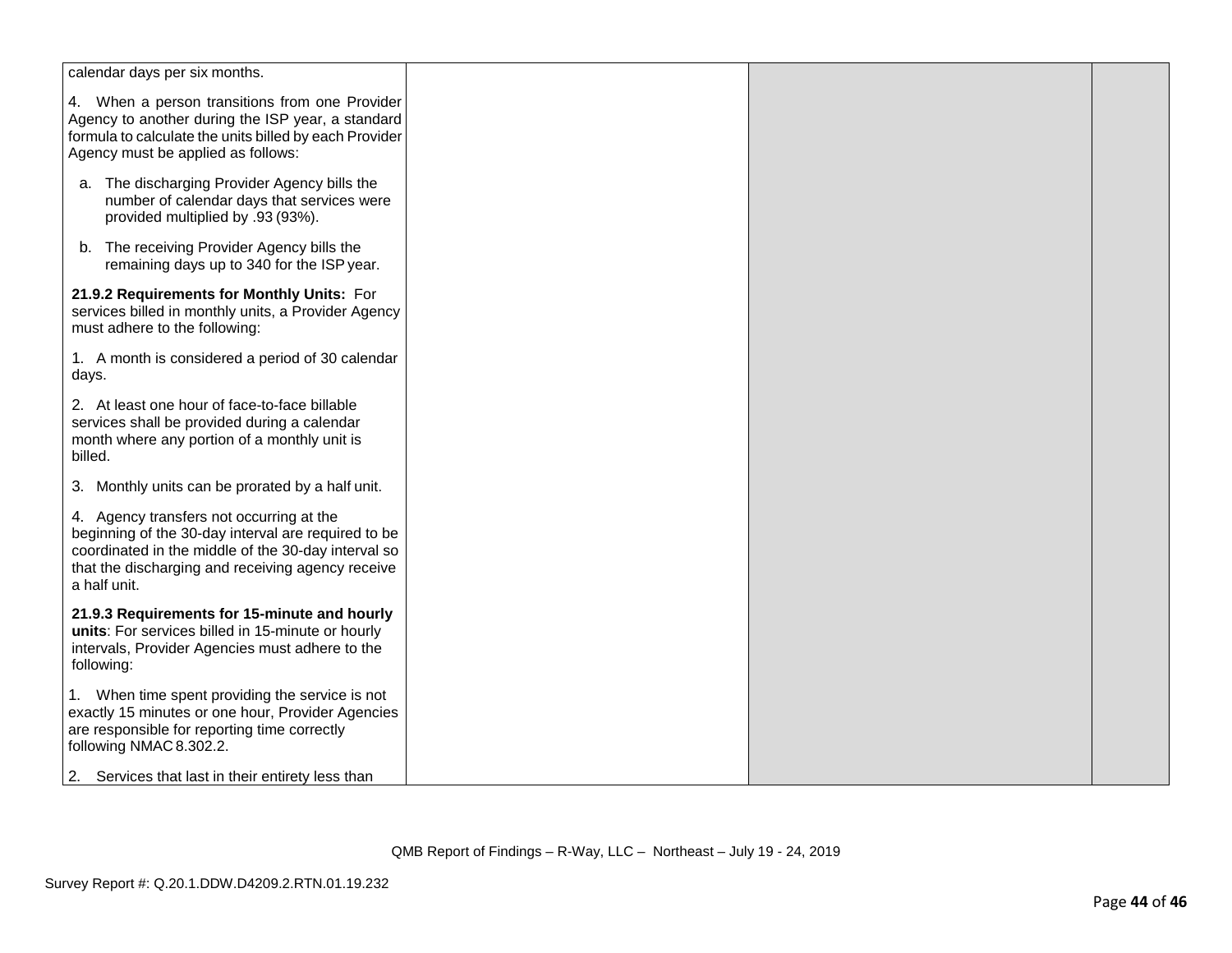| eight minutes cannot be billed.                                                                                                                                                                                                                                                                                                                                                                                                                                                                                                   |  |  |
|-----------------------------------------------------------------------------------------------------------------------------------------------------------------------------------------------------------------------------------------------------------------------------------------------------------------------------------------------------------------------------------------------------------------------------------------------------------------------------------------------------------------------------------|--|--|
| NMAC 8.302.1.17 Effective Date 9-15-08<br><b>Record Keeping and Documentation</b><br>Requirements - A provider must maintain all the<br>records necessary to fully disclose the nature,<br>quality, amount and medical necessity of services<br>furnished to an eligible recipient who is currently<br>receiving or who has received services in the<br>past.                                                                                                                                                                     |  |  |
| Detail Required in Records - Provider Records<br>must be sufficiently detailed to substantiate the<br>date, time, eligible recipient name, rendering,<br>attending, ordering or prescribing provider; level<br>and quantity of services, length of a session of<br>service billed, diagnosis and medical necessity of<br>any service Treatment plans or other plans of<br>care must be sufficiently detailed to substantiate<br>the level of need, supervision, and direction and<br>service(s) needed by the eligible recipient. |  |  |
| <b>Services Billed by Units of Time - Services</b><br>billed on the basis of time units spent with an<br>eligible recipient must be sufficiently detailed to<br>document the actual time spent with the eligible<br>recipient and the services provided during that<br>time unit.                                                                                                                                                                                                                                                 |  |  |
| Records Retention - A provider who receives<br>payment for treatment, services or goods must<br>retain all medical and business records relating to<br>any of the following for a period of at least six<br>years from the payment date:                                                                                                                                                                                                                                                                                          |  |  |
| (1) treatment or care of any eligible recipient (2)<br>services or goods provided to any eligible<br>recipient (3) amounts paid by MAD on behalf of<br>any eligible recipient; and (4) any records<br>required by MAD for the administration of<br>Medicaid.                                                                                                                                                                                                                                                                      |  |  |